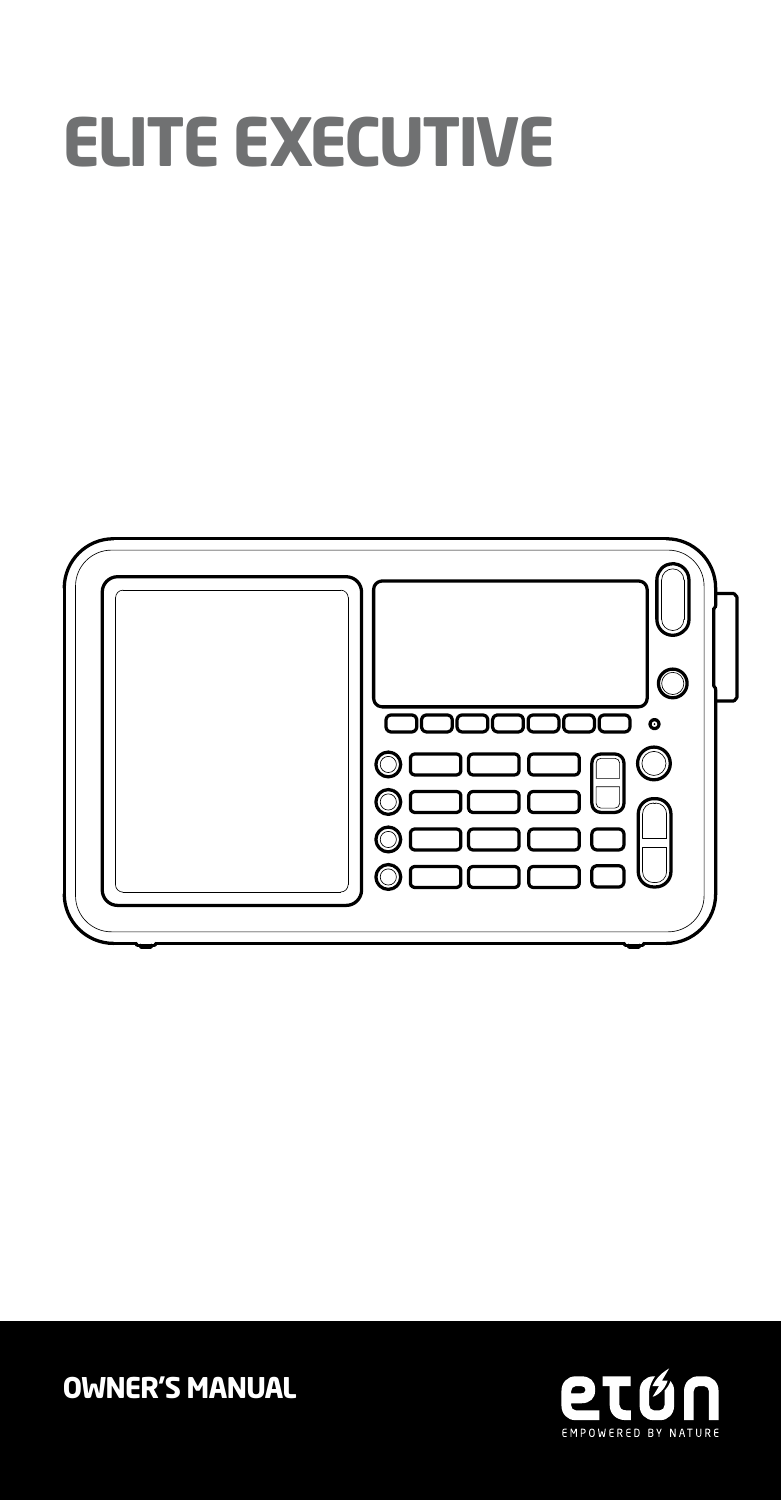# **MEET THE ELITE EXECUTIVE**

Thank you for purchasing the Etón **ELITE EXECUTIVE**. We want you to thoroughly enjoy the use of this product. To take advantage of its many excellent and unique features, we urge you to carefully read the user's manual.

#### Features:

- <sup>1</sup> Speaker
- <sup>2</sup> LCD display panel
- <sup>3</sup> Operation buttons
- 4 Tuning dial
- <sup>5</sup> Volume knob
- <sup>6</sup> Line in/out jack: D 3.5mm
- <sup>7</sup> External antenna jack
- <sup>8</sup> DX/Local sensitivity selection
- <sup>9</sup> Earphone jack: D 3.5mm
- <sup>10</sup> DC jack
- $\odot$  Whip antenna
- ® Kick stand
- <sup>®</sup> Battery compartment

# **FRONT**

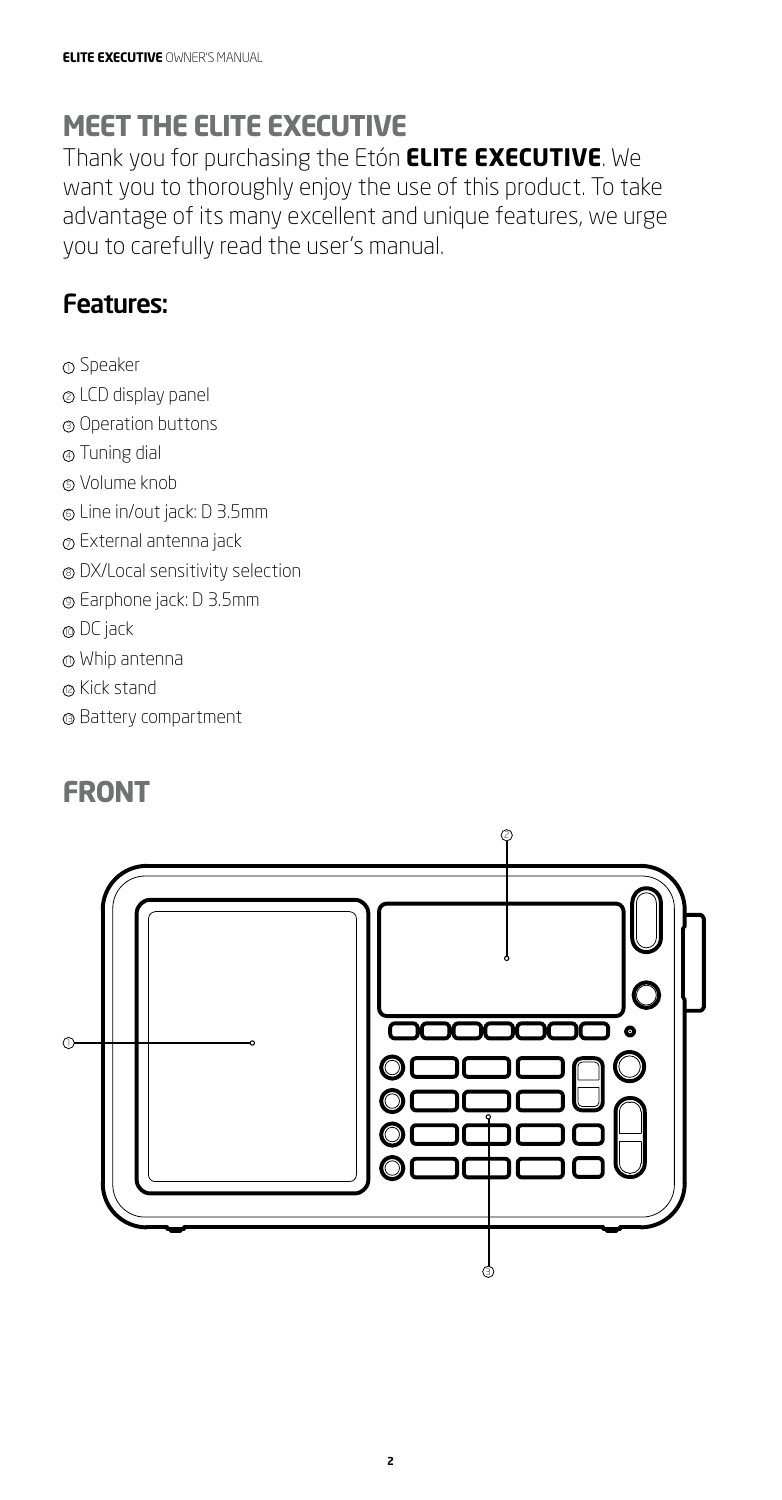**BACK**







**RIGHT SIDE LEFT SIDE**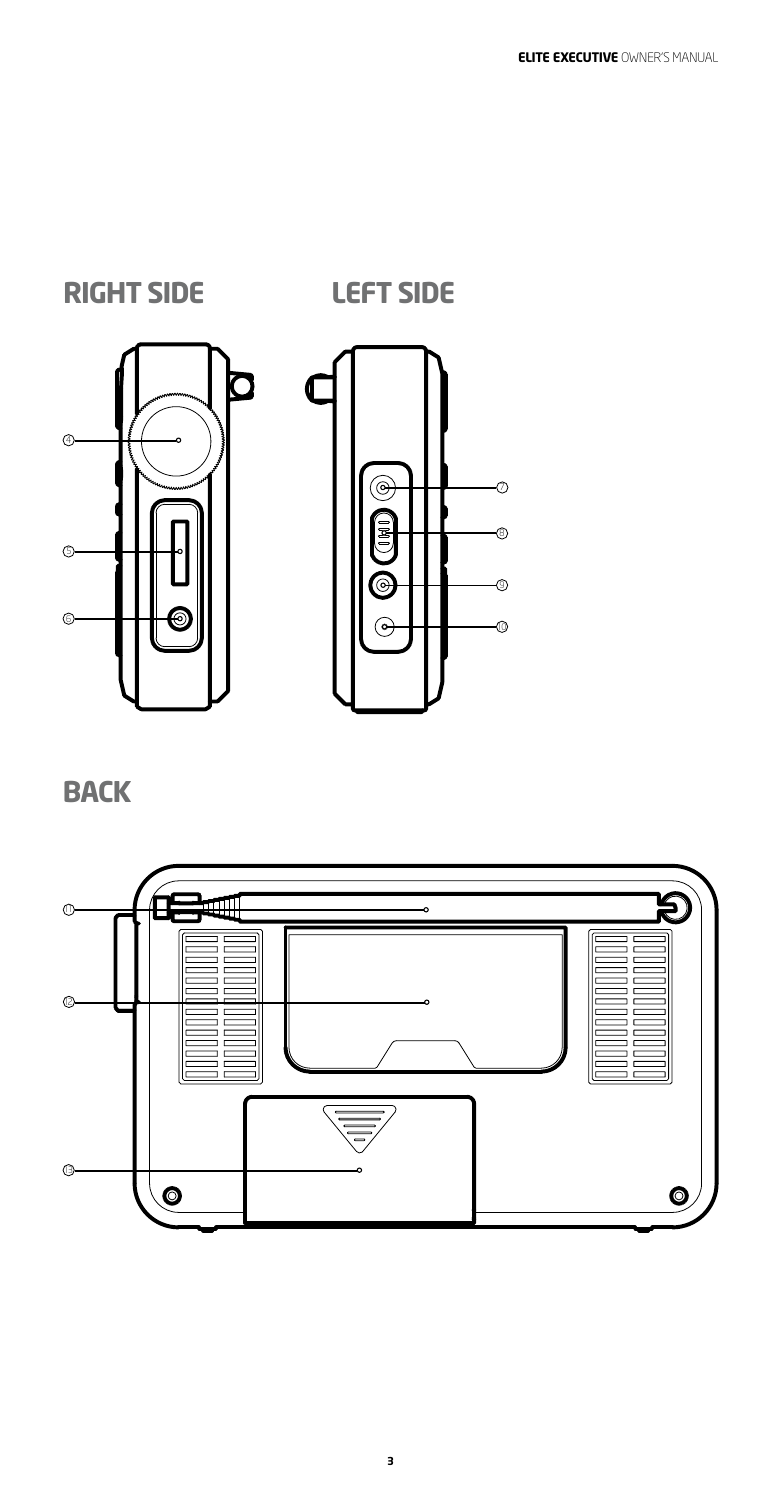# **BUTTON FUNCTIONALITY**

# Tuning Dial

Rotate the dial to select clock, frequency or air squelch level.

With the radio on:

- 1. Quick press to select tuning speed as FAST-SLOW-STOP.
- 2. Press and hold to select the level of squelch feature.

**Note:** all bands have squelch feature. The user can select squelch level with all bands.



Press and hold to set clock With the radio on, switch between memory and weekday mode



With the radio off: press F1~F7 to set up Mon to Sun.

With the radio on:

- in Memory mode, select page 1~7 memory presets
- in Weekday mode: select meter band 1~7



With the radio off, quick press F1~F4 to activate and deactivate 4 alarm settings



With the radio off, press and hold F5 to select MW step with 9K or 10K In North America, the FM band begins at 87.5MHz. In other parts of world, it may begin at 64MHz, 76MHz or 87MHz



With the radio off, press and hold F6 to select 3 different tuning methods as STOP/ATS/DELAY-5



With the radio off, press and hold F7 to select charging time in hours (1~36)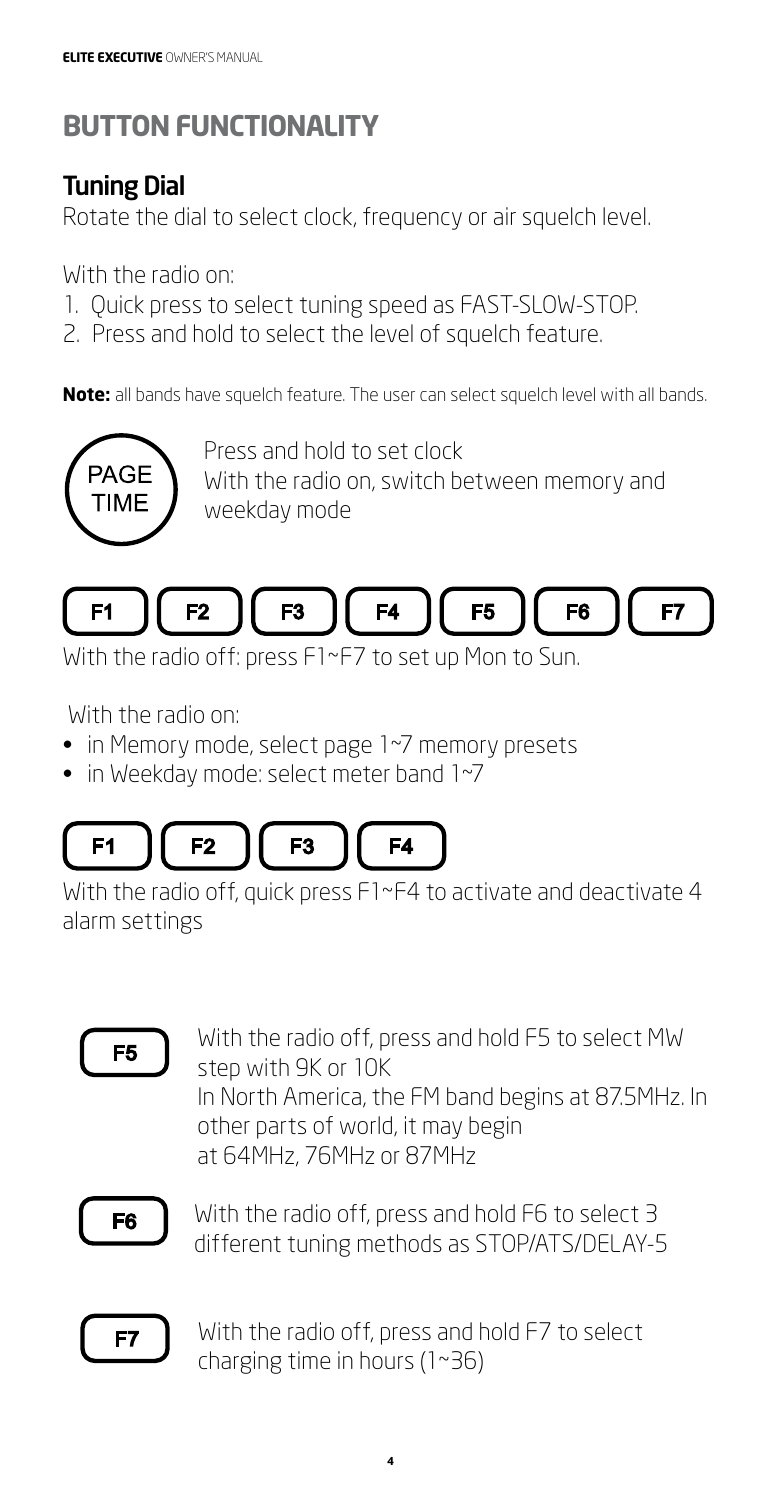

With the radio off: quick press to turn on the radio; press and hold to set up sleep timer (to turn off the radio automatically)

With the radio on: quick press to turn off the radio; press and hold to display the countdown of sleep

timer



With the radio off, quick press to activate LINE-IN function; press and hold to select time zone and display world time

#### $\begin{picture}(10,10) \put(0,0){\line(1,0){100}} \put(10,0){\line(1,0){100}} \put(10,0){\line(1,0){100}} \put(10,0){\line(1,0){100}} \put(10,0){\line(1,0){100}} \put(10,0){\line(1,0){100}} \put(10,0){\line(1,0){100}} \put(10,0){\line(1,0){100}} \put(10,0){\line(1,0){100}} \put(10,0){\line(1,0){100}} \put(10,0){\line(1,0){100}} \$ ு⊓ி  $\overline{\phantom{a}}$  $\overline{\phantom{a}}$

Numeric buttons



With the radio on: Quick press to select LW or MW



With the radio on, in Memory mode, press and hold to copy and paste memory presets



Quick press to disable all buttons & knobs; press and hold to unlock all buttons & knobs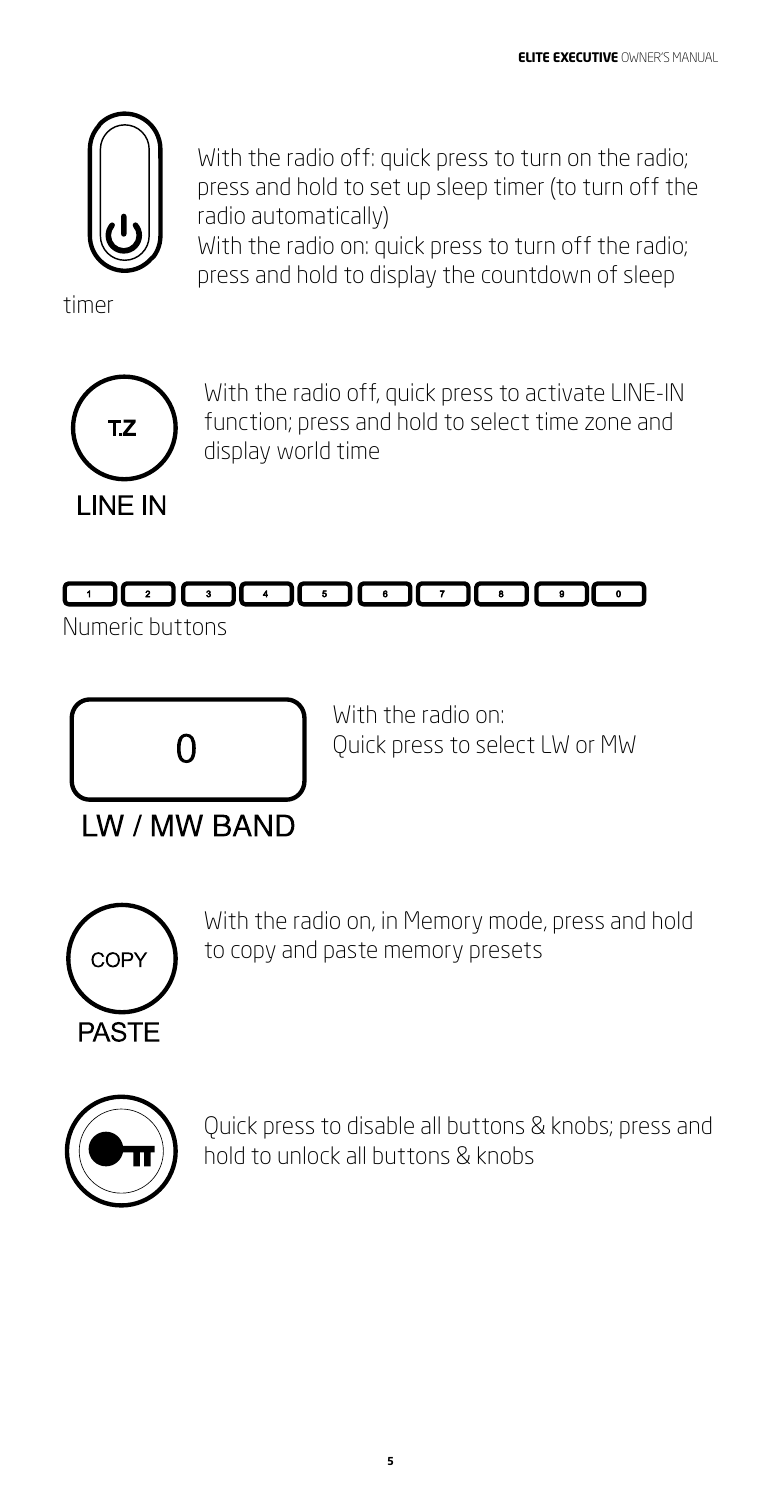

With the radio on: in memory mode, press and hold to rename page; Quick press to select the backlight brightness level: high-medium-low-off



With the radio on: in memory mode, delete preset frequency



In AM band, quick press to enter SSB mode In SSB mode, quick press to select USB or LSB In SYNC mode, quick press to select USB or LSB In FM mode, quick press to select RT/PS/PTY/DATE



In FM band, quick press to receive and turn down RDS information

In AM band, quick press to receive and switch SYNC



Quick press to select FM and AIR band

**FM/AIR BAND** 



Quick press to select SW and meter band



In AM/AIR band, quick press to increase the bandwidth frequency In FM band, quick press to select STEREO mode



In AM/AIR band, quick press to reduce the bandwidth frequency In FM band, quick press to select MONO mode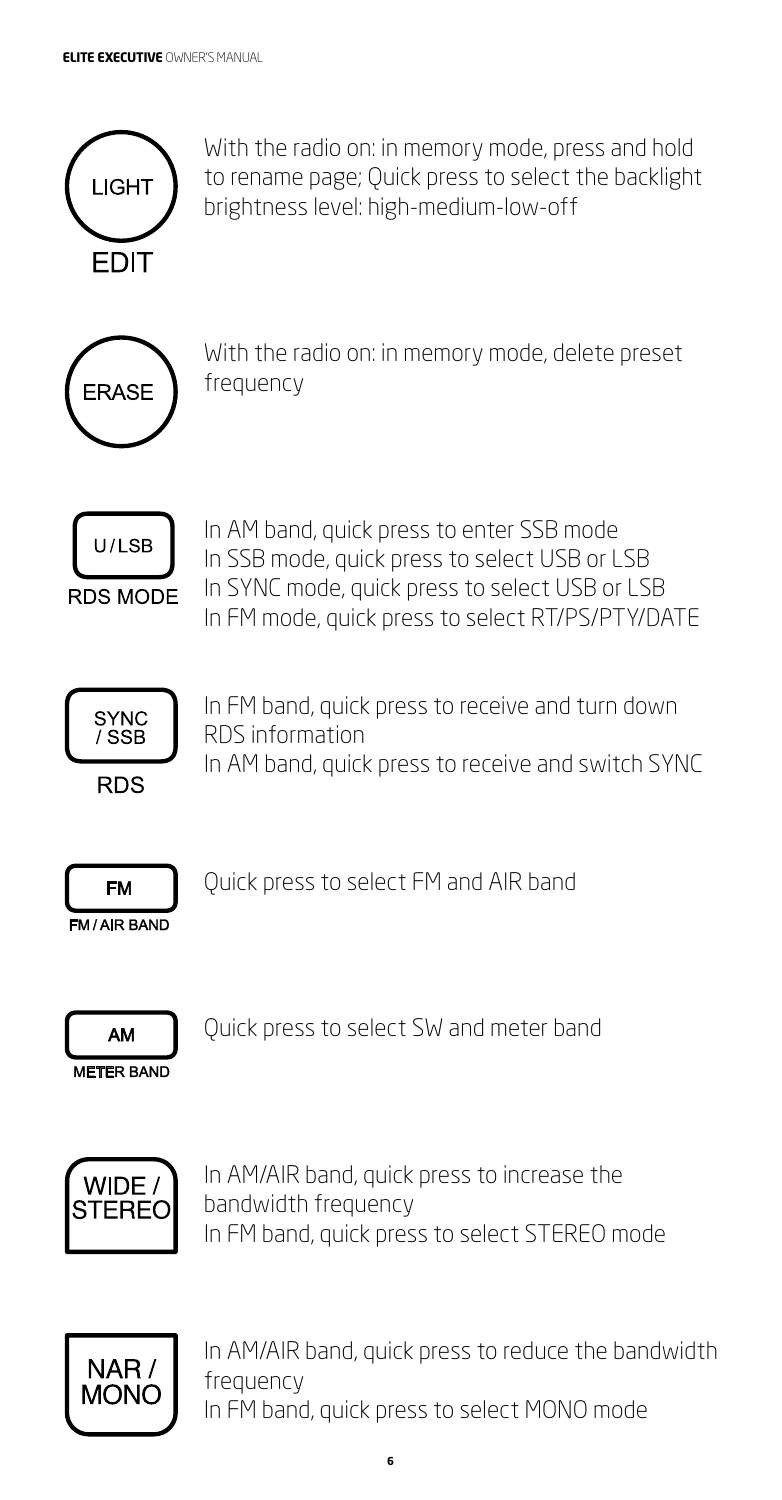

In Weekday mode: quick press to turn in station; press and hold to auto-scan station and ATS station In Memory mode: select preset page



# **SETTING YOUR TIME ZONE**

With the radio off, press and hold TZ/LINE IN, the time zone flashes in the display, rotate the tuning dial to switch the following world city code (see time zone abbreviation list below), the local time of world city is displayed.

To update time zone, rotate tuning dial to select your time zone code, quick press PAGE TIME button to confirm the setting or automatically confirms after 10 seconds.

# Time Zone Abbreviation List:

| <b>Time Zone</b> | <b>World City and Code</b> |
|------------------|----------------------------|
|                  |                            |
| $-9$             | ANC-Anchorage              |
| $+8$             | <b>BEG-Beijing</b>         |
| $+7$             | <b>BKK-Bangkok</b>         |
| $+2$             | CAI-Cairo                  |
| $-4$             | <b>CCS-Caracas</b>         |
| $-6$             | CHI-Chicago                |
| $+6$             | DAC-Dhaka                  |
| $+5$             | DEL - Delhi                |
| $-7$             | <b>DEN - Denver</b>        |
| $+4$             | DXB - Dubai                |
| $\bigcap$        | GMT - GMT                  |
| $+8$             | HKG - Hong Kong            |
| $-10$            | HNL - Honolulu             |
| $+3$             | IED - leddah               |
| $+5$             | KHI - Kashi                |
| -8               | LAX - Los Angeles          |
| ∩                | LON - London               |
| $+11$            | N OU - Noumea              |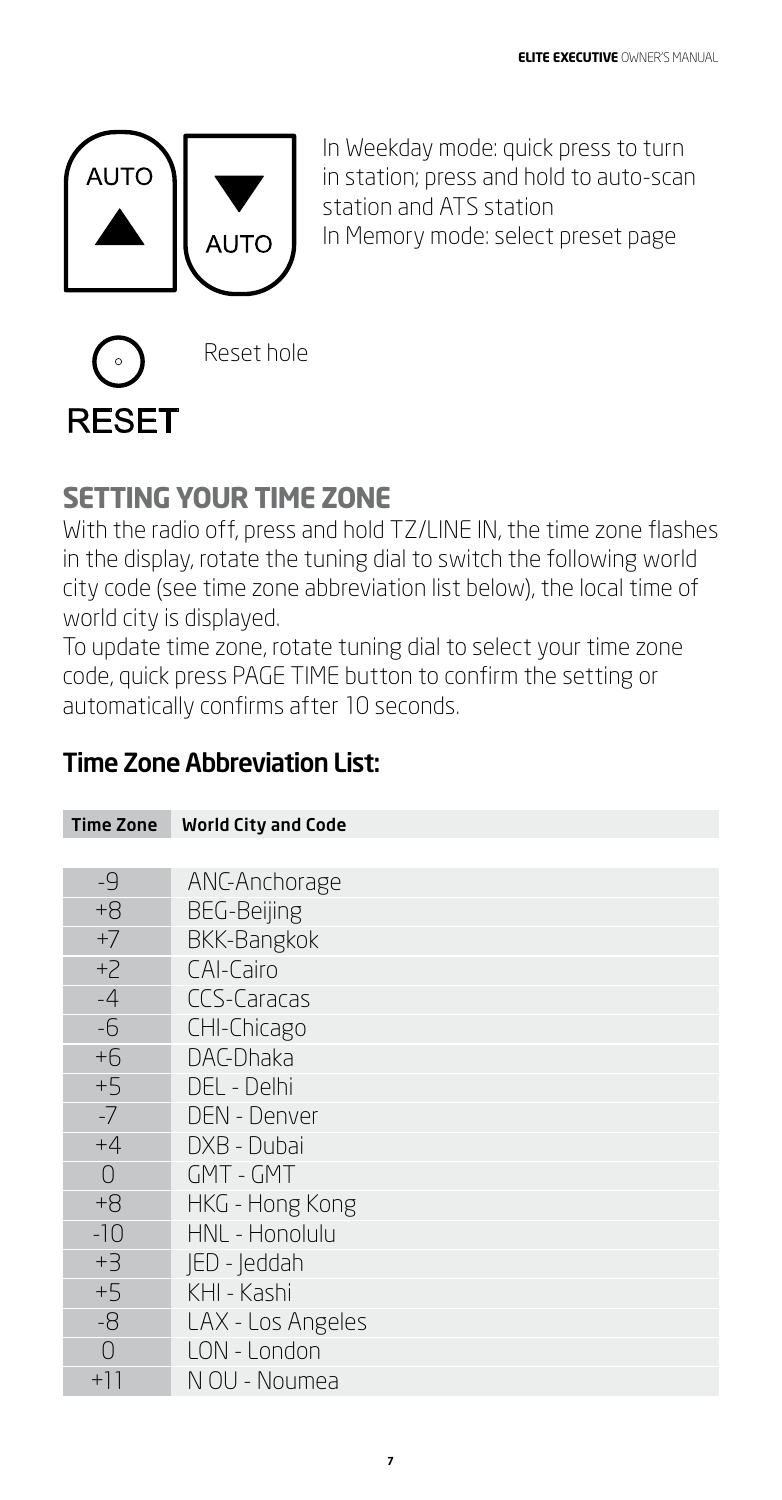| $-5$  | NYC - New York City |
|-------|---------------------|
| $+1$  | PAR - Pairs         |
| $-3$  | RIO - De Janeiro    |
| $+10$ | SYD - Sydney        |
| $+9$  | TYO - Tokyo         |
| $+12$ | WLG - Wellington    |

#### **SETTING THE CLOCK AND WEEKDAY**

The clock is in 12 or 24 hour format. To change the format, press PAGE/TIME button. "12H" or "24H" will flash in the LCD display. Rotate the tuning knob to select "12H" or "24H" format. In 12 hour format,"AM" or "PM" icon will appear in the LCD display. Press PAGE/ TIME button to confirm selection.

Starting with your radio turned OFF.

- 1. Select your home time zone
- 2. Press and hold PAGE TIME button until the hour digits start flashing. Quick press F1-7 to highlight today's weekday, F5 is Friday. Use the tuning knob to set the correct hour then quick press PAGE TIME button again to set the correct minute and quick press this button again to confirm. The LCD will display 'RDS Auto" or "manual" flashing, rotate the tuning knob to select "RDS auto" to update the clock automatically. With the radio off,  $\mathcal{P}$  icon will be displayed. Use the tuning knob to select MANUAL to set the clock manually, No RDS icon is displayed.

In RDS AUTO mode: the local time can be updated through local FM RDS station automatically

The procedure of update clock:

- Turn on the radio to select FM band
- Select a local FM RDS station,  $\mathcal{P}$  icon will display for 1 minute to set the current time on the clock automatically.

**Note:** If the signal strength of FM RDS station is weak, the clock may cause RDS to decode incorrectly, causing time to be incorrect.

In Manual mode: you can set the clock manually, which disables RDS auto-update.

# **SETTING ALARMS**

# Setting alarm 1 through 4

The ELITE EXECUTIVE has 4, independently programmable alarms (buttons F1-4 when the radio is off) to turn it on at a specific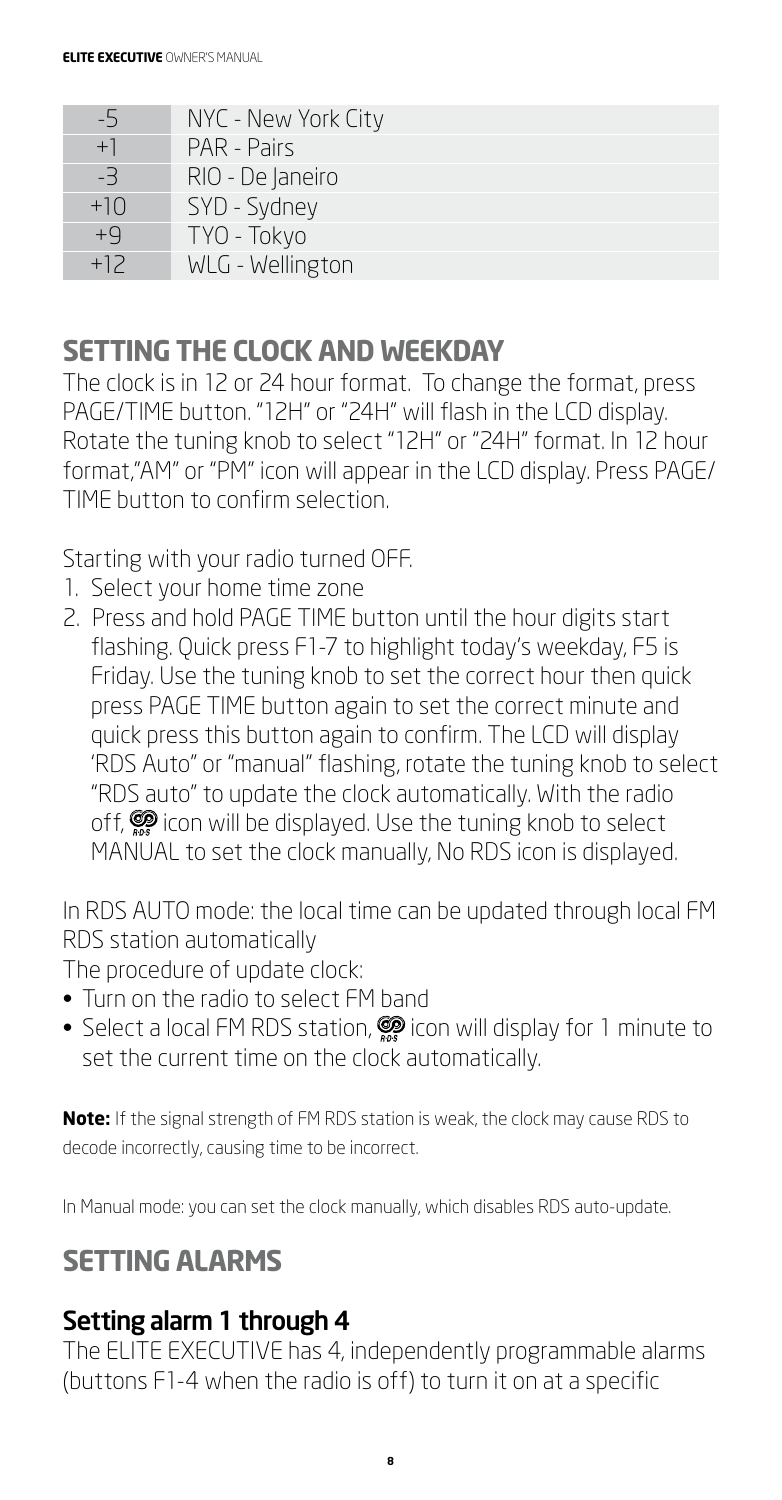time. Additionally, each alarm can be programmable for a specific weekday, playtime, and frequency.

- 1. With the radio off, perform a press and hold of one of the F1-4 buttons, causing the hour to flash,  $\mathcal{B}$  icon starts flashing. While it's still flashing, press one of the F1-7 buttons to highlight the day(s) of the week for the alarm to turn on. For example, if alarm 1 is activated, it will go off on the selected weekday(s) every week.
- 2. Use the tuning knob to set the hour, quick press PAGE TIME button to cause the minutes to flash.
- 3. When they're flashing, use the tuning knob to set the minutes, then continue to quick press PAGE/TIME button to set/turn-off alarm, "DELAY-XX" will appear in the LCD, rotate tuning dial to select your alarm playtime minutes from (1~99), then press this button to cause memory page number to appear in the display. The "PAGEXX" will appear in the LCD. Rotate the tuning dial to select memory page number. Quick press F1-7 to select a memory page number, then press again to confirm, the  $\mathcal{B}$  icon will stop flashing. If no operation in 10 seconds during setting, it will exit alarm setting mode automatically without setting the alarm.

#### Activating and deactivating the alarms

With the radio off, quick press F1 button, "A1:XX:XX" (e.g. A1:12:30) will appear in the LCD. The selected weekday number will be displayed in the lineup of weekday. When the  $\breve{\bowtie}$  icon appears, it means Alarm 1 is activated, press F1 button again, the  $\mathcal{D}$  icon will disappear, it means Alarm 1 is deactivated, it will exit automatically in 5 minutes with no operation.

If Alarm 1 is activated, press PAGE/TIME to confirm, quick press F1-7 to select the desired weekday (Mon~Sun) for alarm to activate, press again to confirm exit Alarm 1 on/off setting.

If Alarm 1 is deactivated, press PAGE/TIME button to confirm exit Alarm 1 on/off setting.

The user can repeat the above-mentioned procedure to set Alarm  $7 - 4$ .

#### **USING THE LOCK FEATURE**

Quick press  $\bigcirc$  button once, the  $\bigcirc$  icon will appear in the LCD, means all buttons and knobs are locked. Press and hold  $\bigcirc$  button, the  $\div \circ$  icon will appear in the LCD, means all buttons and knobs are unlocked.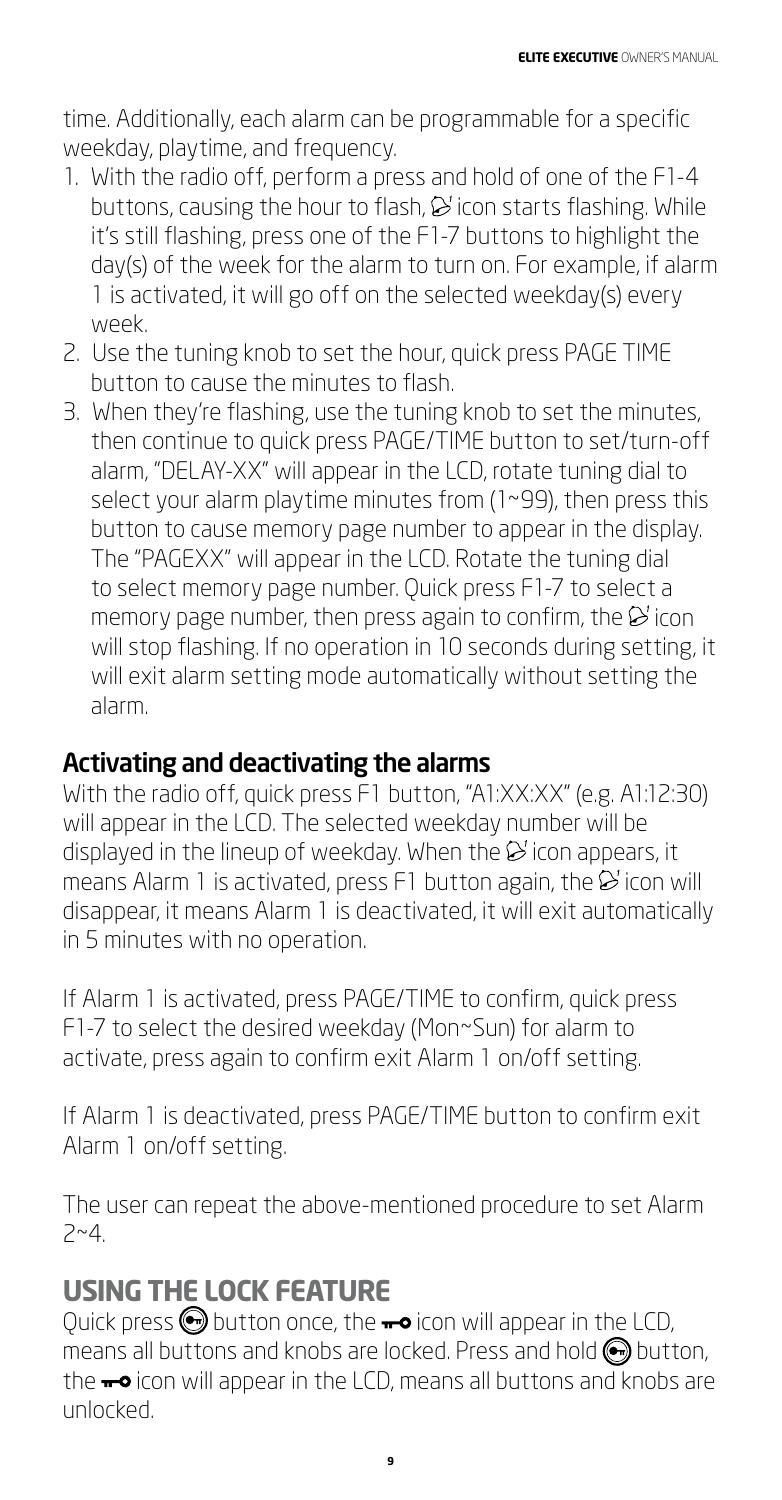# **RESETTING THE RADIO**

If the radio has malfunction, the user should disconnect the power supply and then connect the power again to reset the radio. Or use sharp toothpick or paperclip to quick press RESET hole to reset the radio.

If the user wants to set factory default, press and hold down  $\Box$  button, and at the same time, quick press RESET hole until "RESET..." appears in the LCD, then release  $\Box$  button for 3 seconds and reset factory default, all memory pages are erased and the factory default settings are restored.

# **ADJUSTING THE BRIGHTNESS LEVEL OF BACKLIGHT**

With the radio off, quick press LIGHT/EDIT button to select the brightness level of backlight: high-medium-low-off.

If no buttons are pressed within 10 seconds the backlight will go to sleep mode, the brightness setting of the backlight will default to off unless set to a different value by the user.

The first press of any button will activate the backlight, the second press of the same button will actuate the function for that button.

# **ACTIVATING THE SLEEP TIMER**

To set the sleep timer, in minutes, perform the following steps in one continuous action.

- 1. With the radio OFF press the power button
- 2. Using the keypad, enter the number of minutes you would like the radio to play before shutting off
- 3. Press the power button again. The word SLEEP XX will be shown on the display and the Sleep icon will illuminate in the upper right corner of the screen.

# **DISPLAY CURRENT SLEEP TIMER SETTING**

With the radio on, press and hold  $\bigcirc$  button to display the countdown of sleep timer. If "ON" is displayed, it means there is no sleep timer setting.

#### **TUNING** Band selection

- 1. Quick press FM/AIR BAND button to select FM or AIR band
- 2. Quick press LW/MW BAND button to select LW or MW band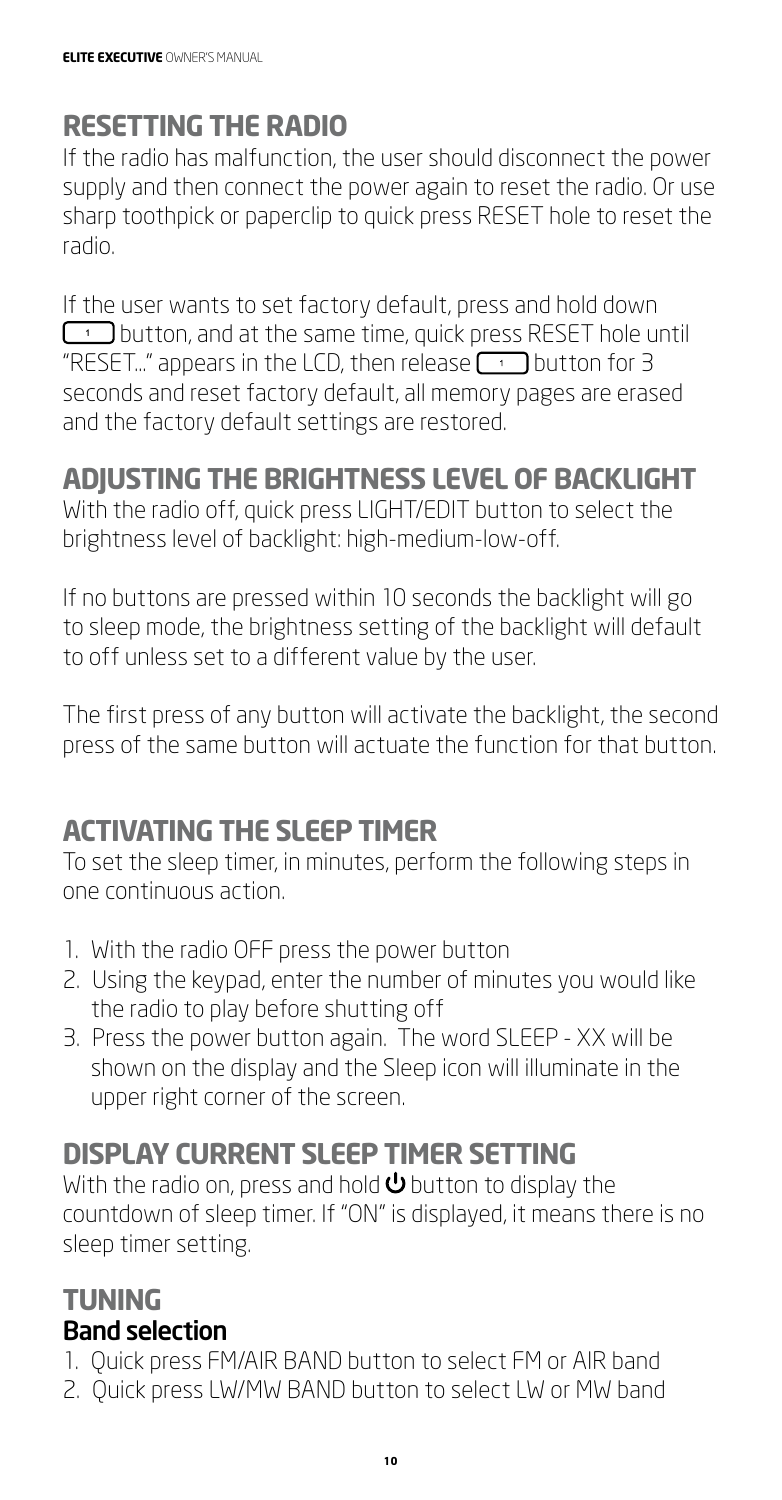- 3. Quick press AM/METER BAND button to select SW band and switch meter band in cycle
- 4. Quick press PAGE/TIME button to select Weekday mode, the LCD will display " $WEEKDAY''$ , quick press F1~7 button to select 7 meter bands:

| F1: | 49M        |
|-----|------------|
| F2: | 41M        |
| F3: | 31M        |
| F4: | <b>25M</b> |
| F5: | <b>22M</b> |
| F6: | <b>19M</b> |
| F7: | <b>16M</b> |

If select "**MEMORY**" mode, the LCD will display "MEMORY".

#### Tuning in stations

ELITE EXECUTIVE has 5 kinds of tuning methods to find your desired station:

- 1. Quick press  $\sum_{n=0}^{\infty}$  or  $\sum_{n=0}^{\infty}$  button for manual tuning
- 2. Press and hold  $\sum_{n=0}^{\infty}$  or  $\sum_{n=0}^{\infty}$  button for auto tuning
- 3. ATS: Press and hold  $\sum_{n=0}^{\infty}$  or  $\sum_{n=0}^{\infty}$  button to finish auto-tune and storage
- 4. Rotate the tuning dial to select frequency
- 5. Key in numeric button (0~9) directly to input the desired frequency

**Note:** Using tuning methods 1, 2, 3 above, you need to select corresponding tuning method:

#### Frequency Range:

|                   | US/CAN/MEX         | <b>INTL</b>           |
|-------------------|--------------------|-----------------------|
| FM:               | 87.5 - 108 MHz     | 64 - 108 MHz          |
| $AM(MW)$ :        | 520 - 1710 kHz     | 522 - 1620 kHz        |
| LW:               | 150 - 285 kHz      | 150 - 285 kHz         |
| SW <sub>1</sub> : | 1.711 - 29.999 MHz | 1.711 - 29.999 MHz    |
| AIR:              | 118 - 137 MHz      | 118 - 137 MHz         |
| DAB:              |                    | 174.928 - 239.200 MHz |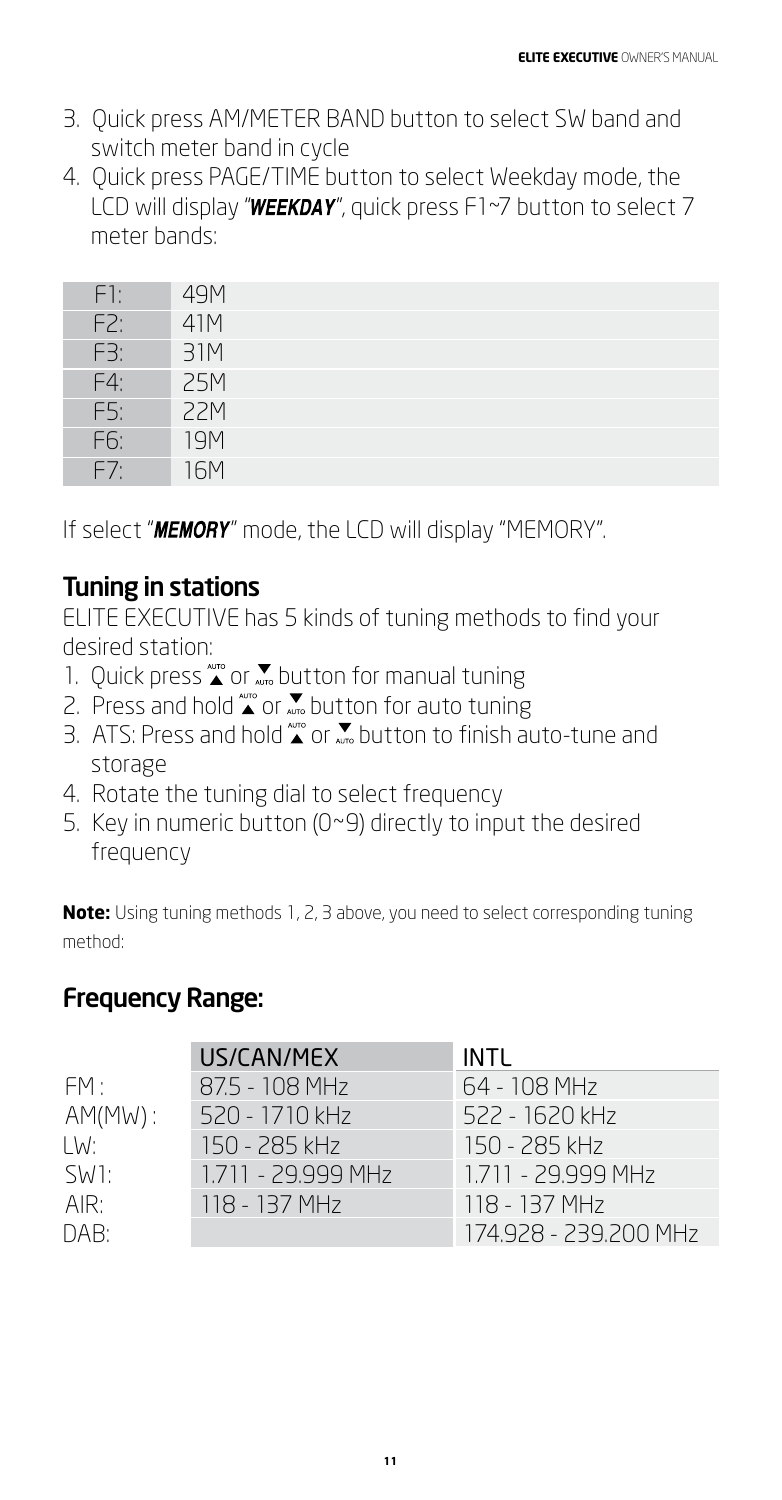#### Frequency step list below:

| Tuning Method   Band   Step | Manual | STOP   DELAY-5 | <b>ATS</b> |
|-----------------------------|--------|----------------|------------|
| <b>FM</b>                   | 100K   | 100K           | 100K       |
| LW                          | ЗK     | ЗΚ             | N/A        |
| MW                          | 9K/10K | 9K/10K         | N/A        |
| SW                          | 5K     | 5K             | N/A        |
| <b>AIR</b>                  | 25K    | 25K            | N/A        |

#### Manual Tuning

With the radio on, select one band, Quick press PAGE/TIME button to switch to Weekday mode Quick press  $\sum_{n=0}^{\infty}$  or  $\sum_{n=0}^{\infty}$  to tune in your favorite station.

#### Auto Tuning

Wth the radio off, press and hold F6 button, then rotate the tuning knob or continue to quick press F6 button to select "STOP" or "DELAY-5" , press PAGE/TIME button to confirm

#### **Note:**

**STOP:** Auto tuning in a station then stops search **DELAY-5:** Auto tuning in a station, after 5 seconds, then auto searches next station.

**ATS:** auto tuning in station and storage

With the radio on, select one band Quick press PAGE/TIME button to switch to Weekday mode Press and hold  $\sum_{n=0}^{\infty}$  or  $\sum_{n=0}^{\infty}$  button to enter auto search then release this button, once tuned into a station and stop search. In STOP mode, the radio tunes in a station then stops searching.

In DELAY-5 mode, auto tune in a station and continue to search next station after 5 seconds.

During auto tuning, press any button to stop auto tuning.

#### Auto Tuning Storage (ATS)

With the radio off, press and hold F6 button, rotate the tuning knob or continue to quick press F6 button to select ATS, then quick press PAGE/TIME button to confirm.

Turn on the radio and select FM band (ATS only works in FM mode) Quick press PAGE/TIME button to select Weekday mode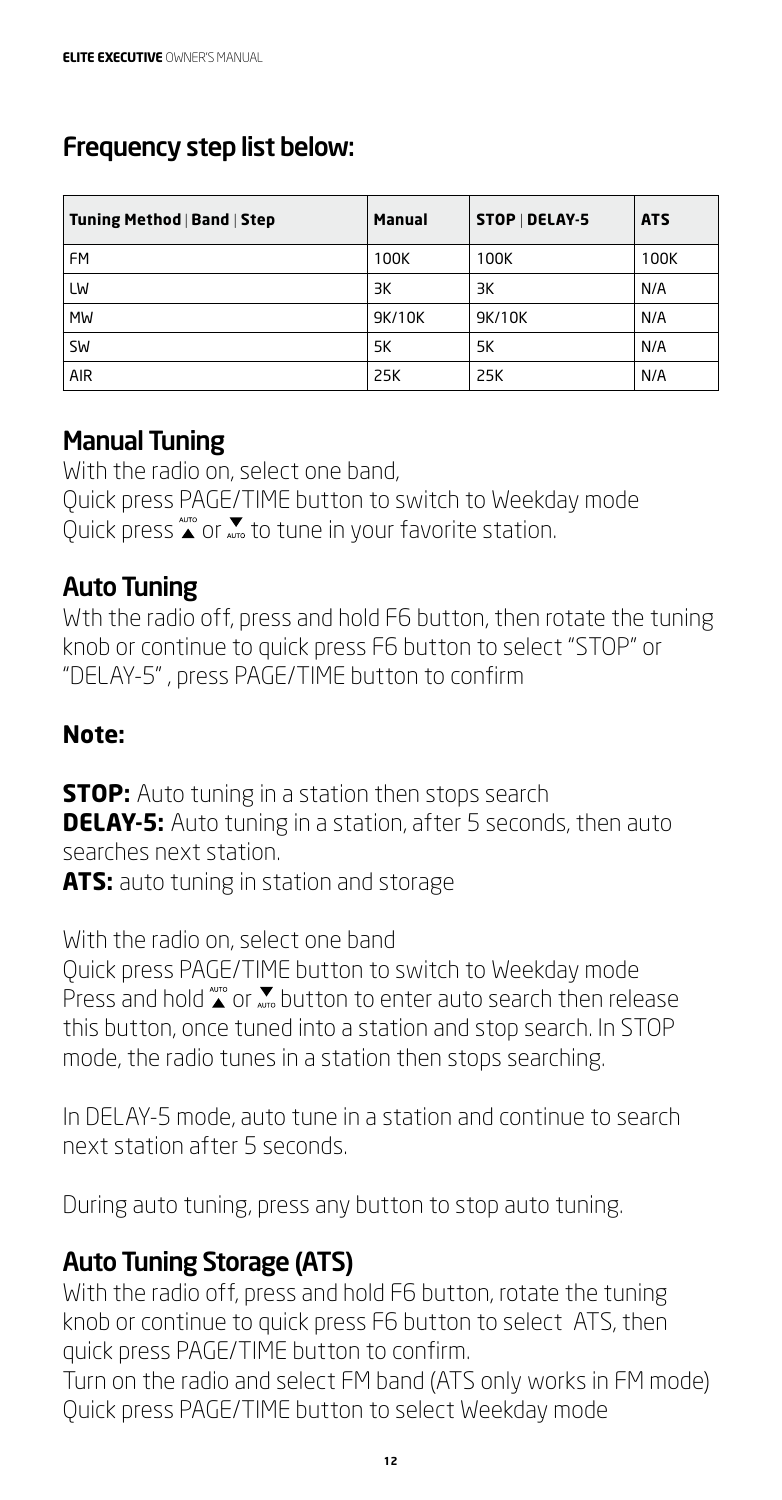Press and hold  $\sum_{n=0}^{\infty}$  or  $\sum_{n=0}^{\infty}$  button to enter ATS then release this button, store the station to page (99~1) automatically, 7 memory locations for each page. Press any button to stop auto tuning in ATS mode.

#### Rotate Tuning

With the radio on, quickly press in the tuning knob to select FAST/SLOW/FINE:XX (for SSB)/STOP to select tuning step, the corresponding icon will be displayed in the LCD list below:

| Step   Band | <b>FAST</b> | <b>SLOW</b> | FINE(SSB)               | <b>STOP</b>  |
|-------------|-------------|-------------|-------------------------|--------------|
| <b>FM</b>   | 100K        | 10K         | N/A                     | Stop tuning  |
| LW          | ЗК          | 1Κ          | SSB fine tune (-99~+99) | Stop truning |
| MW          | 9K/10K      | 1Κ          | SSB fine tune (-99~+99) | Stop tuning  |
| SW          | 5K          | 1Κ          | SSB fine tune (-99~+99) | Stop tuning  |
| <b>AIR</b>  | 25K         | 1K          | N/A                     | Stop tuning  |

#### Direct key in frequency

Quick press numeric button 0~9 to enter the desired frequency If the input frequency is FM or AIR band, quick press FM/AIR BAND button to confirm. If the frequency is LW/MW/SW band, quick press AM/METER BAND button to confirm.

For example: FM 107.5MHz, quick press **in the CO CO CO**  $\frac{m}{n}$  in that order.

If the key in is incorrect, the LCD will display "ERROR"; If the frequency is not completed then confirm, the system will confirm "0" for missing numbers. For example, quick press FM/AIR BAND button, the radio will switch to FM band at 100MHz.

# **STORING STATIONS INTO MEMORY**

The ELITE EXECUTIVE has 700 memories (also called presets), arranged in 100 pages (0~99), with each page holding 7 memories. Buttons F1-7 represent memory locations. Note that when storing into an already occupied memory station, its contents will be replaced with your new entry.

- 1. Turn on the radio and tune to the desired station;
- 2. Quick press PAGE/TIME button to select MEMORY mode;
- 3. In memory mode, quick press  $\sum_{n=0}^{\infty}$  or  $\sum_{n=0}^{\infty}$  to select the desired memory page; Or press numeric buttons (0~9) to direct key in page number and press PAGE/TIME again when finished;
- 4. Store the frequency by pressing one of buttons F1-7 for 2 seconds. Note that when the selected location is flashing,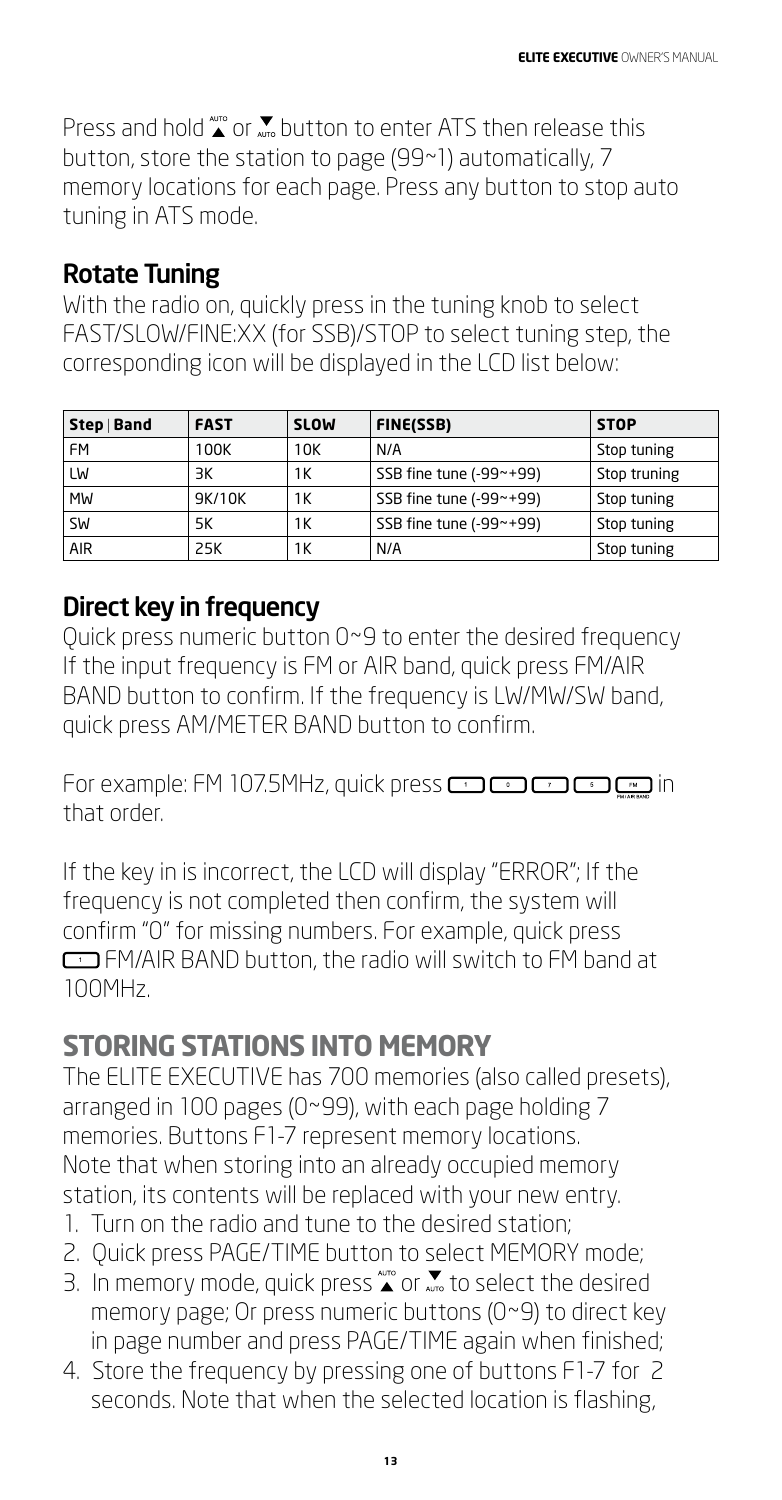it means the storing is completed. Suggest manual storing frequency into memory from page 00. In FM mode, ATS will store memory from page 99, if the memories locations are available on page 99, ATS will replace already stored memories with new entries.

# **ACCESS STORED MEMORIES**

- 1. Turn on the radio and tune to a desired station;
- 2. Quick press PAGE/TIME to select Memory mode;
- 3. In memory mode, quick press  $\sum_{n=0}^{\infty}$  or  $\sum_{n=0}^{\infty}$  o select the desired memory page; Or press numeric button (0~9) to direct key in page number and press PAGE/TIME again when finished;
- 4. Select the desired memory by pressing button F1-7, if the preset location is flashing it means it is recalling memory station.

#### **COPY/PASTE MEMORY PAGE**

This feature enables copying of one memory or the entire contents of a page from one location to another.

#### **COPYING AND PASTING ONE MEMORY LOCATION TO ANOTHER**

- 1. Turn on the radio and quick press PAGE/TIME button to select "MEMORY" mode;
- 2. In Memory mode, quick press  $\sum_{n=0}^{\infty}$  or  $\sum_{n=0}^{\infty}$  to select the page that you wish to copy a memory from.
- 3. Press and hold COPY/PASTE button until you see "COPY" and "PAGE 00" alternate flashing on the display, quick press this button again, you will see "PASTE" and "PAGE " alternate flashing.
- 4. Quick press  $\sum_{n=0}^{\infty}$  or  $\sum_{n=0}^{\infty}$  to select the desired page to paste it to, quick press COPY/PASTE button again to finish paste.
- 5. Repeat step 1~4 to continue to paste, then quick press PAGE/ TIME button to exit.

# **COPYING AND PASTING AN ENTIRE MEMORY PAGE**

- 1. Turn on the radio and quick press PAGE/TIME button to select "MEMORY" mode;
- 2. In Memory mode, quick press  $\sum_{n=0}^{\infty}$  or  $\sum_{n=0}^{\infty}$  to select the page that you wish to copy.
- 3. Press and hold COPY/PASTE button until you see "COPY" and "PAGE XX" alternate flashing in the display, quick press  $\left[\begin{array}{c} \text{F1} \end{array}\right]$ , you will see "F1 copy" and "PAGE XX" alternate flashing. Then quick press COPY/PASTE button, you will see "Paste" and "PAGE XX" alternate flashing.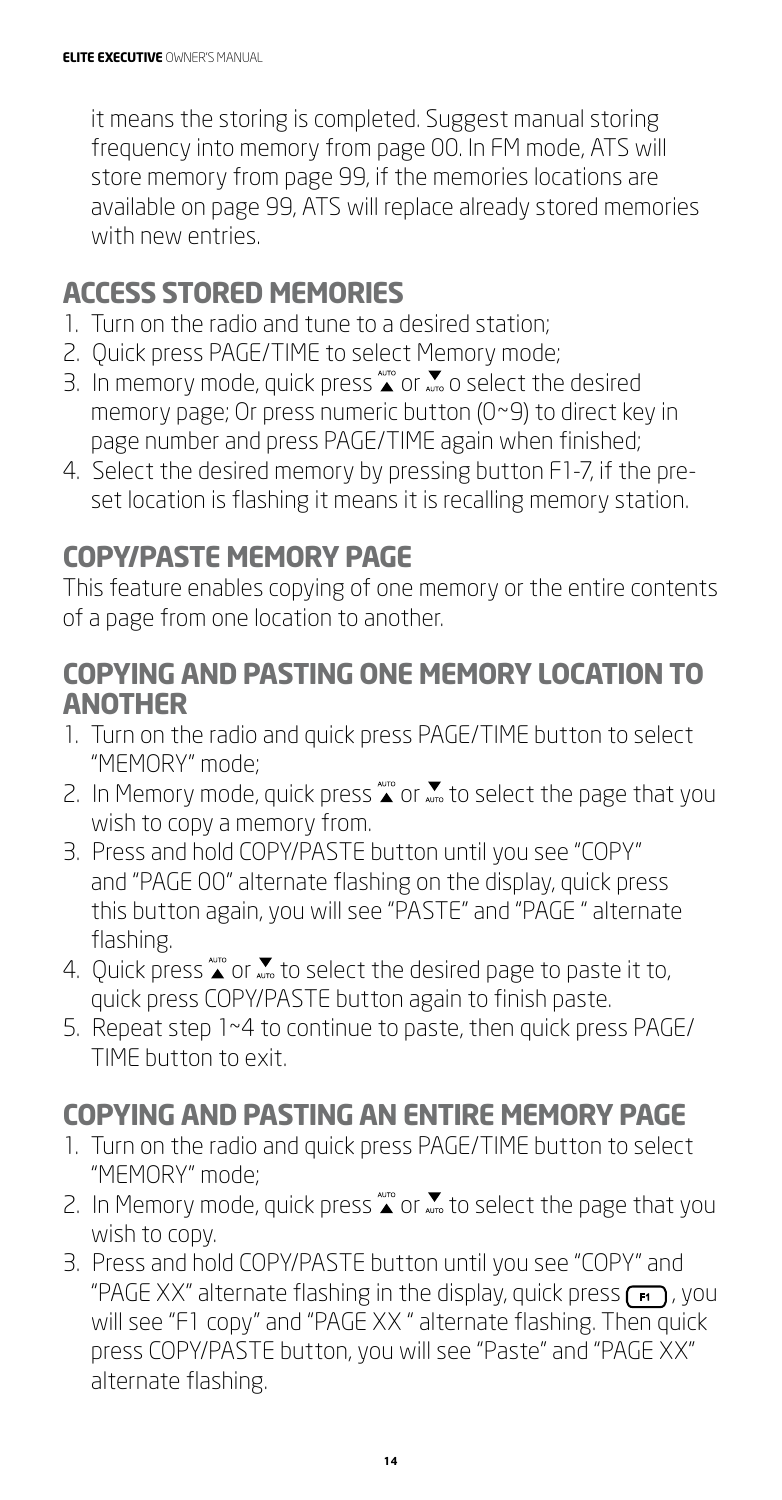- 4. Quick press  $\sum_{n=0}^{\infty}$  or  $\sum_{n=0}^{\infty}$  to select the desired page to paste to, quick press  $\Box$ , the LCD will display "F7 Paste" and "PAGE XX" alternatively. i.e. finish paste
- 5. Repeat step 1~4 to continue to paste , then quick press PAGE/ TIME button to exit.

# **LABELING MEMORY PAGE**

Memory page can be uniquely labeled with 8 intermixed letters, digits or symbols.

- 1. Turn on the radio, quick press PAGE/TIME button to select Memory mode
- 2. In Memory mode, quick press  $\sum_{n=0}^{\infty}$  or  $\sum_{n=0}^{\infty}$  to select the page.
- 3. Press and hold the LIGHT/EDIT button until "\_" appears in the display;
- 4. Use the tuning knob to select the desired letter, digit or symbol, then quick press PAGE/TIME button to select the next "\_", repeat until to 8 letters/digits/numbers are selected.

#### **Note:**

- 1. If one letter, digit or number space is not needed, just quick press PAGE/TIME to skip it.
- 2. When labeling, the user must finish operation in 10 seconds for each selection when the "\_" still is flashing;
- 3. If the user wants to delete the labeled page and return to default "PAGE XX", just continue to pressing PAGE/TIME button 8 times at step 4, it will return to default "PAGEXX" or delete presets on the entire page and delete label at the same time.

# **DELETING A SELECTED MEMORY**

- 1. Turn on the ELITE EXECUTIVE and enter MEMORY mode by quick pressing the PAGE/TIME button;
- 2. In Memory mode, quick press  $\sum_{n=0}^{\infty}$  or  $\sum_{n=0}^{\infty}$  toto select the page you want to delete;
- 3. Press and hold ERASE button for 2 seconds or until "DEL "and "PAGE XX" alternate flashing in the LCD. Quick press F1-7 button to select the memory location you want to erase. The LCD displays "FX(1-7) DEL" and "PAGE XX", which means the memory is erased. For example, delete the first memory on the PAGE 00, quick press (F1) button, LCD displays "F1 DEL" & "PAGE 00" alternatively.
- 4. Quick press PAGE/TIME button again to exit mode.
- 5. If you want to delete the contents of full one page, when "DEL" and "PAGE XX" alternate flashing in the in the LCD, release ERASE button then hold down ERASE button for 2 seconds, all digits in the line of MEMORY disappear, which means all memories were erased including the labels.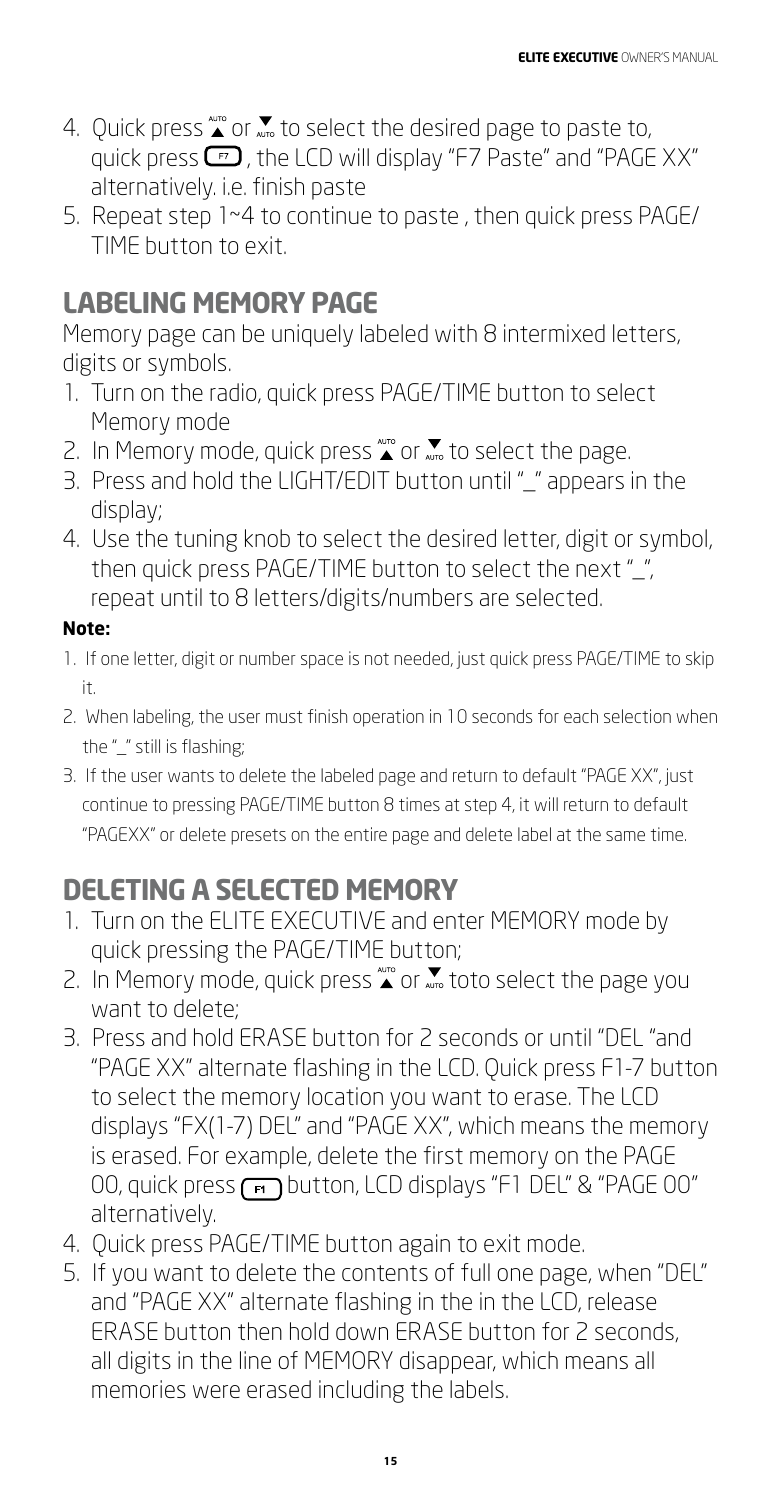- 6. To continue to erase other memory pages, just repeat the process.
- 7. Press PAGE/TIME to exit delete mode.
- 8. If you want to delete the contents of all memory pages, you must RESET the radio. Resetting the radio deletes all memories and resets the radio to factory default.

#### **9K/10K AM(MW) STEP SELECTION/FM FREQUENCY RANGE.**

#### LCD displays:

| MW-9K           | indicates MW step at 9kHz                   |
|-----------------|---------------------------------------------|
| $MW-10k$        | indicates MW step at 10kHz                  |
|                 |                                             |
| FM-64.0M        | indicates FM frequency range is 64.0-108MHz |
| <b>FM-76.0M</b> | indicates FM frequency range is 76.0-108MHz |
| <b>FM-87.0M</b> | indicates FM frequency range is 87.0-108MHz |
| FM-87.5M        | indicates FM frequency range is 87.5-108MHz |

With the radio off, press and hold button, the LCD displays "MW-9K" or "MW-10K", then quick press  $\left(\frac{1}{2}n\right)$  button or use the tuning knob to switch between 9K or 10k, then quick press PAGE/ TIME button to confirm 9k/10k mode. The LCD displays "FM-87,5M" or "FM-76.0M" or "87.0 -108M" or "64-108MHz", quick press button or use the tuning knob to switch the selection of FM frequency. Quick press PAGE/TIME button to exit.

# **FM STEREO/MONO SELECTION**

- 1. Turn on the radio and select FM band
- 2. Quick press WIDE/STEREO button, LCD displays "AUTO", which means FM station in STEREO mode, if the ELITE EXECUTIVE detects stereo station, "STEREO" will display in the LCD, versus displaying "MONO".
- 3. Quick press NAR/MONO button, LCD displays "MONO",the station will be listening in MONO mode only.

# **AM/VHF AIRCRAFT BANDWIDTH SELECTION**

- 1. Turn on the radio and select MW or VHF aircraft band
- 2. Quick press WIDE/STEREO button or NAR/MONO button to switch different bandwidth, the LCD displays "BW XK", e.g. "BW 3K" indicates the bandwidth is 3kHz.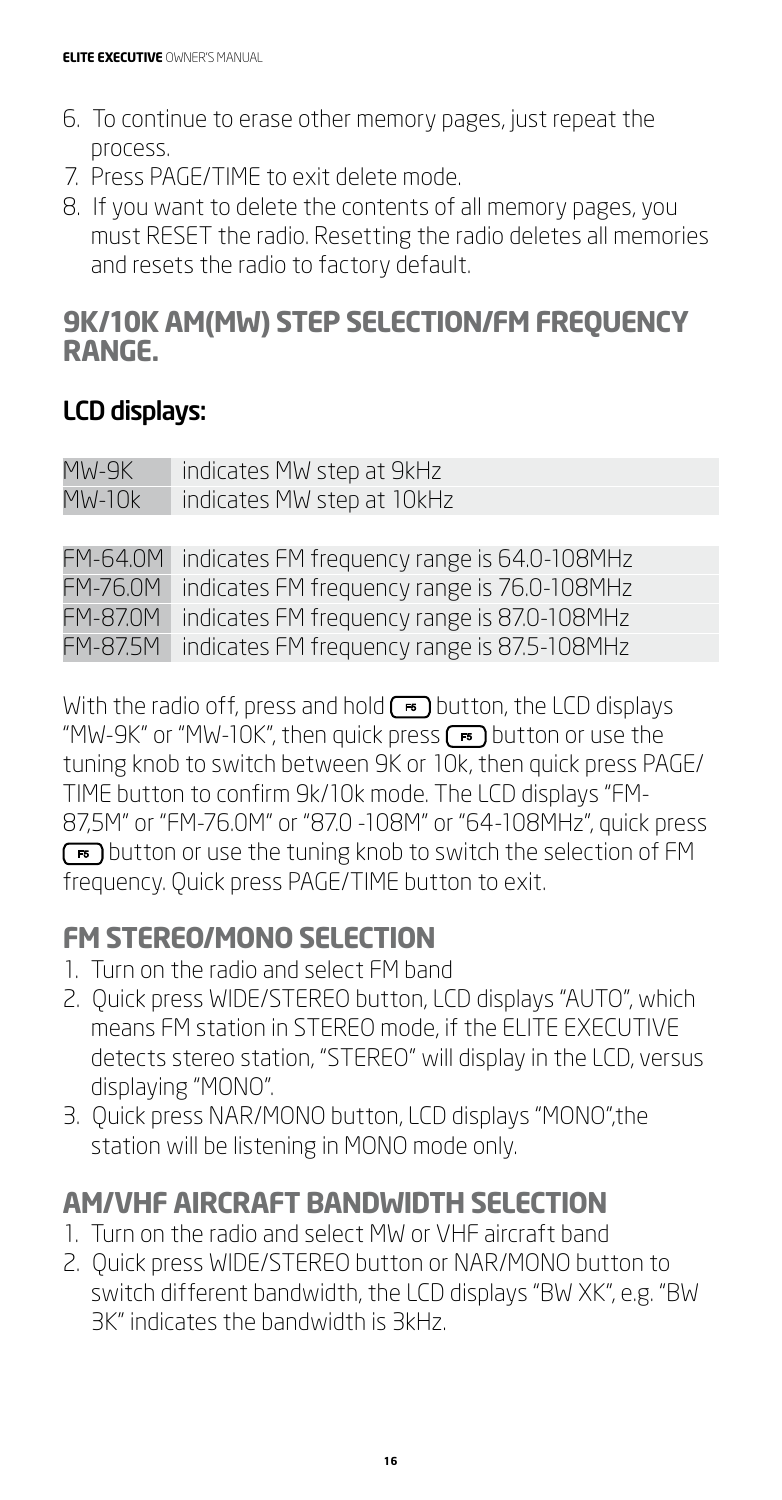# Squelch Selection

- 1. Turn on the radio
- 2. Press and hold down tuning dial, the display shows "SQL-X" (X means 1~5 or OFF", use the tuning knob to select the desired squelch level (SQL-1,SQL-2,..SQL-5" or "SQL-OFF" which means to turn off squelch function;
- 3. Quick press PAGE/TIME to exit Squelch level selection.
- 4. When the signal strength is lower than selected squelch level, the ELITE EXECUTIVE will mute squelch, "Squelch" appears in the display; if higher, the ELITE EXECUTIVE will not mute squelch.

# **FM/RDS**

- 1. Turn on the radio and selected FM band;
- 2. If the station is transmitting any RDS information,  $\mathcal{P}$  icon appears in the LCD,
- 3. Quick press SYNC/SSB/RDS button to review RDS information; Continue to quick press U/LSB/RDS MODE button to select different RDS information (PS/PTY/RT/DATA).

**PS**: station name, no station information, display "NO PS"; **PTY**: program category, no program information, display "NO PTY"; **RT**: program text, no program text, display "NO RT" **DATA**: time, date, weekday, call-sign information, if none of this information available, displays "NO DATA", if this information is available, the display format is: "call-sign, weekday, MM-DD-YY, hour:minute"

# Weekday display format:

| "MON"                     | Monday    |
|---------------------------|-----------|
| "TUE"                     | Tuesday   |
| "WED"                     | Wednesday |
| "THU"                     | Thursday  |
| "FR"                      | Friday    |
| "SAT"                     | Saturday  |
| " $\leq$   $\mathbb{N}$ " | Sunday    |

If the station call-sign is WGSS, TUE, 03-25-14 02:15 The LCD data will roll in display:

" WGSS TUE 03-25-2014 02 :15" (RBDS format, for North America)

" TUE 03-25-2014 02 :15" (RDS format, for outside North America)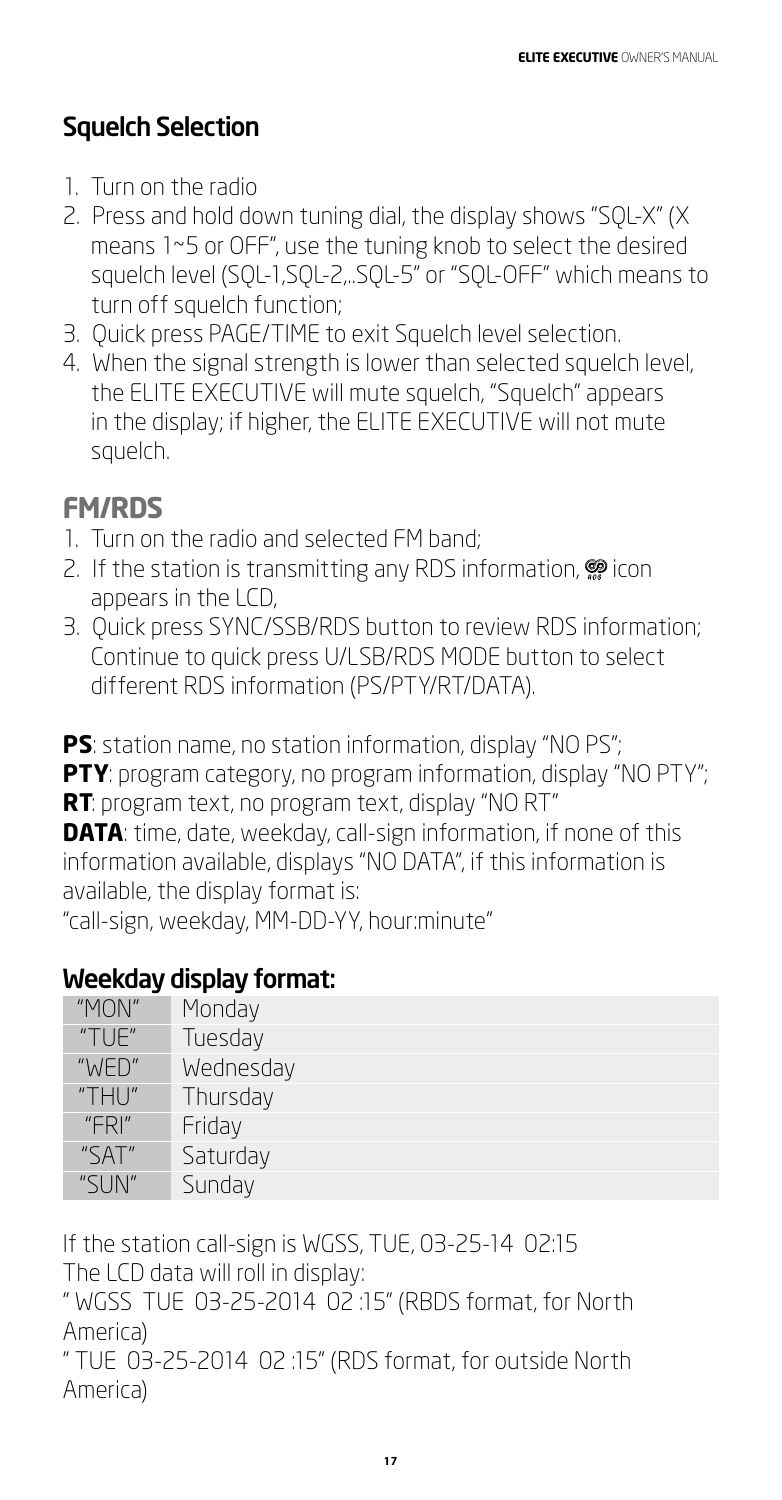**NOTE:** if no station call-sign, will display PI CODE of current station

# **TUNING SSB(SINGLE SIDE BAND)**

SSB enables listening to shortwave two way communications using the SSB mode such as amateur radio, Morse Code, weatherfax transmissions and other signals often referred to as 'utility' signals. The internet and your local library are great resources to learn more.

To experience with SSB, turn on the ELITE EXECUTIVE and position near a window if you are in a building with stories above you.

- 1. Turn on 20-meter Amateur band, by pressing 14150kHz with the keypad and then pressing the AM button to enter it;
- 2. Quick press SYNC/SSB/RDS button twice to turn on SSB circuit, i.e. don't select SYNC. Note SSB appears in the display, then displays "SSB-USB" or "SSB-LSB";
- 3. Repeat quick press U/LSB/RDS MODE button to switch between USB and LSB.

| SSB-USB: | upper sideband |
|----------|----------------|
| SSB-LSB: | lower sideband |

- 4. SSB fine tuning: quick press down tuning knob to select tuning speed as FAST/SLOW/FINE-XX(-99~+99)/STOP, then select FINE –XX, which appears in the display to enter SSB fine tuning mode. Rotate the tuning knob to set to it's the best position. Put the sensitivity switch, on the left side of the radio, to the DX position. Fully extend the antenna and with the tuning knob tune slowly from 14150 to 14350kHz, listening for anything that sounds like a human voice.
- 5. Quick press SYNC/SSB/RDS button when finished to turn off SSB to return to normal receiving status.

# **USING THE SYNCHRONOUS DETECTOR**

The synchronous detector can be used when listening to AM and shortwave broadcast stations. It may help to minimize interference and to improve the signal qualitywhile listening to a station, turn on the ELITE EXECUTIVE, select a AM or SW station, quick press SYNC/SSB/RDS button to enter SYNC mode, "SYNC>>>" appears in the display. Then displays "SYNC\_LSB" or "SYNC\_USB", the sync detector function is on, repeat quick press U/LSB/RDS MODE button to switch between USB and LSB. Quick press this button again to turn off SYNC function and return to normal receiving.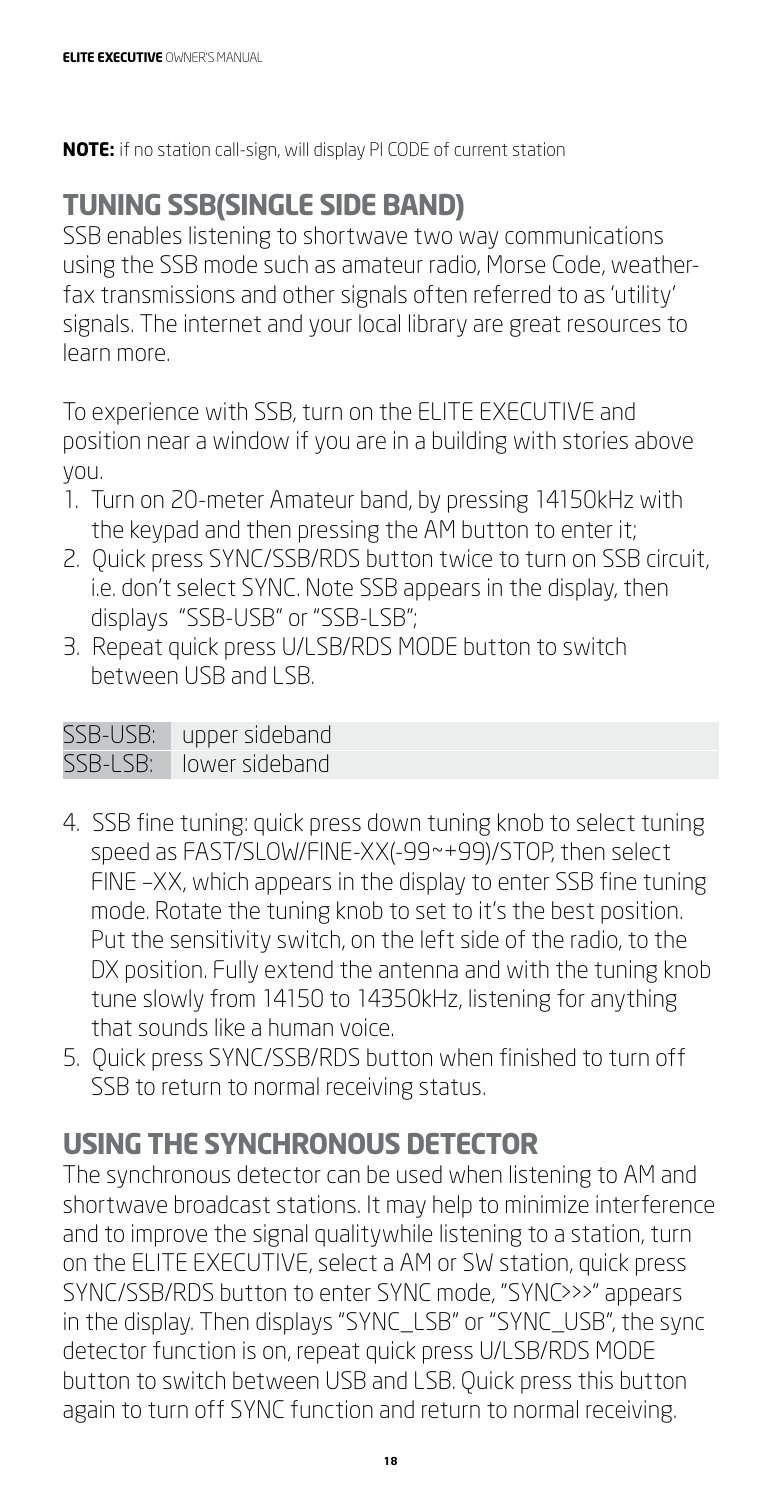Turn the synchronous detector off while tuning stations or when it's not needed. Using the Wide/Narrow button may also help. Using the synchronous detector does not always minimize interference or improve the signal.

Turn the synchronous detector off while tuning stations or when it's not needed. Using the Wide/Narrow button may also help. Using the synchronous detector does not always minimize interference or improve the signal.

# **USING DX/LOCAL SWITCH**

The DX/local switch (left side panel) adjusts sensitivity. Use DX (down) as the default setting for maximum sensitivity to signals. If strong stations or SSB signals seem distorted, then use Local (up). If tune in the weak signal station,use DX.

# **DC IN JACK**

Plug the input jack into DC in jack to connect external AC adapter to power supply the ELITE EXECUTIVE according to polarity on labeling, " $\leftarrow$ " icon appears in the display.

**Note:** AC power may have interference with the reception for AM(MW),so it may be better to listen to the ELITE EXECUTIVE using batteries and disconnect to external AC adapter to get the best reception.

# **CHARGING NI-MH BATTERY IN THE ELITE EXECUTIVE**

With its included AC adapter/charger connected, the ELITE EXECUTIVE internally recharges 4 Ni-MH rechargeable batteries(not included).

# To Charge batteries:

1.) Connect the AC adapter/charger,  $\leq$  icon appears in the LCD; 2.) With the ELITE EXECUTIVE turned off, install 4 Ni-MH batteries and connect the AC adapter;

3.) Press and hold the F7 button until CHARGE XX appears in the display;

4.)Use the tuning knob to select the charging time in hours (1~36) based on the mAh rating of your batteries, CHARGE 00 indicates not charging. Normally 11 hours for 1100mAh rating; 23 hours for 2300mAh rating etc.

5.)Quick press PAGE/TIME button when finished, the charging begins, the charging icon  $\Box$  is rolling, which means on-charging. If the battery is fully charged or the charging time set is over, the charging is completed.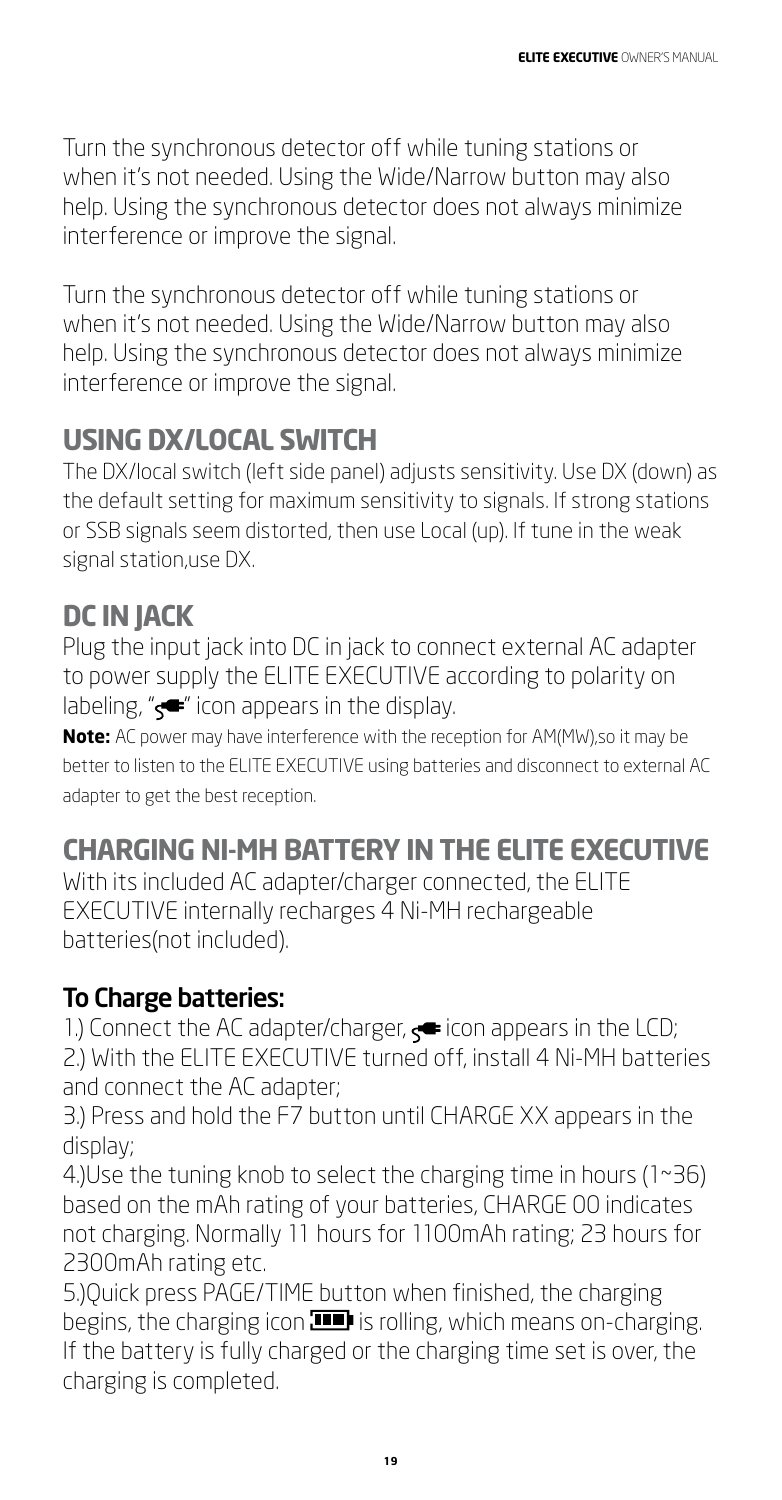Caution: Do not attempt to charge non-charging batteries to avoid explosion.

# **LINE-IN/OUT SOCKET**

This socket provides an industry standard, fixed level audio input/ output source to safely route the ELITE EXECUTIVE's audio to the line-in socket of a stereo system or recording device, or to play an audio device, such as MP3, through the ELITE EXECUTIVE.

- 1. To route a line-in source into the ELITE EXECUTIVE, turn it off, attach a double 1/8 inch(3.5mm) stereo cord to the ELITE EXECUTIVE's LINE in/out socket and to the output of the other system. Press TZ/LINE IN button and "LINE IN" appears in the LCD, which indicates LINE IN is on. Press this button again to turn it off LINE IN function
- 2. To route the audio output of your ELITE EXECUTIVE to another device, turn it on, plug a 1/8 inch (3.5mm) stereo cord into the ELITE EXECUTIVE's Line in/out socket and into the other device's Line IN socket. Follow your external device's line-in/out instructions.

**Note:** When a cable is plugged into the Line in/out socket it will have no effect on the internal speaker operation. The internal speaker will still play back audio. Also note that the Line Input is a fixed amplitude output that cannot be controlled using the volume knob.

# **HEADPHONE JACK 3.5MM**

The ELITE EXECUTIVE's headphone jack use is mutually exclusive with the internal speaker. When headphones are plugged into the headphone jack the internal speaker will be muted. The volume of the signal from the headphone jack can be adjusted using the volume knob.

# **VOLUME CONTROL**

Rotate the volume knob upwards or downwards to get your desired volume.

# **EXTERNAL ANTENNA SOCKET**

The external antenna socket is used to connect the ELITE EXECUTIVE to advanced performance shortwave antennas using a 50 or 75 ohm coaxial cable feed-line when the user listens to FM/ SW/AIR band.

**Caution:** Do not use external antenna in lightning storms to avoid lightning strike.

# **NEED HELP? CONTACT US.**

Etón Corporation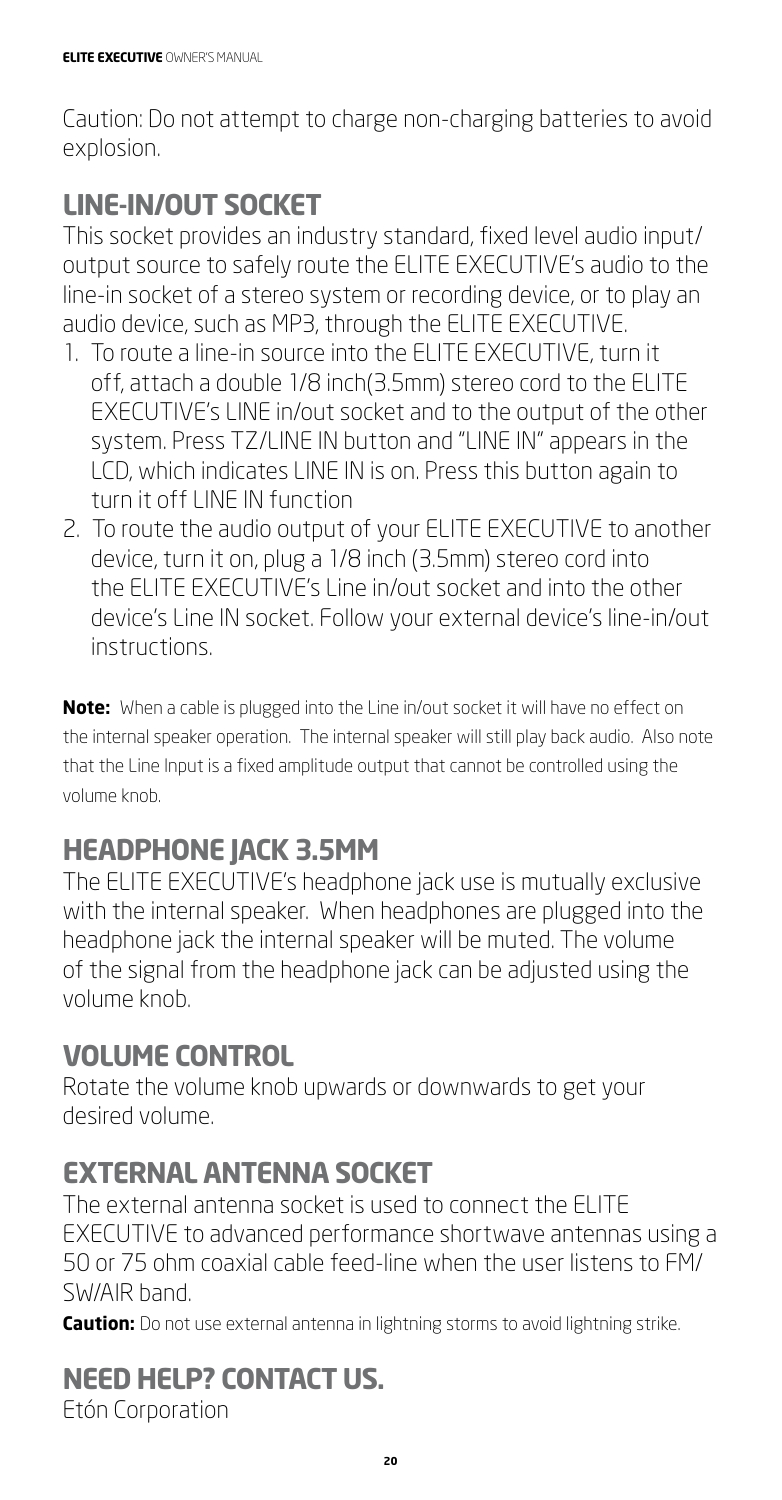1015 Corporation Way, Palo Alto, CA 94303, USA 1-800-872-2228 (U.S.) 1-800-637-1648 (Canada) 650-903-3866 (worldwide) M-F, 8:00AM-4:30PM, Pacific Standard Time

#### **https://etoncorp.com/pages/contact-us**.

#### **WARNING**

- Do not expose this appliance to rain or moisture.
- Do not submerge or expose for extended period to water.
- Protect from high humidity and rain.
- Only operate within specified temperature range (0 °C to 40 °C).
- Unplug or remove batteries immediately if liquid has been spilled or any object has fallen into the apparatus.
- Clean only with a dry cloth. Do not use detergents or chemical solvents as this might damage the finish.
- Do not remove cover [or back].
- Refer servicing to qualified service personnel.

#### **ENVIRONMENT**

#### **FC CE 区 Disposal**

According to the European Directive 2002/96/EC all electrical and electronic products must be collected separately by a local collection system.

Please act according to your local rules and do not dispose of your old products with your normal household waste.

Please dispose of all types of batteries per your Government, State or Local rules and/or regulations. If you are unsure, please call the appropriate local authority to find out how to dispose of them safely and help protect the environment.

#### **WARRANTY REGISTRATION**

To ensure full warranty coverage or product updates, registration of your product should be completed as soon as possible after purchase or receipt.

Please go to **https://etoncorp.com/pages/contact-us** to register your product.

# **LIMITED WARRANTY**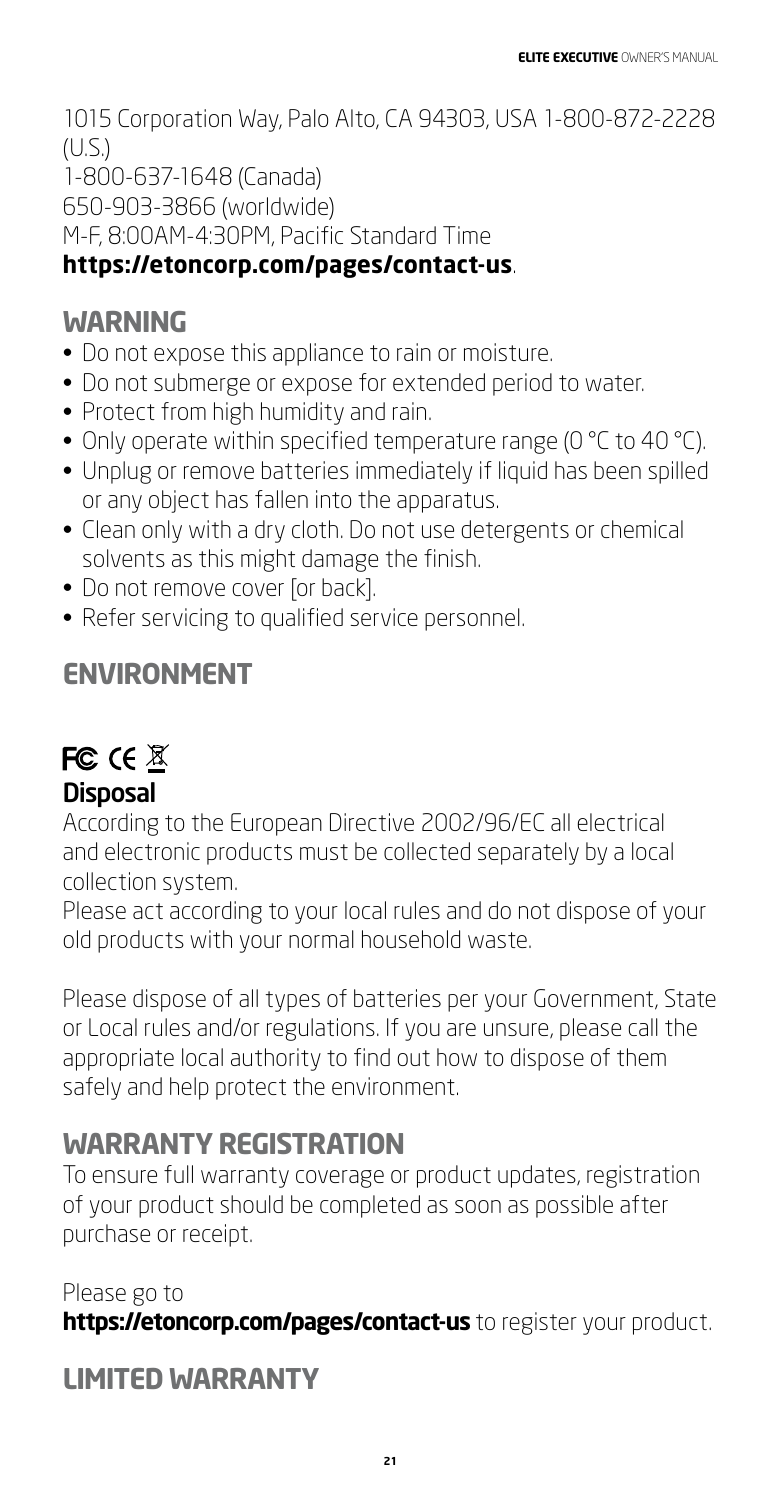Retain your proof of purchase or the receipt. Limited Warranty information can be viewed at www.etoncorp.com in the Support section.

# **SERVICE FOR YOUR PRODUCT**

To obtain service for your product, we recommend first contacting an Etón service representative at 800-872-2228 US, 800-637- 1648 Canada or (650) 903-3866 for problem determination and trouble-shooting. If further service is required, the technical staff will instruct how to proceed based on whether the radio is still under warranty or needs non-warranty service.

#### **WARRANTY**

If your product is still in warranty and the Etón service representative determines that warranty service is needed, a return authorization will be issued and instructions for shipment to an authorized warranty repair facility. Do not ship your radio back without obtaining the return authorization number.

#### **NON-WARRANTY**

If your product is no longer under warranty and requires service our technical staff will refer you to the nearest repair facility that will be able to best handle the repair.

For service outside of North America, please refer to the distributor information included at time of purchase/receipt.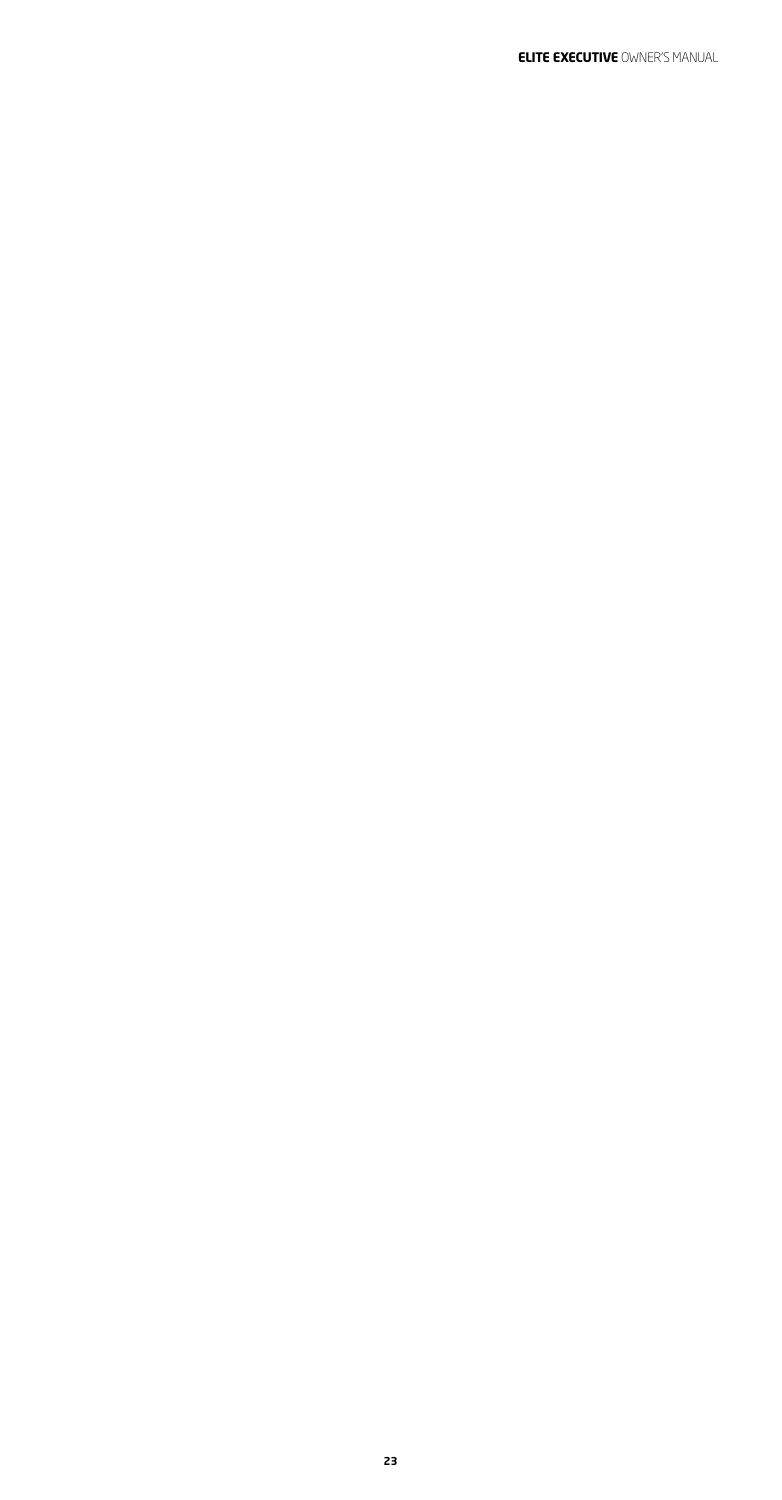#### **FAITES CONNAISSANCE AVEC LE ELITE EXECUTIVE** Merci d'avoir acheté le **ELITE EXECUTIVE** d'Etón. Nous

voulons que vous appréciiez complètement l'utilisation de ce produit. Pour prendre avantage de ses nombreuses excellentes et uniques fonctionnalités, nous vous prions instamment de lire soigneusement ce manuel d'utilisateur.

#### Caractéristiques :

- <sup>1</sup> Haut-parleur
- <sup>2</sup> Panneau d'affichage LCD
- <sup>3</sup> Boutons de commande
- 4 Cadran d'accord
- <sup>5</sup> Bouton de volume
- <sup>6</sup> Prise de Line in/out : D 3,5 mm
- <sup>7</sup> Prise d'antenne extérieure
- <sup>8</sup> Sélection de sensibilité DX/locale
- <sup>9</sup> Prise d'écouteur : D 3,5 mm
- <sup>10</sup> Prise de CC
- $0$  Antenne fouet
- 12 Support
- <sup>13</sup> Compartiment de batteries

# **AVANT**

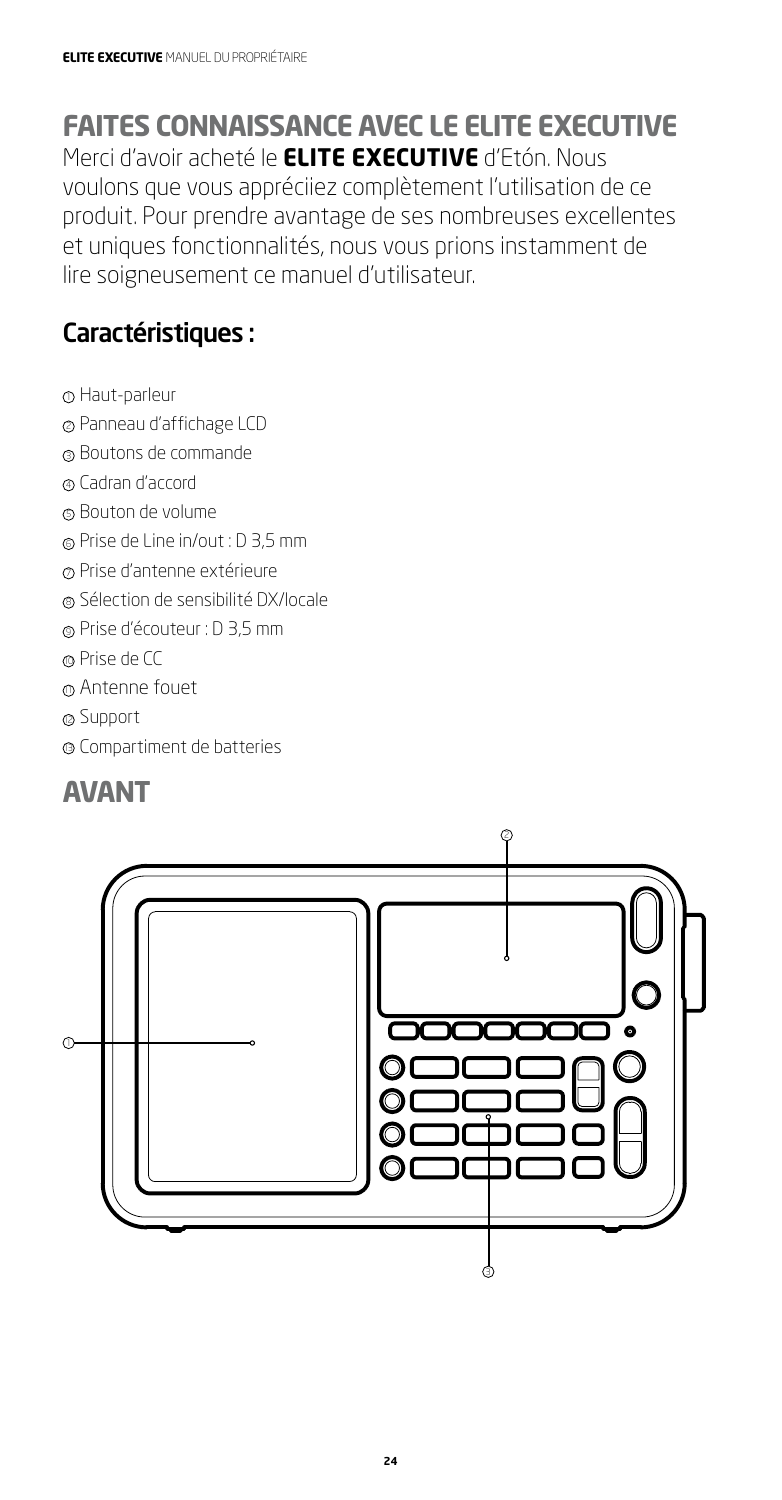



# **ARRIÈRE**

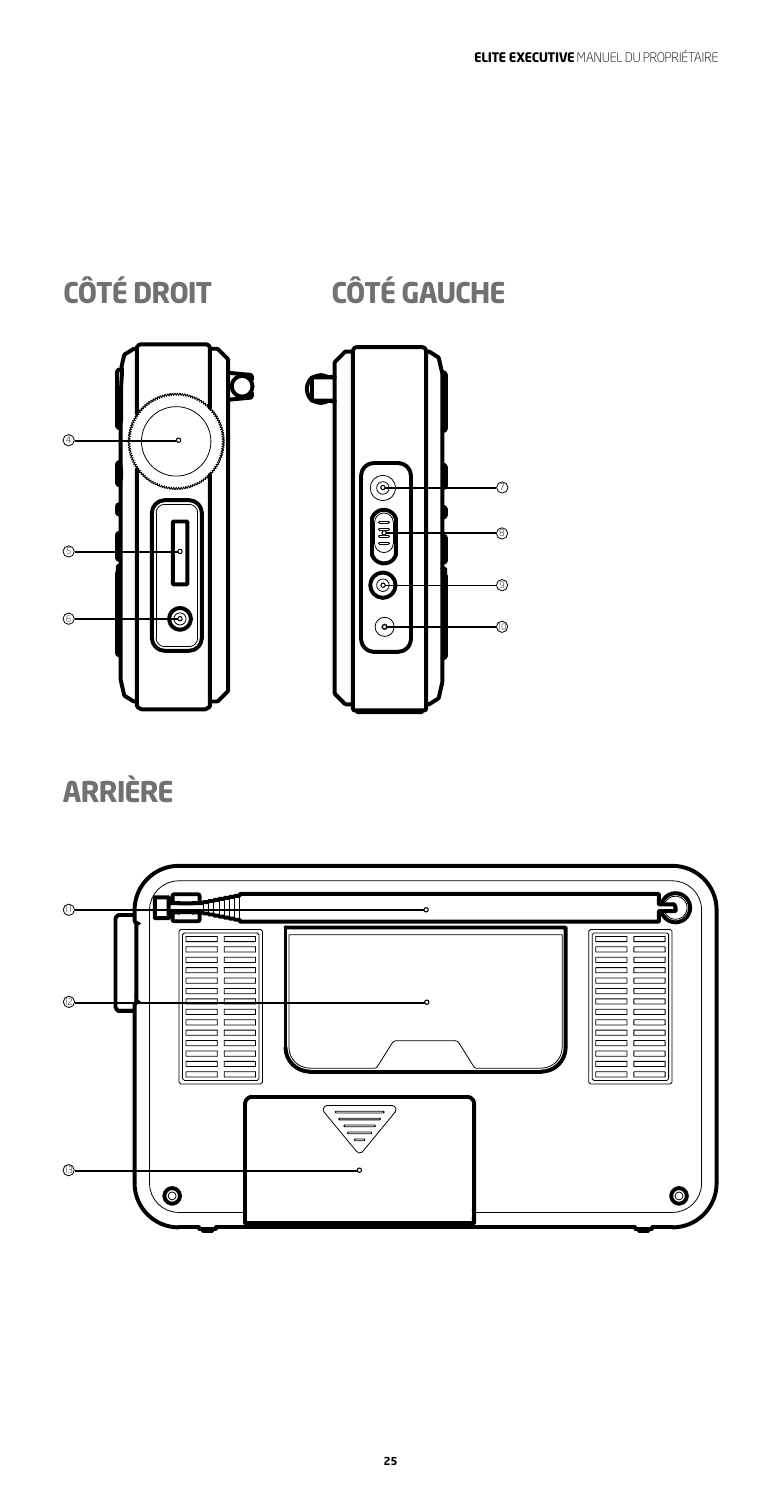# **FONCTIONS DES BOUTONS**

# Cadran d'accord

Tournez le cadran pour sélectionner la montre, la fréquence ou le niveau d'atténuation de bruit de canaux.

Avec la radio allumée :

- 1. Appuyez rapidement pour sélectionner la vitesse d'accord : FAST [RAPIDE]-SLOW [LENT]-STOP.
- 2. Maintenez appuyé pour sélectionner le niveau d'atténuation.

**Remarque** : Toutes les bandes ont la fonctionnalité d'atténuation. L'utilisateur peut sélectionner le niveau d'atténuation de toutes les bandes.



Maintenez appuyé pour régler la montre Avec la radio allumée, passez entre les mode mémoire et jour de la semaine



Avec la radio allumée : appuyez sur F1~F7 pour régler de Mon [Lundi] à Sun [Dimanche]

Avec la radio allumée :

- en mode Mémoire, sélectionnez les préréglages 1~7 d'une page de mémoire
- En mode Jour de la semaine : sélectionnez une bande métrique 1~7

#### F<sub>1</sub>  $F2$ F<sub>3</sub> F4

Avec la radio éteinte, appuyez rapidement sur F1~F4 pour activer ou désactiver 4 réglages de réveil



Avec la radio éteinte, maintenez appuyé F5 pour sélectionner le pas MW [OM], 9K ou 10K En Amérique du Nord, la bande FM [MF] commence à 87,5 MHz. Dans les autres parties du monde elle peut commencer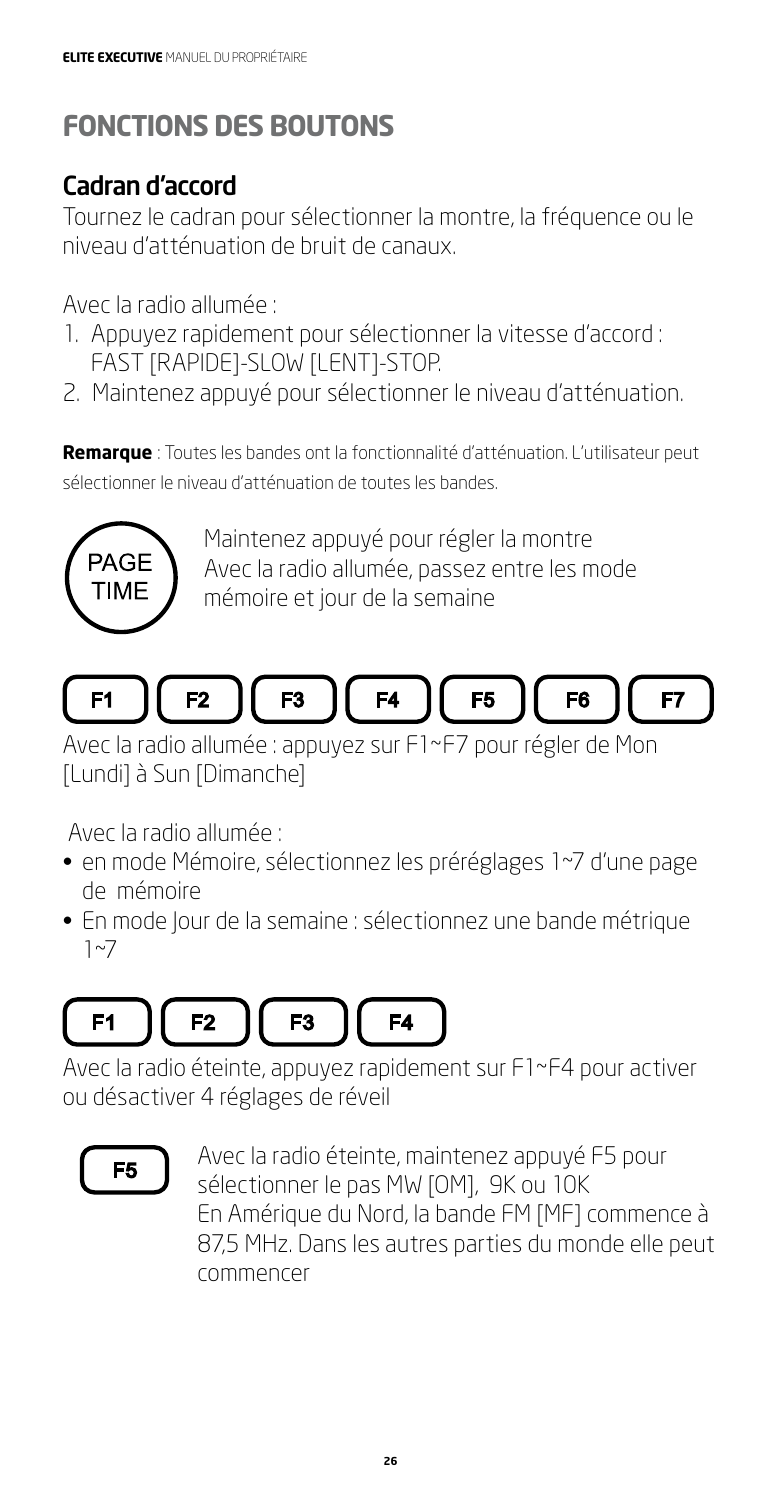

Avec la radio éteinte, maintenez appuyé F6 pour sélectionner 3 méthodes différentes d'accord : STOP/

ATS/DELAY-5



Avec la radio éteinte, maintenez appuyé F7 pour sélectionner le temps de charge en heures (1~36)



Avec la radio éteinte : appuyez rapidement pour mettre la radio en marche ; maintenez appuyé pour régler le temporisateur de mise en sommeil Avec la radio allumée : appuyez rapidement pour éteindre la radio ; maintenez appuyé pour afficher le

compte à rebours de mise en sommeil



Avec la radio éteinte, appuyez rapidement pour activer la fonction LINE-IN ; maintenez appuyé pour sélectionner le fuseau horaire et afficher l'heure universelle

# 

Boutons numériques



Avec la radio allumée : Appuyez rapidement pour sélectionner LW [GO] ou MW [OM]

# **IW/MW BAND**



Avec la radio allumée, en mode Mémoire, maintenez appuyé pour copier et coller les préréglages de mémoire.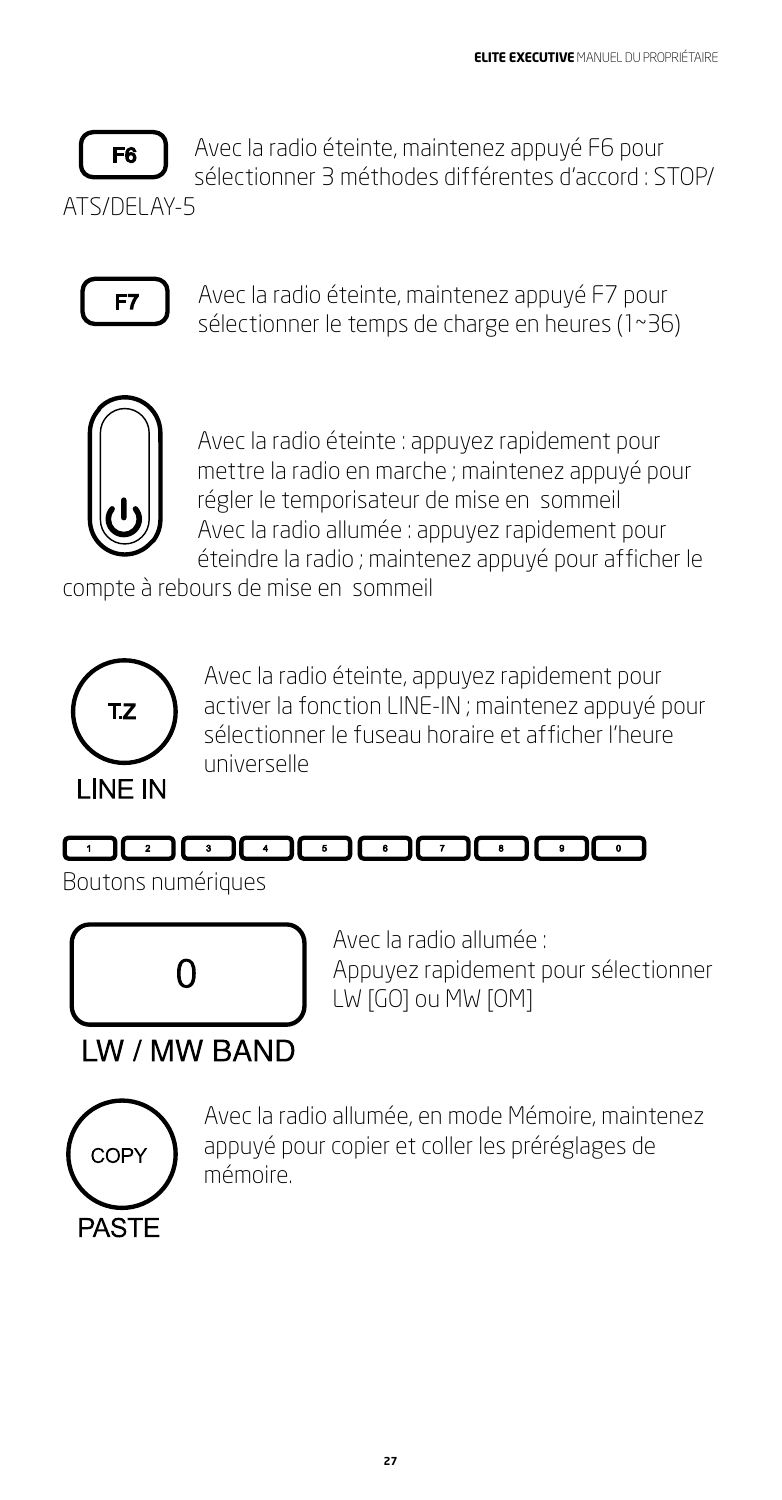

Appuyez rapidement pour désactiver tous les boutons et maintenez appuyé pour déverrouiller tous les boutons



Avec la radio allumée, en mode Mémoire, maintenez appuyé pour renommer une page ; appuyez rapidement pour sélectionner le niveau de brillance du rétroéclairage : high [élevé]-medium [moyen]-low [bas]-off



Avec la radio allumée, en mode mémoire, supprimer la fréquence préréglée



En bande AM [MA], appuyez rapidement pour passer en mode BLU

En mode SSB [BLU], appuyez rapidement pour sélectionner USB [BLS] ou LSB [BLI] en mode SYNC,

appuyez rapidement pour sélectionner USB [BLS] ou LSB [BLI] En mode FM [MF], appuyez rapidement pour sélectionner RT/PS/ PTY/DATE



En bande FM [MF], appuyez rapidement pour recevoir et rejeter les informations RDS En bande AM [MA], appuyez rapidement pour recevoir et activer SYNC



Appuyez rapidement pour sélectionner les bandes FM [MF] et AIR



Appuyez rapidement pour sélectionner les bandes SW [OC] et métriques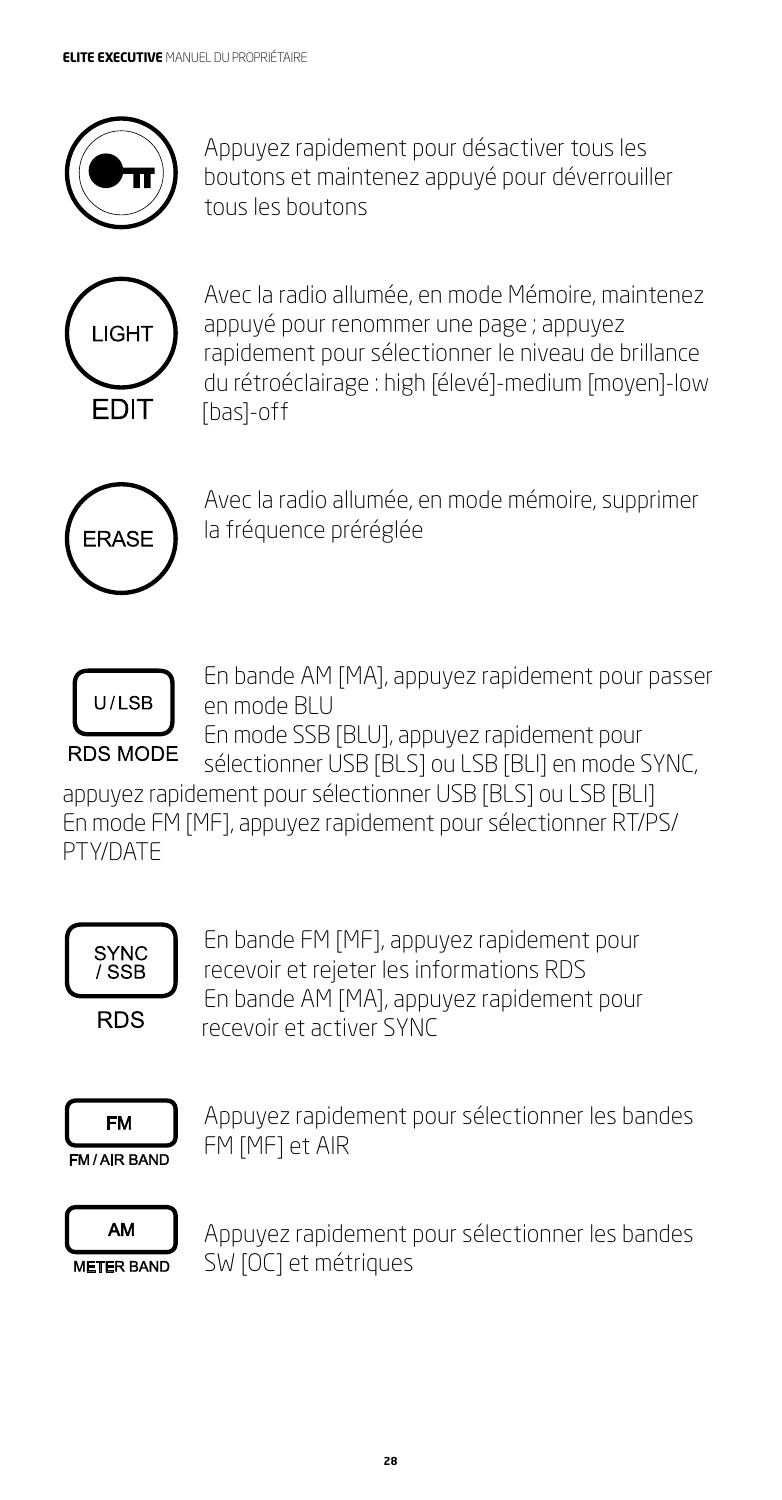

En bande AM [MA]/AIR, appuyez rapidement pour augmenter la largeur de bande de fréquenc En bande FM [MF], appuyez rapidement pour sélectionner le mode STEREO



En bande AM [MA]/AIR, appuyez rapidement pour diminuer la largeur de bande de fréquence de la bande FM [MF], appuyez rapidement pour sélectionner le mode MONO



de préréglages

En mode Jour de la semaine : appuyez rapidement pour changer de station ; maintenez appuyé pour balayer automatiquement les stations et les stations ATS

En mode mémoire : sélectionnez la page



Trou de réinitialisation

# **RÉGLAGE DE VOTRE FUSEAU HORAIRE**

Avec la radio éteinte, maintenez appuyé TZ/LINE IN, le fuseau horaire clignote sur l'affichage en étant sur l'affichage, tournez le bouton d'accord pour choisir le code de ville (voir ci-dessous la liste des abréviations de fuseaux horaire), l'heure locale de la ville est affichée.

Pour mettre à jour le fuseau horaire, tournez le cadran d'accord pour sélectionner le code de votre fuseau horaire, appuyez sur le bouton PAGE TIME pour confirmer le réglage ou attendre 10 secondes pour qu'il soit automatiquement confirmé.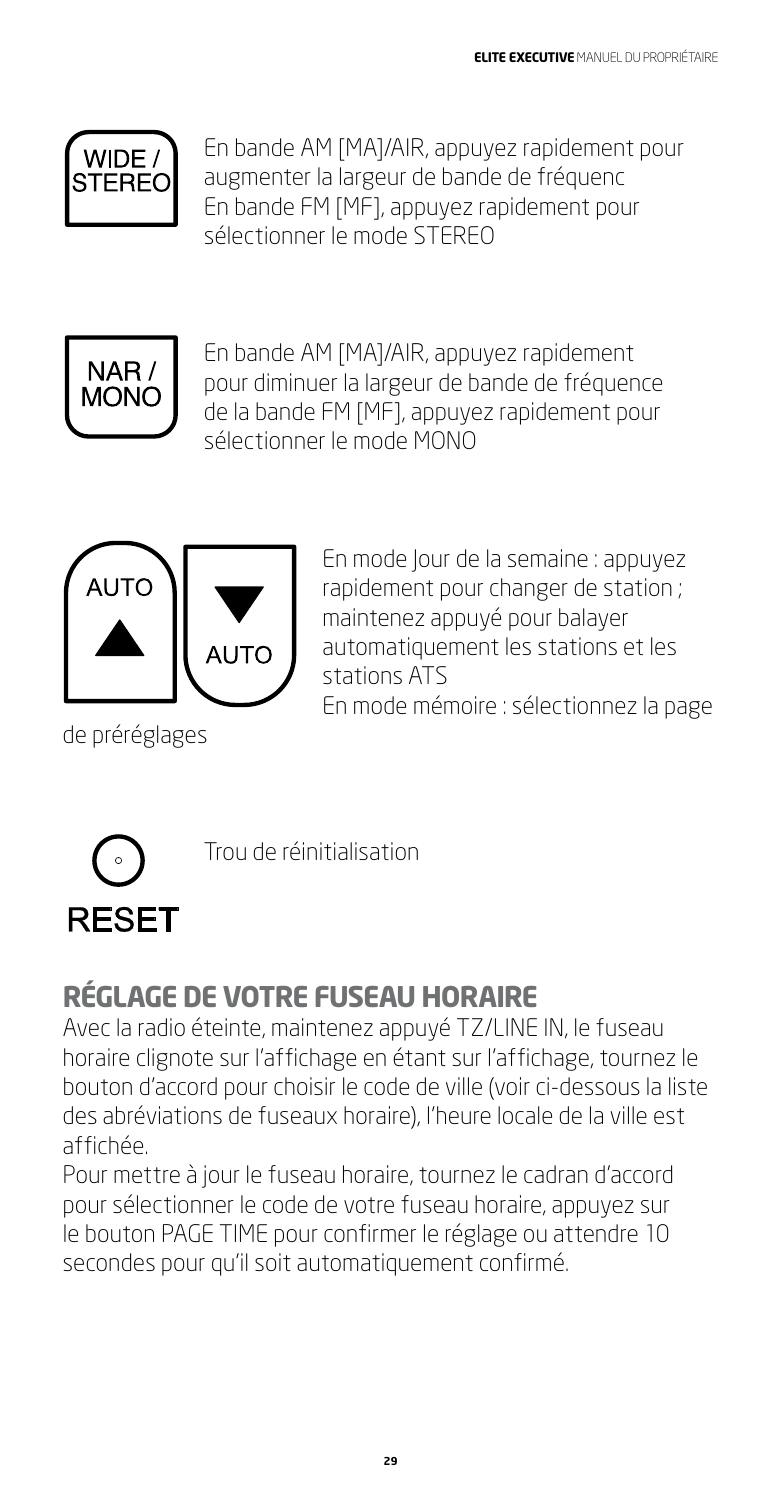#### Liste d'abréviations de fuseaux horaires :

| <b>Fuseau horaire</b> | <b>Ville et Code</b> |
|-----------------------|----------------------|
|                       |                      |
| -9                    | ANC-Anchorage        |
| $+8$                  | <b>BEG-Beijing</b>   |
| $+7$                  | <b>BKK-Bangkok</b>   |
| $+2$                  | CAI-Cairo            |
| $-4$                  | <b>CCS-Caracas</b>   |
| $-6$                  | CHI-Chicago          |
| $+6$                  | DAC-Dhaka            |
| $+5$                  | DEL - Delhi          |
| $-7$                  | <b>DEN - Denver</b>  |
| $+4$                  | DXB - Dubai          |
| $\overline{O}$        | GMT - GMT            |
| $+8$                  | HKG - Hong Kong      |
| $-10$                 | HNL - Honolulu       |
| $+3$                  | <b>IED - leddah</b>  |
| $+5$                  | KHI - Kashi          |
| $-8$                  | LAX - Los Angeles    |
| $\bigcirc$            | LON - London         |
| $+11$                 | N OU - Nouméa        |
| $-5$                  | NYC - New York City  |
| $+1$                  | PAR - Pairs          |
| $-3$                  | RIO - Rio de Janeiro |
| $+10$                 | SYD - Sydney         |
| $+9$                  | TYO - Tokyo          |
| $+12$                 | WLG - Wellington     |

#### **RÉGLAGE DE LA MONTRE ET DU JOUR DE LA SEMAINE**

La montre peut être au format 12 heures ou 24 heures. Pour changer le format, appuyez sur le bouton PAGE/TIME. « 12H » ou « 24H » clignotera sur l'affichage LCD. Tournez le bouton d'accord pour sélectionner le format « 12H » ou « 24H ». En format 12 heures, l'indication « AM » ou « PM » apparaitra sur l'affichage LCD. Appuyez sur le bouton PAGE/TIME pour confirmer la sélection.

Commencez avec votre radio éteinte.

- 1. Sélectionnez votre fuseau horaire
- 2. Maintenez appuyé le bouton PAGE TIME jusqu'à ce que les chiffres des heures commencent à clignoter. Appuyez rapidement sur F1~7 pour surligner le jour actuel de la semaine,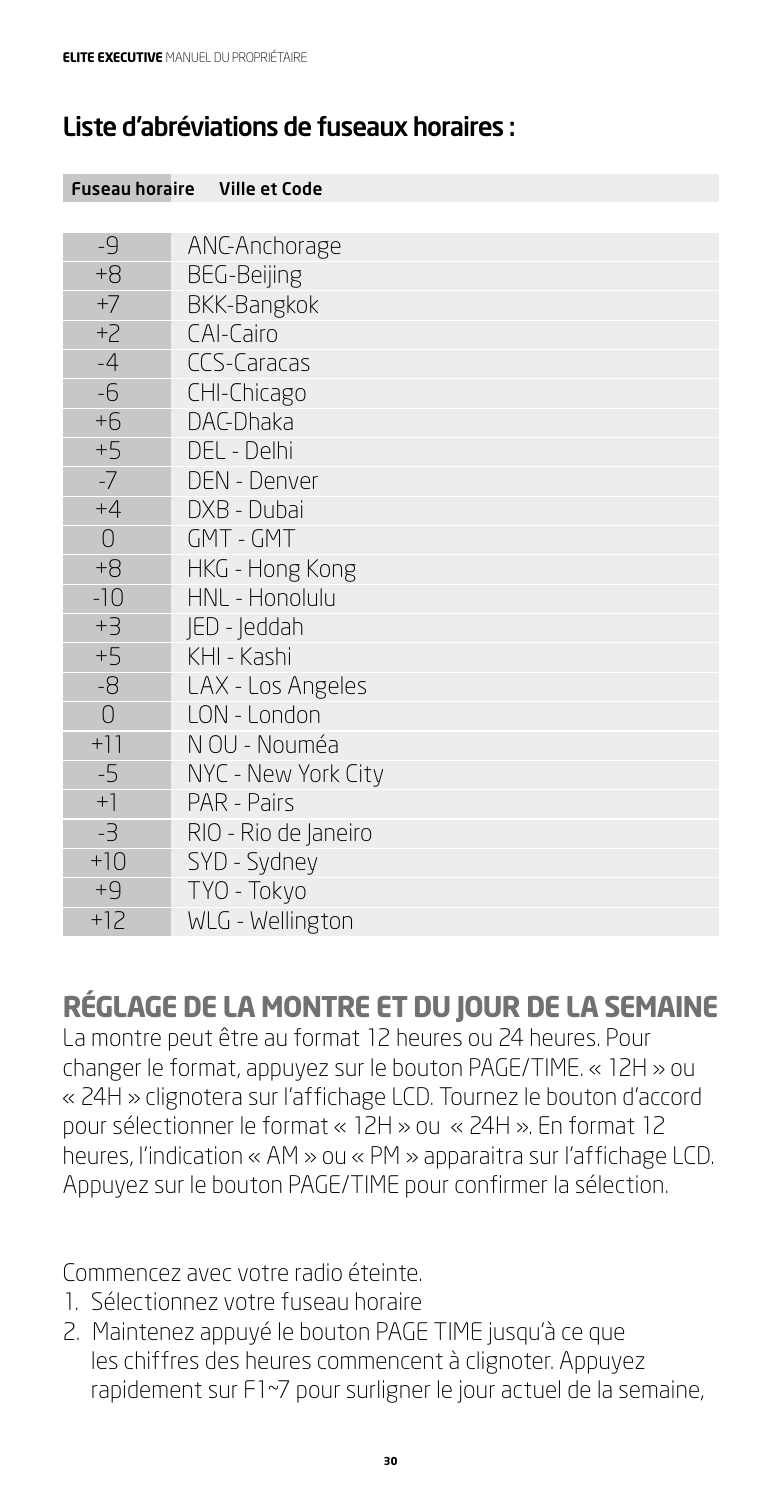F5 est Vendredi. Utilisez le bouton d'accord pour régler l'heure correcte puis appuyez de nouveau rapidement sur le bouton PAGE TIME pour régler les minutes correctes et appuyez de nouveau rapidement sur ce bouton pour confirmer. « RDS Auto » ou « manual » clignotera sur l'affichage, tournez le bouton d'accord pour sélectionner « RDS auto » pour mettre automatiquement à jour la montre. Avec la radio éteinte, l'icône sera affichée. Utilisez le bouton d'accord pour sélectionner MANUAL pour régler manuellement la montre. L'icône RDS ne sera pas affichée.

En mode RDS AUTO : l'heure locale peut être automatiquement mise à jour par la station FM RDS locale.

Procédure de mise à jour de la montre :

- Allumez la radio pour sélectionner la bande FM
- Sélectionnez une station FM RDS locale, l'icône  $\mathcal{P}$  s'affichera 1 minute pour régler automatiquement l'heure de la montre.

**Remarque** : Si la force du signal de la station FM RDS est faible, le décodage RDS peut être incorrect et l'heure peut être incorrecte.

En mode Manuel : vous pouvez régler manuellement la montre, la mise à l'heure RDS automatique est désactivée.

# **RÉGLAGE DES RÉVEILS**

#### Réglage des réveils 1 à 4

Le ELITE EXECUTIVE a 4 réveils programmables indépendamment (boutons F1~4 quand la radio est éteinte) pour le mettre en marche à des heures spécifiées. De plus, chaque réveil peut être programmé pour un jour de la semaine, une durée de marche et une fréquence spécifiée.

- 1. Avec la radio éteinte, maintenez appuyé l'un des boutons F1-4, l'heure va clignoter ainsi que l'icône  $\mathfrak{S}$ . Pendant le clignotement, appuyez sur l'un des boutons F1~7 pour surligner le(s) jour(s) de la semaine ou le réveil doit se déclencher. Par exemple, si le réveil 1 est activé, il se déclenchera au(x) jour(s) de la semaine choisi(s).
- 2. Utilisez le bouton d'accord pour régler l'heure, appuyez rapidement sur le bouton PAGE TIME pour faire clignoter les minutes.
- 3. Pendant le clignotement, utilisez le bouton d'accord pour régler les minutes appuyez rapidement sur le bouton PAGE/ TIME pour régler/arrêter le réveil, « DELAY-XX » apparaitra sur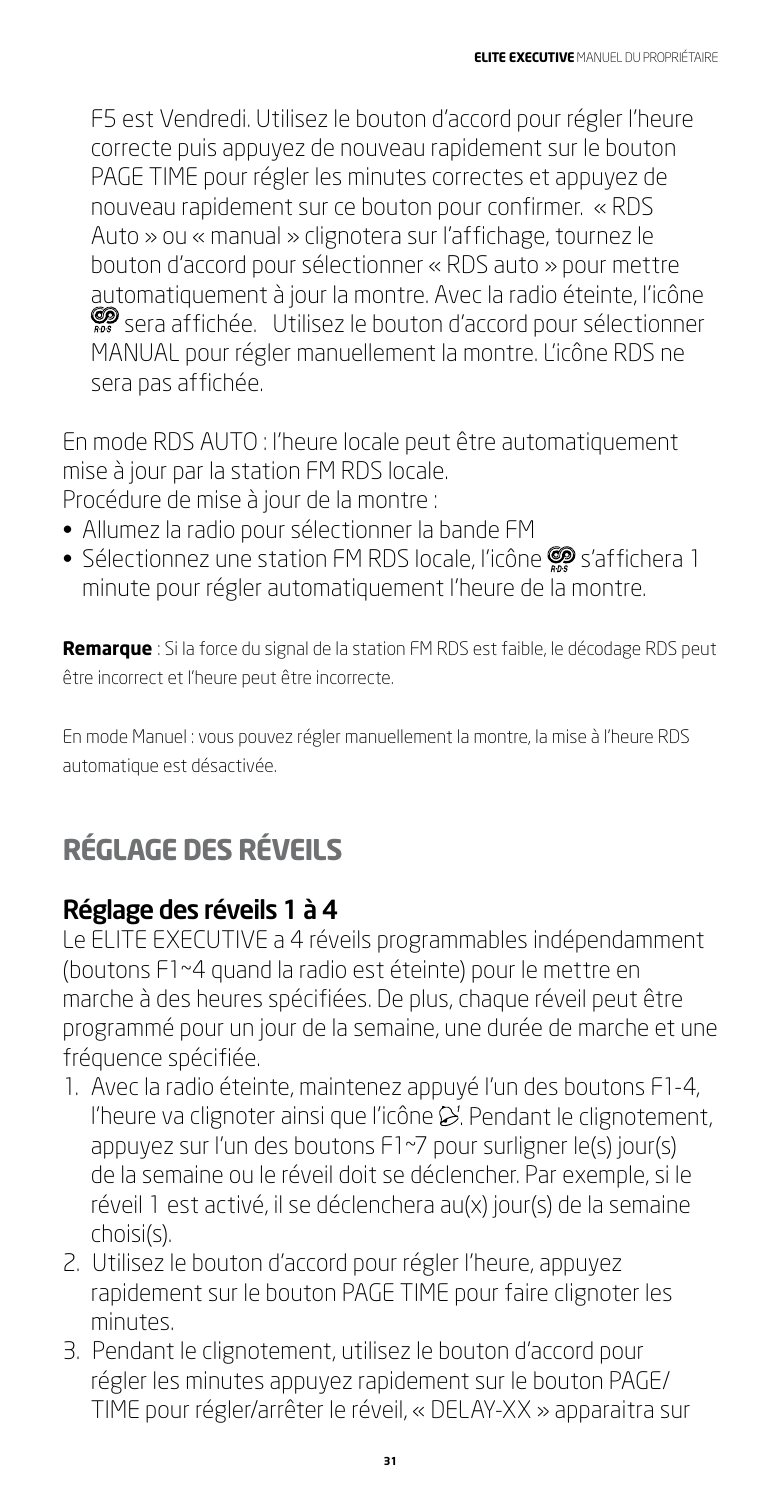l'affichage, tournez le cadran d'accord pour sélectionner la durée de fonctionnement entre 1~99 minutes puis appuyez sur ce bouton pour faire apparaitre sur l'affichage le numéro de page de mémoire. « PAGEXX » apparaitra sur l'affichage. Tournez le cadran d'accord pour sélectionner le numéro de page de mémoire. Appuyez rapidement F1-7 pour sélectionner un numéro de page de mémoire puis appuyez de nouveau pour confirmer, l'icôn & s'arrêtera de clignoter. Si aucune action n'est effectuée durant le réglage, il quittera automatiquement le mode réglage de réveils sans régler le réveil.

#### Activer et désactiver les réveils

Avec la radio éteinte, appuyez rapidement sur le bouton F1, « A1:XX:XX » (ex. A1:12:30) apparaitra sur l'affichage. Le numéro du jour de la semaine sélectionné sera affichée sur la liste des jours de la semaine. Quand l'icôn l'apparait, Réveil 1 est activé, appuyez de nouveau sur le bouton F1, l'icône & disparaitra, Réveil 1 est désactivé, il quittera automatiquement en absence d'action dans les 5 minutes.

Si Réveil 1 est activé, appuyez sur PAGE/TIME pour confirmer, appuyez rapidement sur F1~7 pour sélectionner le jour de la semaine voulu (Lun - Dim) pour le déclenchement du réveil, appuyez de nouveau pour confirmer et quitter le réglage on/off du Réveil 1.

Si Réveil 1 est désactivé, appuyez sur le bouton PAGE/TIME pour confirmer l'abandon du réglage on/off du Réveil 1.

L'utilisateur peut répéter la procédure ci-dessus pour régler les réveils 2-4.

# **UTILISATION DE LA FONCTION DE VERROUILLAGE**

Appuyez rapidement une fois sur le bouton  $\bigcirc$ , l'icône $\rightarrow$ apparaitra sur l'affichage pour indiquer que tous les boutons sont verrouillés. Appuyez rapidement une fois sur le bouton  $\bigcirc$ , l'icône **a** apparaitra sur l'affichage pour indiquer que tous les boutons sont déverrouillés.

#### RÉINITIALISATION DE LA RADIO

Si la radio fonctionne mal, l'utilisateur doit débrancher l'alimentation électrique puis la rebrancher pour réinitialiser la radio. Où utiliser un cure-dent pointu ou un trombone à papier pour appuyer rapidement dans le trou RESET pour réinitialiser la radio.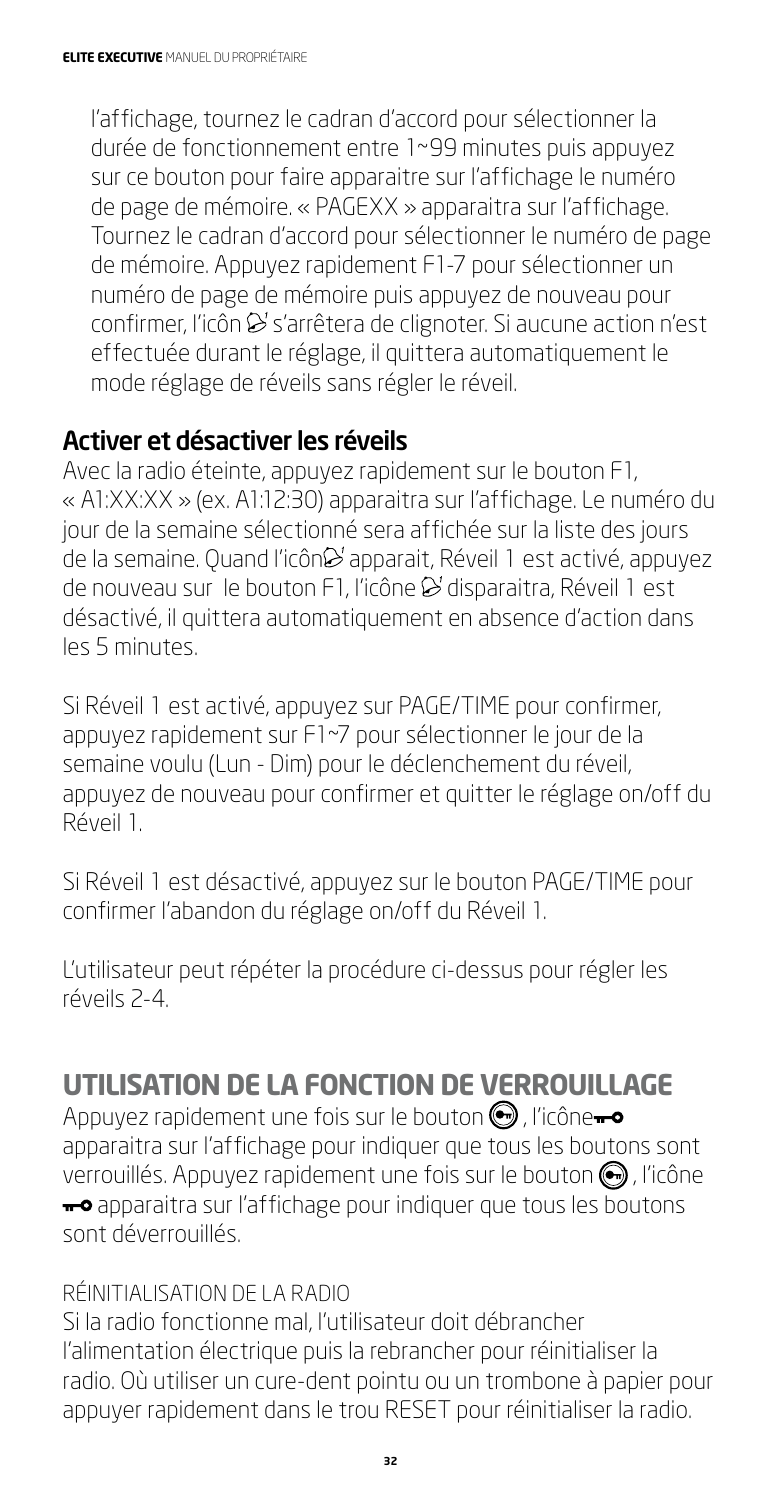Si l'utilisateur veut revenir aux réglages d'usine, maintenez le bouton appuyé et en même temps appuyez rapidement dans le trou RESET jusqu'à ce que « RESET… » apparaisse sur l'affichage puis relâchez le bouto  $\Box$  et la radio revient aux réglages d'usine, toutes les pages de mémoire sont effacées.

#### **RÉGLAGE DU NIVEAU DE BRILLANCE DU RÉTROÉCLAIRAGE**

Avec la radio éteinte, appuyez rapidement sur le bouton LIGHT/ EDIT pour sélectionner le niveau de brillance du rétroéclairage : high [élevé]-medium [moyen]-low [faible]-off

Si aucun bouton n'est appuyé dans les 10 secondes, le rétroéclairage passera en mode sommeil, le niveau de brillance du rétroéclairage reviendra à la valeur par défaut, off sauf si l'utilisateur ne le règle à une autre valeur.

La première pression sur n'importe quel bouton activera le rétroéclairage, une seconde pression sur ce même bouton activera la fonction de ce bouton.

# **RÉGLAGE DU TEMPORISATEUR DE MISE EN SOMMEIL**

Pour régler le temporisateur de mise en sommeil, en minutes, suivez les étapes suivantes de façon continue.

- 1. Avec la radio éteinte, appuyez sur le bouton d'alimentation électrique.
- 2. En utilisant le pavé saisissez le nombre de minutes pendant lequel vous voulez que la radio soit en marche avant qu'elle ne s'éteigne.
- 3. Appuyez de nouveau sur le bouton d'alimentation électrique. Le mot SLEEP - XX apparaitra sur l'affichage et l'icône de sommeil s'éclairera dans le coin supérieur droit de l'écran.

#### **AFFICHAGE DU RÉGLAGE ACTUEL DU TEMPORISATEUR DE MISE EN SOMMEIL**

Avec la radio allumée, maintenez appuyez sur le bouton  $\mathsf{\Phi}$  pour afficher la valeur du compte à rebours du temporisateur de mise en sommeil. Si « ON » est affiché, le temporisateur de mise en sommeil n'a pas été réglé.

Sélection de bande

1. Appuyez rapidement sur le bouton FM/AIR BAND pour choisir la bande FM [MF] ou AIR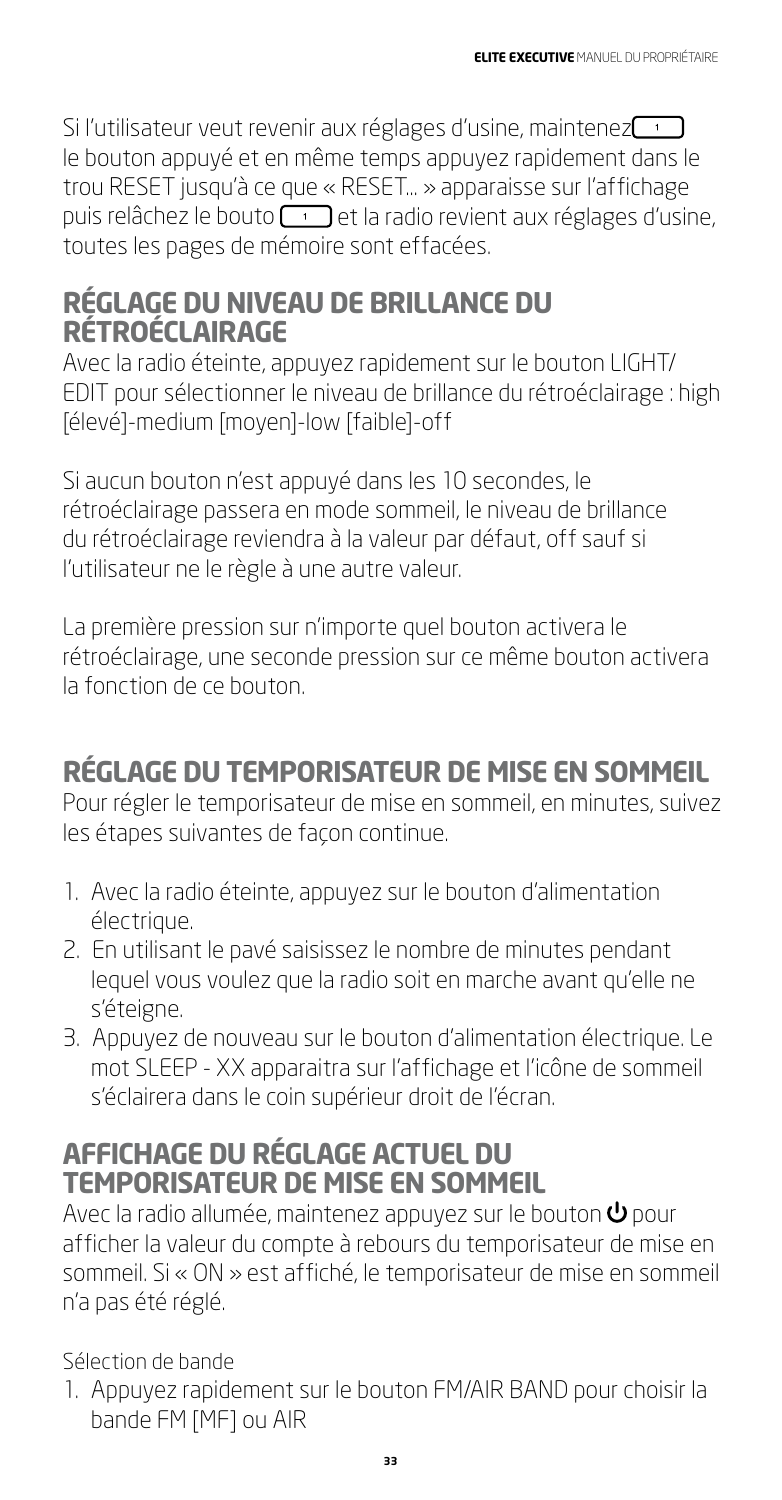- 2. Appuyez rapidement sur le bouton LW [OL]/MW [OM] BAND pour choisir la bande LW [OL] ou MW [OM]
- 3. Appuyez rapidement sur le bouton AM [MA]/METER [MÉTRIQUE] pour passer de la bande SW [OC] à la bande métrique et vice-versa.
- 4. Appuyez rapidement sur le bouton PAGE/TIME pour sélectionner le mode Jour de la semaine, l'affichage indique « **WEEKDAY** », appuyez rapidement sur le bouton F1~7 pour sélection les 7 bandes métriques

| F1:             | 49 mètres |
|-----------------|-----------|
| F2:             | 41 mètres |
| F3:             | 31 mètres |
| F4 <sup>.</sup> | 25 mètres |
| F5:             | 22 mètres |
| F6:             | 19 mètres |
| F7              | 16 mètres |

Si le mode sélectionné est «  $MEMORY$  » l'affichage va indiquer « MEMORY ».

# **ACCORD**

#### Accorder sur une station

ELITE EXECUTIVE a 5 méthodes d'accord pour trouver la station que vous voulez :

- 1. Appuyez rapidement sur le bouton  $\sum_{n=0}^{\infty}$  ou  $\sum_{n=0}^{\infty}$  pour accorder manuellement
- 2. Maintenez appuyé le bouton  $\sum_{n=0}^{\infty}$  ou  $\sum_{n=0}^{\infty}$  pour vous accorder automatiquement
- 3. ATS : Maintenez appuyé le bouton <a>
∴equal pour finir auto-tune [accord automatique] et storage [mise en mémoire]
- 4. Tournez le cadran d'accord pour sélectionner la fréquence
- 5. Tapez directement avec les boutons numériques (0~9) pour saisir la fréquence voulue.

**Remarque** : Pour utiliser les méthodes d'accord 1, 2, 3 ci-dessus, vous devez choisir le pas de fréquence correspondant :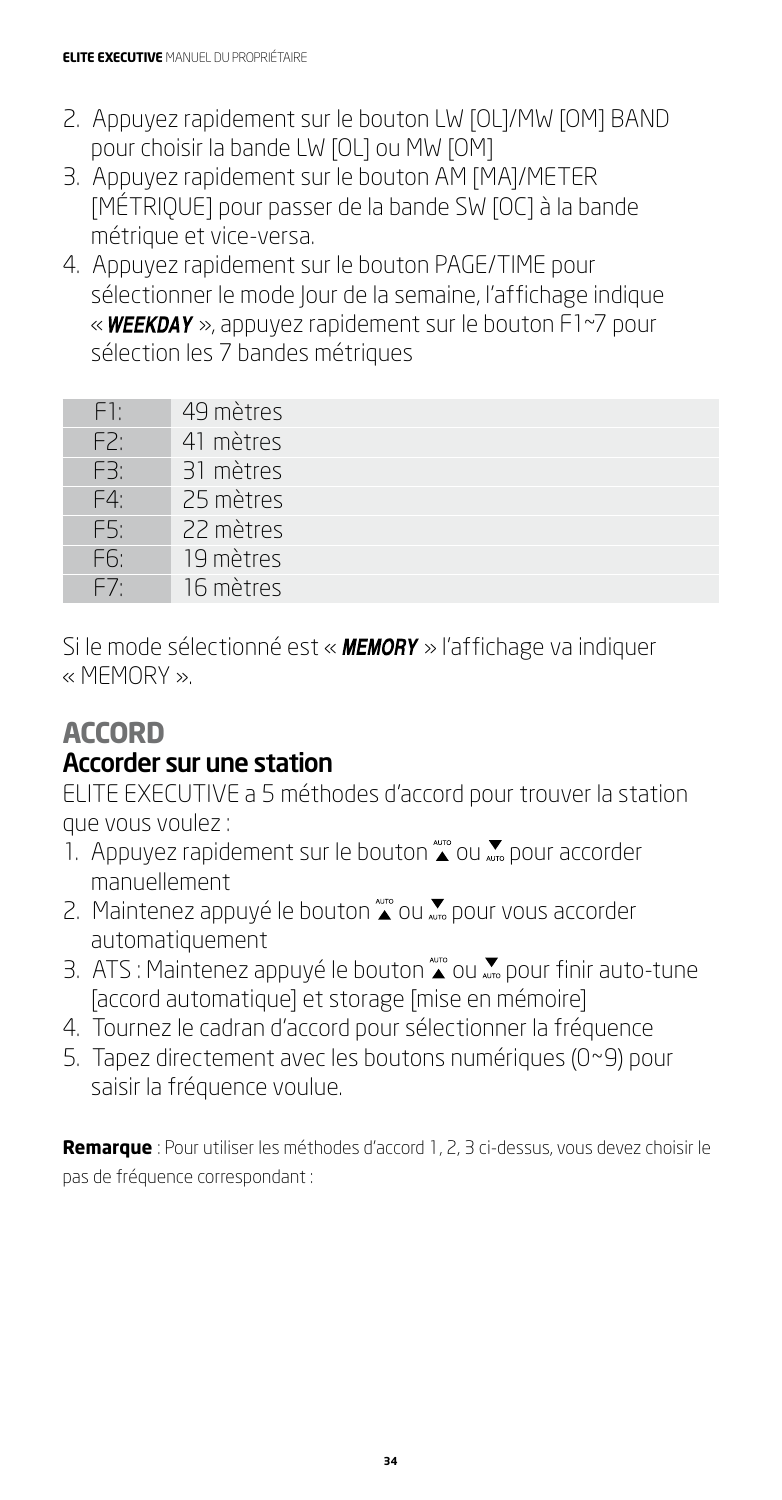#### Plage de fréquence:

|                   | US/CAN/MEX         | INTL                  |
|-------------------|--------------------|-----------------------|
| FM:               | 87.5 à 108 MHz     | 64 à 108 MHz          |
| $AM(MW)$ :        | 520 à 1710 kHz     | 522 à 1620 kHz        |
| LW:               | 150 à 285 kHz      | 150 à 285 kHz         |
| SW <sub>1</sub> : | 1.711 à 29.999 MHz | 1.711 à 29.999 MHz    |
| AIR:              | 118 à 137 MHz      | 118 à 137 MHz         |
| DAB:              |                    | 174.928 à 239.200 MHz |

#### Liste de pas de fréquence :

| Méthode d'accord   Bande   Pas | <b>Manuelle</b> | STOP   DELAY-5 | <b>ATS</b> |
|--------------------------------|-----------------|----------------|------------|
| FM [MF]                        | 100K            | 100K           | 100K       |
| LW [OL]                        | ЗK              | ЗК             | N/A        |
| MW [OM]                        | 9K/10K          | 9K/10K         | N/A        |
| SW [OC]                        | 5K              | 5K             | N/A        |
| <b>AIR</b>                     | 25K             | 25K            | N/A        |

#### Accord manuel

Avec la radio allumée, sélectionnez une bande, Appuyez rapidement sur le bouton PAGE/TIME pour passer en mode lour de la semaine. Appuyez rapidement su $\sum_{n=0}^{\infty}$  ou  $\sum_{n=0}^{\infty}$  pour vous accorder à votre station favorite.

#### Accord automatique

Avec la radio éteinte, maintenez appuyé le bouton F6 puis tournez le bouton d'accord ou continuez à appuyer rapidement sur le bouton F6 pour sélectionner « STOP » ou « DELAY-5 », appuyez sur le bouton PAGE/TIME pour confirmer.

#### **Remarque :**

**STOP :** S'accorde automatiquement à une station puis s'arrête de rechercher.

**DELAY-5 :** S'accorde automatiquement à une station puis après 5 secondes recherche automatiquement la station suivante. **AT S:** Accord automatique aux stations et mise en mémoire.

Avec la radio allumée, sélectionnez une bande,

Appuyez rapidement sur le bouton PAGE/TIME pour passer en mode Jour de la semaine. Maintenez appuyé le bouto  $\sum_{n=0}^{\infty}$ pour passer en recherche automatique puis relâchez ce bouton, une fois qu'un accord sur une station est effectué le recherche est arrêtée.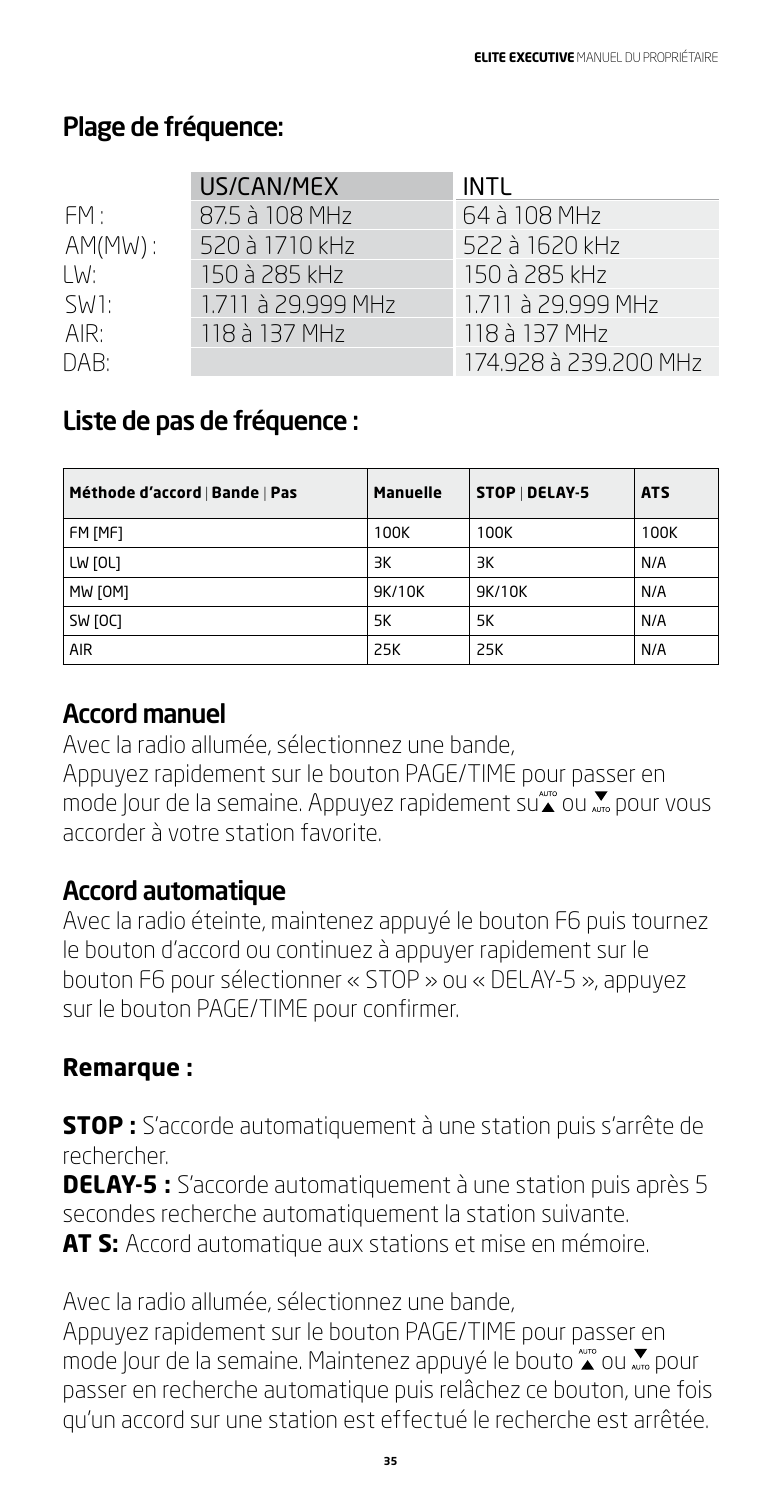En mode STOP, la radio s'accorde à une station puis s'arrête de rechercher.

En mode DELAY-5, s'accorde automatiquement à une station et continue de rechercher la station suivante après 5 secondes.

Durant l'accord automatique appuyez sur n'importe quel bouton pour arrêter l'accord automatique.

#### Mise en mémoire d'accord automatique (ATS)

Avec la radio éteinte, maintenez appuyé le bouton F6 puis tournez le bouton d'accord ou continuez à appuyer rapidement sur le bouton F6 pour sélectionner ATS puis appuyez rapidement sur le bouton PAGE/TIME pour confirmer.

Allumez la radio et sélectionnez la bande FM [MF] (ATS ne marche qu'en mode FM [MF]. appuyez rapidement sur le bouton PAGE/ TIME pour sélectionner le mode Jour de la semaine Maintenez appuyé le bouton  $\sum_{n=0}^{\infty}$  ou  $\sum_{n=0}^{\infty}$  pour passer en mode ATS et relâchez ce bouton, met automatiquement en mémoire la station sur la page (99~1), 7 emplacements de mémoire sur chaque page. Appuyez sur n'importe quel bouton pour arrêter l'accord automatique en mode ATS.

#### Pas d'accord

Avec la radio allumée, appuyez rapidement sur le bouton d'accord pour sélectionner un pas d'accord FAST [RAPIDE]/SLOW [LENT]/ FIN:XX (pour SSB [BLU]/STOP, l'icône correspondante apparaitra sur la liste d'affichage ci-dessous :

| Pas   Bande | <b>FAST</b> | <b>SLOW</b> | FINE(SSB) [FIN (BLU)]                           | <b>STOP</b>    |
|-------------|-------------|-------------|-------------------------------------------------|----------------|
| FM [MF]     | 100K        | 10K         | non disponible                                  | Arrêt d'accord |
| LW [OL]     | зк          | 1Κ          | SSB [BLU] accord fin (-99~+99)   Arrêt d'accord |                |
| MW [OM]     | 9K/10K      | 1Κ          | SSB [BLU] accord fin (-99~+99)   Arrêt d'accord |                |
| SW [OC]     | 5К          | 1Κ          | SSB [BLU] accord fin (-99~+99)   Arrêt d'accord |                |
| <b>AIR</b>  | 25K         | 1Κ          | non disponible                                  | Arrêt d'accord |

#### Saisie directe de fréquence

Appuyez rapidement sur les boutons 0~9 pour saisir la fréquence voulue si la bande choisie est la bande FM [MF] ou la bande AIR, appuyez rapidement sur le bouton FM [MF]/AIR BAND pour confirmer. Si la bande est LW [OL]/MW [OM]/SW [OC], appuyez rapidement sur le bouton AM [MA]/ METER BAND [BANDES MÉTRIQUES] pour confirmer.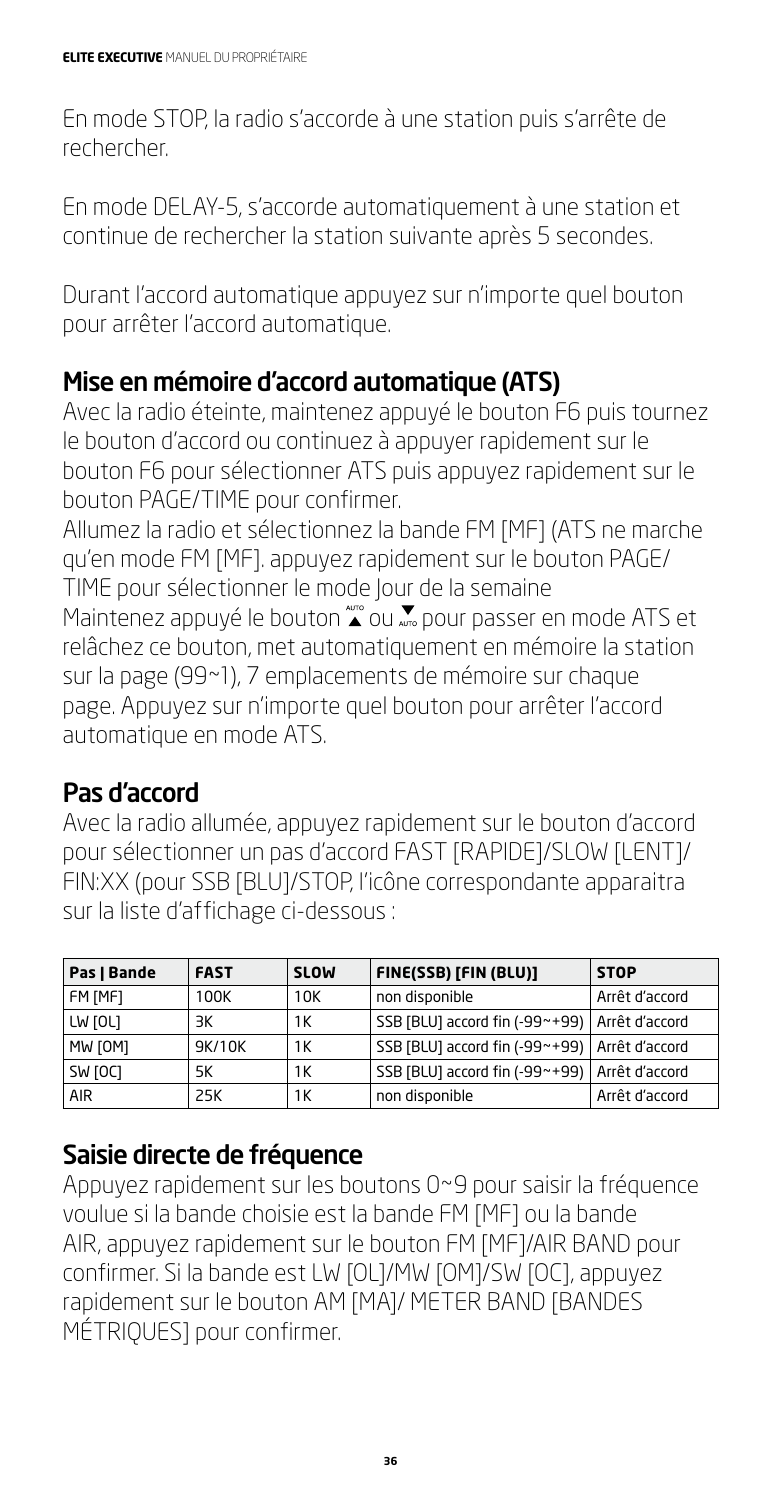Par exemple : FM 107,5 MHz, appuyez rapidement sur CDCDCDCDCMDdans cet ordre.

Si la frappe est incorrecte l'affichage va indiquer « ERROR » ; Si la fréquence n'est pas complète et que vous confirmez, le système confirmera « 0 » pour les chiffres manquants. Par exemple, appuyez rapidement  $\Box$  sur le boutonFM/AIR BAND, la radio passera à la bande FM à 100 MHz.

### **MISE EN MÉMOIRE DES STATIONS**

ELITE EXECUTIVE a 700 emplacements de mémoire (aussi appelés préréglages) disposés sur 100 pages (0~99) contenant chacune 7 emplacements.

Les boutons F1~7 représentent les emplacements de mémoire. Notez que quand un emplacement de mémoire contient déjà une station, son contenu sera remplacé par la nouvelle entrée.

- 1. Allumez la radio et accordez-vous à la station voulue ;
- 2. Appuyez rapidement sur le bouton PAGE/TIME pour choisir le mode MEMORY ;
- 3. En mode mémoire, appuyez rapidement sur  $\sum_{n=0}^{\infty}$  ou  $\sum_{n=0}^{\infty}$  pour sélectionner la page de mémoire voulue ; Ou appuyez sur les boutons numériques (0~9) pour taper directement le numéro de page et appuyez de nouveau sur PAGE/TIME quand vous avez fini ;
- 4. Mettez la fréquence en mémoire en appuyant sur l'un des boutons F1~7 pendant 2 secondes. Notez que l'emplacement sélectionné clignote quand la mise en mémoire est terminée. Nous suggérons de mettre les fréquences en mémoire à partir de la page 00. En mode FM, ATS mettra en mémoire à partir de la page 99 si des emplacements de mémoire sont disponibles à la page 99, ATS remplacera les emplacements déjà pleins par les nouvelles entrées.

### **ACCÈS AUX FRÉQUENCES MISE EN MÉMOIRE**

- 1. Allumez la radio et accordez-vous à la station voulue ;
- 2. Appuyez rapidement sur le bouton PAGE/TIME pour choisir le mode MEMORY ;
- 3. En mode mémoire, appuyez rapidement sur  $\sum_{n=0}^{\infty}$  ou  $\sum_{n=0}^{\infty}$  pour sélectionner la page de mémoire voulue ; ou appuyez sur les boutons numériques (0~9) pour taper directement le numéro de page et appuyez de nouveau sur PAGE/TIME quand vous avez fini ;
- 4. Sélectionnez l'emplacement de mémoire voulu en appuyant sur le bouton F1~7, si l'emplacement clignote la station mémorisée est en cours de rappel.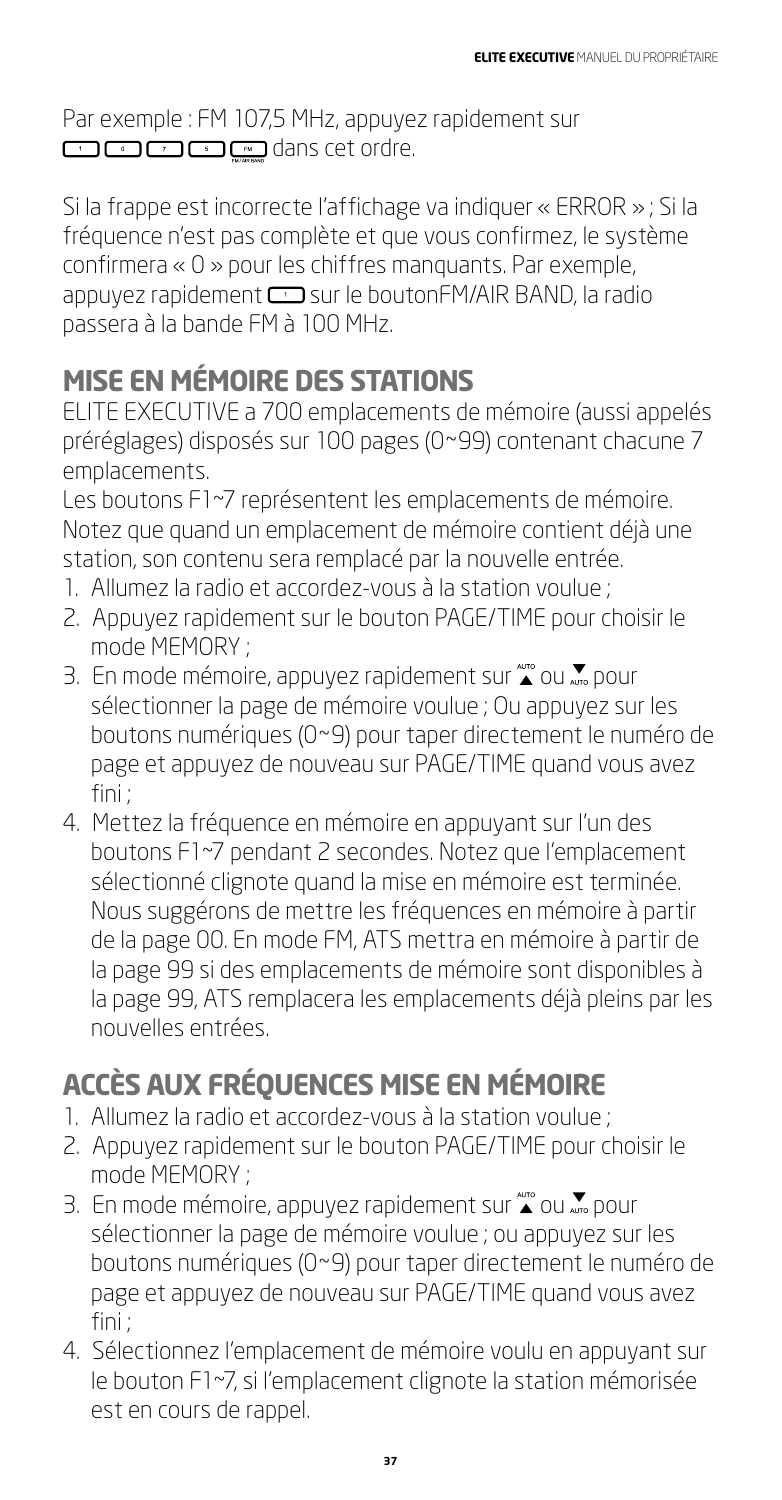### **COPIER/COLLER UNE PAGE DE MÉMOIRE**

Cette fonctionnalité permet de copier un emplacement de mémoire ou toute une page de mémoire à un autre emplacement ou à une autre page.

#### **COPIER ET COLLER UN EMPLACEMENT DE MÉMOIRE À UN AUTRE**

- 1. Allumez la radio et appuyez rapidement sur le bouton PAGE/ TIME pour choisir le mode MEMORY ;
- 2. En mode Mémoire, appuyez rapidement sur  $\sum_{n=0}^{\infty}$ ou  $\sum_{n=0}^{\infty}$  pour sélectionner la page de mémoire d'où vous voulez copier un emplacement de mémoire.
- 3. Maintenez appuyé le bouton COPY/PASTE jusqu'à ce que vous voyiez « COPY » et « PAGE 00 » clignoter en alternance sur l'affichage, appuyez rapidement de nouveau sur ce bouton, vous verrez « PASTE » et « PAGE »clignoter en alternance.
- 4. Appuyez rapidement sur  $\sum_{n=0}^{\infty}$  ou  $\sum_{n=0}^{\infty}$  pour choisir la page voulue et la coller, appuyez de nouveau rapidement sur le bouton COPY/ PASTE pour finir de coller.
- 5. Répétez les étapes 1~4 pour continuer de coller puis appuyez rapidement sur PAGE/TIME pour quitter.

# **COPIER ET COLLER TOUTE UNE PAGE DE MÉMOIRE**

- 1. Allumez la radio et appuyez rapidement sur le bouton PAGE/ TIME pour choisir le mode MEMORY ;
- 2. En mode mémoire, appuyez rapidement sur  $\sum_{n=0}^{\infty}$  ou  $\sum_{n=0}^{\infty}$  pour sélectionner la page de mémoire que vous voulez copier.
- 3. Maintenez appuyé le bouton COPY/PASTE jusqu'à ce que vous voyiez « COPY » et « PAGE XX » clignoter en alternance sur l'affichage, appuyez rapidement de nouveau sur ce bouton  $\boxed{\bullet}$ vous verrez « F1 copy » et « PAGE XX » clignoter en alternance. Puis appuez rapidement sur le bouton COPY/PASTE, vous verrez « Paste » et « PAGE XX » clignoter en alternance.
- 4. Appuyez rapidement sur  $\sum_{n=0}^{\infty}$  ou  $\sum_{n=0}^{\infty}$  pour choisir la page à coller voulue, appuyez rapidement sur  $\left(\frac{1}{2}\right)$ , l'affichage va montrer « F7 Paste » et « PAGE XX » en alternance, c'est-à-dire que le collage est terminé.
- 5. Répétez les étapes 1~4 pour continuer de coller puis appuyez rapidement sur PAGE/TIME pour quitter.

# **ÉTIQUETER UNE PAGE DE MÉMOIRE**

Une page de mémoire peut être étiquetée de façon unique avec une étiquette de 8 caractères pouvant comprendre des lettres, des chiffres ou des symboles.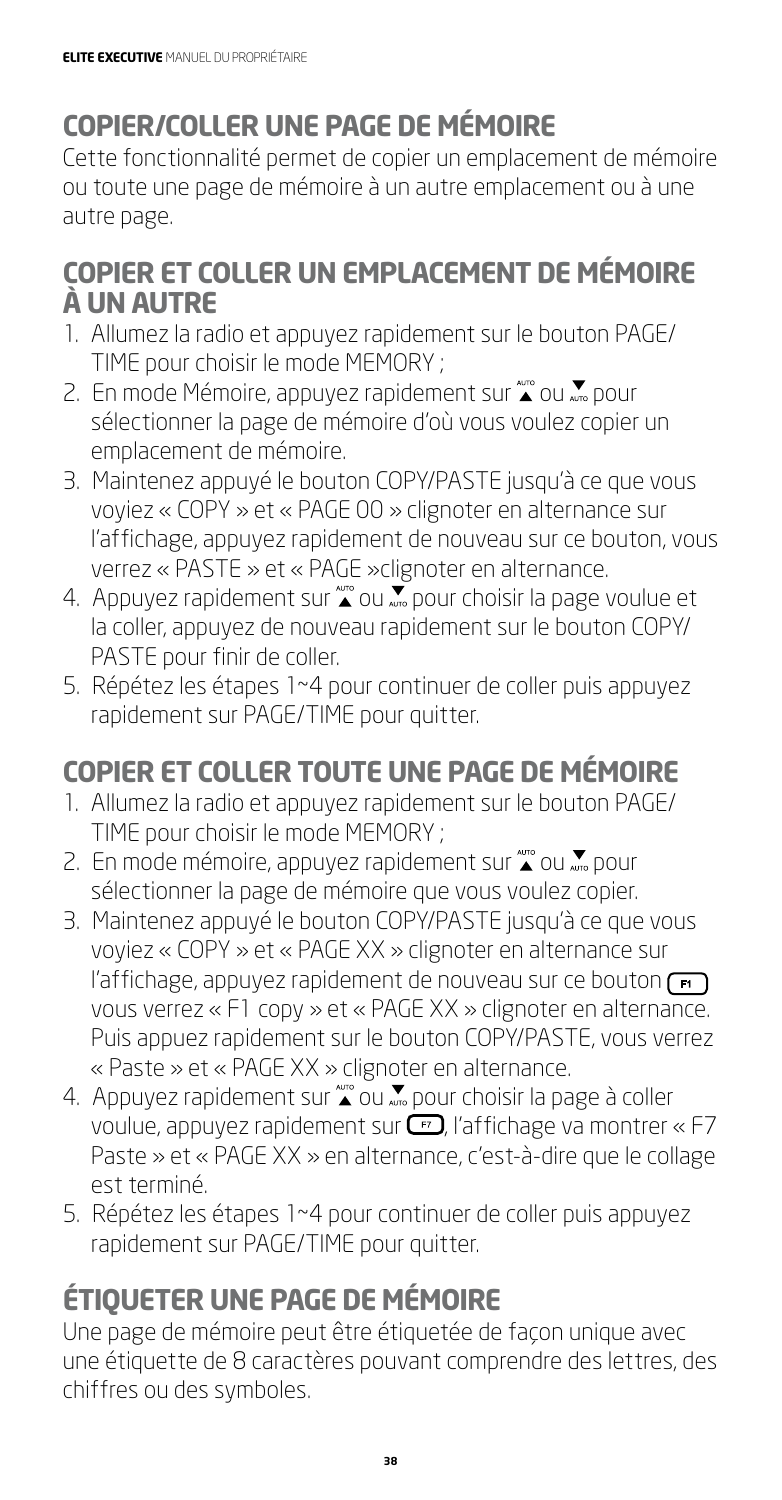- 1. Une page de mémoire peut être étiquetée de façon unique avec une étiquette de 8 caractères pouvant comprendre des lettres, des chiffres ou des symboles
- 2. En mode mémoire, appuyez rapidement sur  $\sum_{n=0}^{\infty}$  ou  $\sum_{n=0}^{\infty}$  pour sélectionner la page de mémoire.
- 3. Maintenez appuyé le bouton LIGHT/EDIT jusqu'à ce que « \_ » apparaisse sur l'affichage ;
- 4. Avec le bouton d'accord choisissez la lettre, chiffre ou symbole voulu puis appuyez rapidement sur le bouton PAGE/TIME pour choisir le « \_ » Suivant, répétez jusqu'à ce que 8 lettres/chiffres/ symboles soient choisis.

#### **Remarque** :

- 1. Si une lettre, chiffre ou symbole n'est pas nécessaire, appuyez simplement rapidement sur PAGE/TIME pour le sautert.
- 2. L'étiquetage doit être effectué en 10 secondes pour chaque sélection quand « \_ » est en train de clignoter ;
- 3. Si l'utilisateur veut supprimer la page étiquetée et revenir à « PAGE XX » d'origine, Appuyez simplement 8 fois sur le bouton PAGE/TIME à l'étape 4, le nom de la page redeviendra le nom d'origine « PAGEXX » ou supprimez tous les préréglages de la page et supprimez l'étiquette en même temps.

### **EFFACER UN EMPLACEMENT DE MÉMOIRE CHOISI**

- 1. Allumez le ELITE EXECUTIVE et passez en mode MEMORY en appuyant rapidement sur le bouton PAGE/TIME ;
- 2. En mode mémoire, appuyez rapidement sur  $\sum_{n=0}^{\infty}$  ou  $\sum_{n=0}^{\infty}$  pour sélectionner la page de mémoire que vous voulez effacer ;
- 3. Maintenez appuyé pendant 2 secondes le bouton ERASE jusqu'à ce que « DEL » et « PAGEXX » clignotent en alternance sur l'affichage. Appuyez rapidement sur le bouton F1~7 pour choisir l'emplacement de mémoire que vous voulez effacer. L'affichage indique « FX(1~7) DEL » et « PAGEXX » ce qui signifie que l'emplacement de mémoire est effacé. Par exemple, pour effacer le premier emplacement de mémoire sur la PAGE
- 4. 00, appuyez rapidement sur le bouto  $\Box$  l'affichage indique « F1 DEL » et « PAGE 00 » en altrenance.
- 5. Appuyez rapidement sur le bouton PAGE/TIME pour quitter le mode.
- 6. Si vous voulez effacer le contenu de toute une page, quand « DEL » et « PAGEXX » clignotent en alternance sur l'affichage, libérez le bouton ERASE puis maintenez-le appuyé pendant 2 secondes, tous les chiffres dans les lignes de MEMOIRE disparaissent ce qui indique que tous les emplacements de mémoire ont été effacés y compris les étiquettes.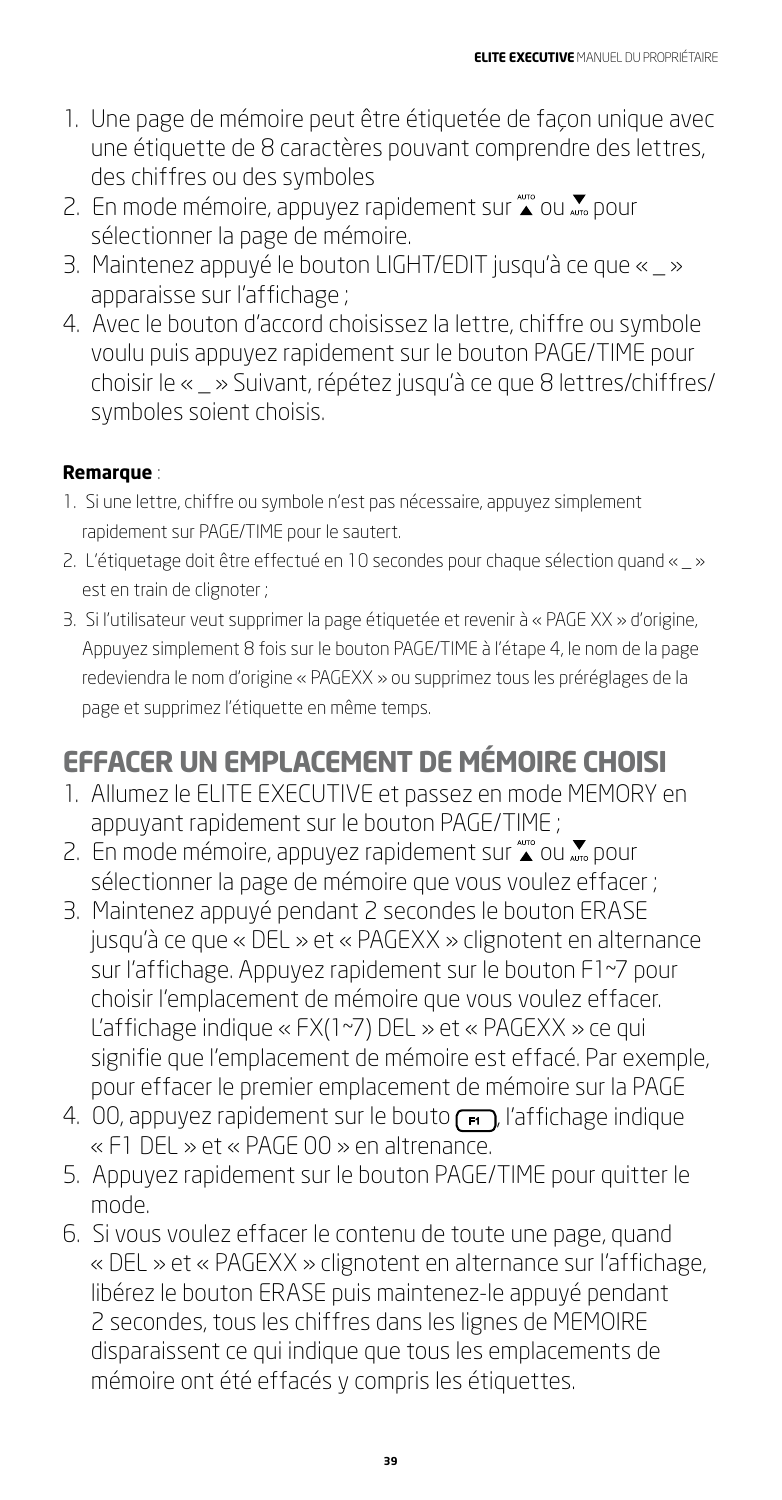- 7. Pour continuer à effacer d'autres pages de mémoire, répétez simplement le processus.
- 8. Appuyez sur PAGE/TIME pour quitter le mode effacer.
- 9. Si vous voulez effacer le contenu de toutes les pages de mémoire vous devez réinitialiser la radio. Réinitialiser la radio efface tous les emplacements de mémoire et remet la radio aux défauts d'usine.

#### **SÉLECTION DE PAS AM(MW) 9K/10K / PLAGE DE FRÉQUENCES FM**

#### L'affichage indique :

MW-9K cela signifie que le pas pour MW est de 9 kHz MW-10k cela signifie que le pas pour MW est de 10kHz

FM-64.0M indique que la plage de fréquences FM est 64,0-108MHz FM-76.0M indique que la plage de fréquences FM est 76,0-108MHz FM-87.0M indique que la plage de fréquences FM est 87.0-108MHz FM-87.5M indique que la plage de fréquences FM est 87.5-108MHz

Avec la radio arrêtée, maintenez appuyé le bouton  $\left(\overline{\phantom{a}}\right)$ , l'affichage indique « MW-9K » ou « MW-10K », appuyez alors rapidement sur le bouton  $\sqrt{5}$  ou utilisez le bouton d'accord pour passer de 9K à 10K ou vice-versa puis appuyez rapidement sur le bouton PAGE/TIME pour confirmer le mode 9K/10K. L'affichage indique « FM-87,5M » ou « FM-76,0M » ou « 87,0-108M » ou « 64-108 MHz », appuyez rapidement sur le bouton  $\left(\overline{\phantom{a}}\right)$  ou utilisez le bouton d'accord pour changer la fréquence de FM. Appuyez rapidement sur le bouton PAGE/TIME pour quitter.

### **SÉLECTION FM STERE/MONO**

- 1. Allumez la radio et sélectionnez la bande FM
- 2. Appuyez rapidement sur le bouton WIDE/STEREO, l'affichage indique « AUTO » ce qui indique que la station FM est en mode STEREO, si le ELITE EXECUTIVE détecte une station stéréo « STEREO » s'affichera contrairement à « MONO ».
- 3. Appuyez rapidement sur le bouton NAR/MONO, l'affichage indique « MONO », la station sera écoutée en mode MONO seulement.

### **SÉLECTION DE LARGEUR DE BANDE AM/VHF AVION**

- 1. Allumez la radio et sélectionnez la bande MW ou VHF avion
- 2. Appuyez rapidement sur le bouton WIDE/STEREO ou sur le bouton NAR/MONO pour changer de largeur de bande,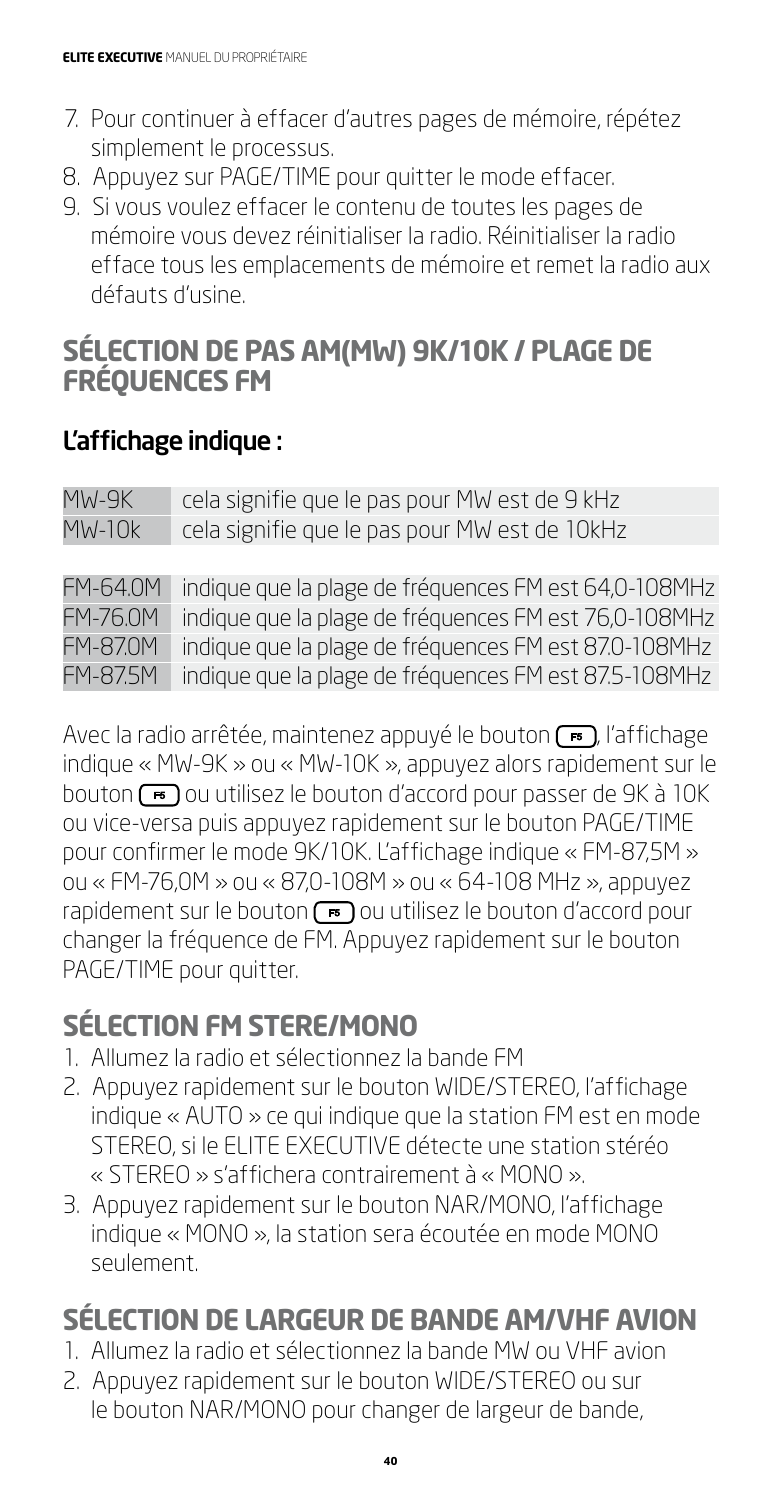l'affichage indique « BW XK » ex. « BW 3K » indique que la largeur de bande est de 3 kHz.

#### Sélection de suppression de bruit

- 1. Allumez la radio
- 2. Maintenez appuyé le cadran d'accord, l'affichage indique « SQL-X » (X signifie 1~5 ou OFF), utilisez le bouton d'accord pour sélectionner le niveau voulu d'atténuation (SQL-1, SQL-2, ..., SQL-5 ou « SQL-OFF » qui signifie que la fonction d'atténuation est désactivée ; « SQL-5 » or « SQL-OFF » which means to turn off squelch function.
- 3. Appuyez rapidement sur PAGE/TIME pour quitter la sélection de niveau d'atténuation.
- 4. Quand la force du signal est inférieure au niveau d'atténuation choisi, le ELITE EXECUTIVE va supprimer le bruit, « Squelch » apparait sur l'affichage ; si la force est supérieure le ELITE EXECUTIVE ne suppimera pas le bruit.

### **FM/RDS**

- 1. Allumez la radio et sélectionnez la bande FM ;
- 2. Si la station transmet des informations RDS, l'icône @ apparait sur l'affichage.
- 3. Appuyez rapidement sur le bouton SYNC/SSB/RDS pour examiner les informations RDS ; continuez à appuyer rapidement sur le bouton U/LSB/RDS MODE pour sélectionner différente informations RDS (PS/PTY/RT/DATA).

**PS** : Nom de la station, en absence de d'informations sur la station, affiche « NO PS » ;

**PTY** : catégorie de programme, en absence de d'informations sur le programme, affiche « NO PTY » ;

**RT** : texte de programme, en absence de d'informations de texte, affiche « NO RT » ;

**DATA** : heure, date, jour de la semaine, information d'indicatif, si aucune de ces informations n'est disponible, affiche « NO DATA » « NO DATA », si ces informations sont disponibles, le format d'affichage est :

« indicatif, jour de la semaine, MM-JJ-AA, heures:minutes »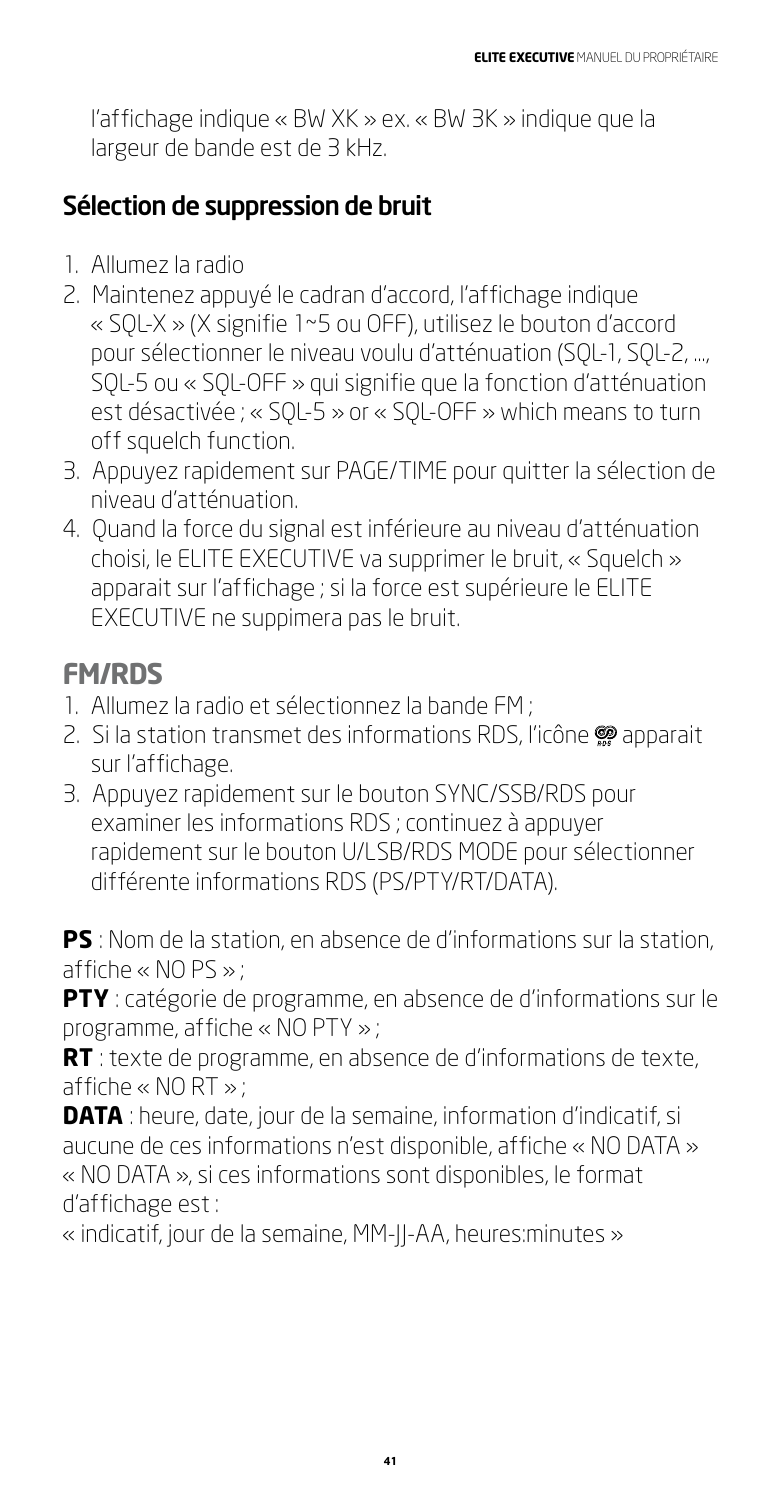#### Format d'affichage de jour de la semaine :

| « MON »                                                                                                     | Lundi    |
|-------------------------------------------------------------------------------------------------------------|----------|
| $\overline{\left\langle \mathcal{L} \right\rangle}$ TUE $\overline{\left\langle \mathcal{L} \right\rangle}$ | Mardi    |
| $\ll$ WED $\gg$                                                                                             | Mercredi |
| $\ll$ THU »                                                                                                 | leudi    |
| $\kappa$ FRI »                                                                                              | Vendredi |
| $\ltimes$ SAT $\gg$                                                                                         | Samedi   |
| « SUN »                                                                                                     | Dimanche |

Si l'indicatif de la station est WGSS, TUE, O3-25-14 02:15 les données affichées déroulantes seront :

« WGSS TUE 03-25-2014 02 :15 » (format RBDS pour l'Amérique du Nord)

« TUE 03-25-2014 02 :15 » (format RBDS hors d'Amérique du Nord)

**REMARQUE** : en absence d'indicatif de station, le CODE PI de la station actuelle sera affiché.

### **ACCORD BLU (BANDE LATÉRALE UNIQUE)**

La BLU permet d'écouter des communications ondes courtes à deux sens en utilisant le mode BLU comme les radio amateurs, le morse, les transmissions météorologiques ou de télécopie et autres signaux souvent appelés signaux de service public. L'Internet et votre bibliothèque locale sont de très bonnes ressources pour en apprendre plus.

Pour essayer la BLU, mettez le ELITE EXECUTIVE en marche et placez-le près d'une fenêtre si vous êtes dans un immeuble avec des étages au-dessus de vous.

- 1. Choisissez la bande amateur des 20 mètres en tapant 14150kHZ avec le clavier et en appuyant sur le bouton AM pour saisir.
- 2. Appuyez rapidement deux fois sur le bouton SYNC/SSB/RDS pour mettre en marche le circuit BLU, c.-à-d. ne sélectionnez pas SYNC. Remarque : « SSB » s'affiche, puis « SSB-USB » ou « SSB-LSB » ;
- 3. Répétez l'appui rapide sur le bouton U/LSB/RDS MODE pour passer de USB à LSB ou vice-versa.

SSB-USB: bande latérale supérieure SSB-LSB: bande latérale inférieure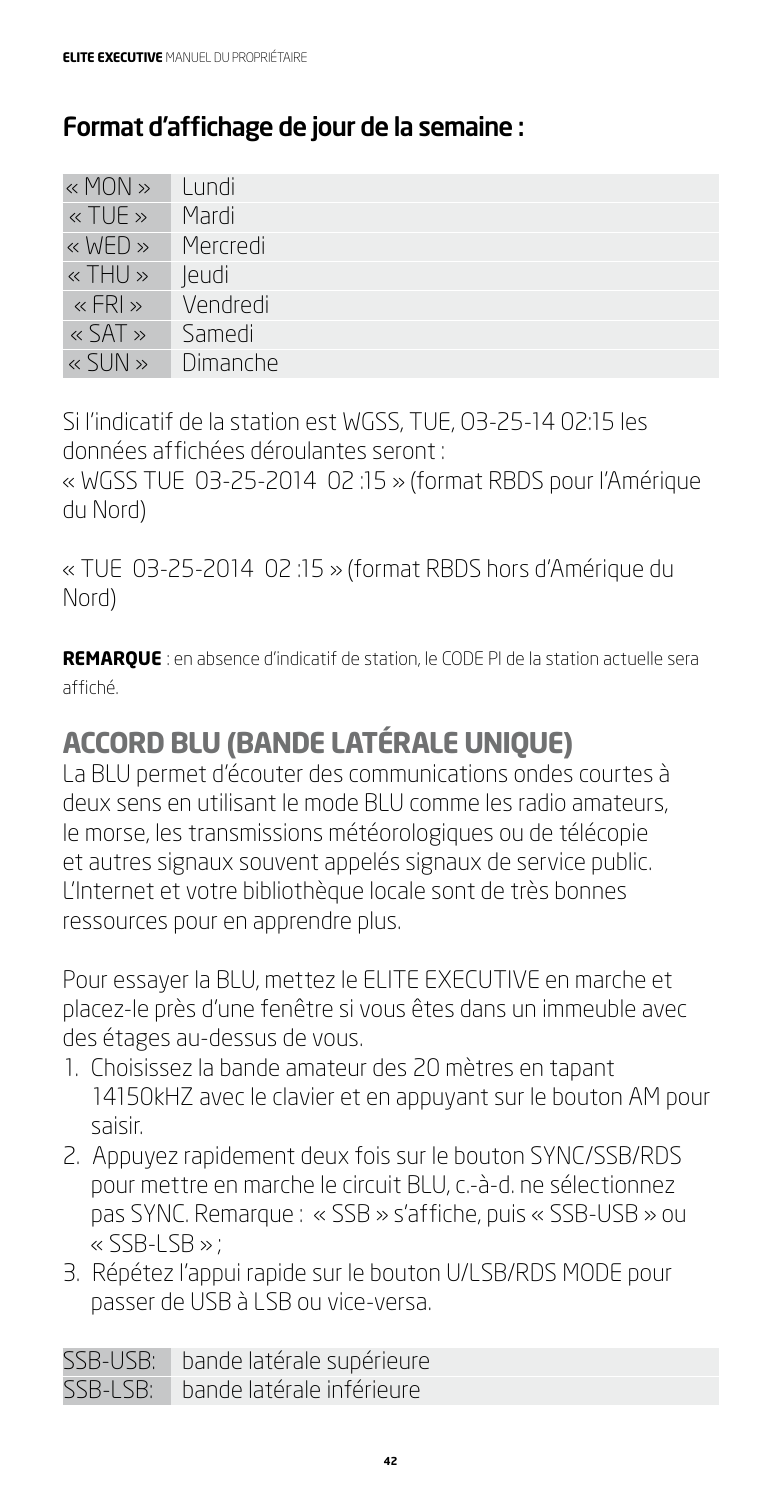- 4. Accord fin en BLU : appuyez rapidement sur le bouton d'accord pour sélectionner la vitesse d'accord : FAST/SLOW/FINE-XX(-99~+99)/STOP puis sélectionnez FINE-XX qui apparait sur l'affichage pour entrer en mode d'accord fin BLU. Tournez le bouton d'accord pour le mettre à sa meilleure position. Mettez le bouton de sensibilité, du côté gauche de la radio, en position DX. Allongez complètement l'antenne et avec le bouton d'accord balayez entre 14150 et 14350 kHZ en essayant d'entendre tout ce qui peut ressembler à une voix humaine.
- 5. Appuyez rapidement sur le bouton SYNC/SSB/RDS quand vous avez fini pour arrêter l'écoute BLU et revenir à la réception normale.

### **UTILISATION DU DÉTECTEUR SYNCHRONE**

Le détecteur synchrone peut être utilisé lors de l'écoute de stations de transmissions AM et ondes courtes Il peut aider à réduire les interférences et à améliorer la qualité du signal en écoutant une station, mettez le ELITE EXECUTIVE en marche, choisissez une station AM ou SW, appuyez rapidement sur le bouton SYNC/SSB/RDS pour passer en mode SYNC, « SYNC>>> » apparait sur l'affichage. Puis « SYNC\_LSB » ou « SYNC\_USB » s'affiche, la fonction détecteur sync est « on », répétez l'appui rapide sur le bouton U/LSB/RDS MODE pour passer de USB à LSB et vice-versa. Appuyez rapidement de nouveau sur ce bouton pour arrêter la fonction SYNC et revenir à la réception normale.

Arrêtez la fonction SYNC quand vous vous accordez à des stations ou quand elle n'est pas nécessaire. Utiliser le bouton Wide/Narrow peut aussi aider. L'utilisation du détecteur synchrone ne réduit pas toujours les interférences et n'améliore pas toujours le signal..

Arrêtez la fonction SYNC quand vous vous accordez à des stations ou quand elle n'est pas nécessaire. Utiliser le bouton Wide/Narrow peut aussi aider. L'utilisation du détecteur synchrone ne réduit pas toujours les interférences et n'améliore pas toujours le signal.

### **UTILISATION DU COMMUTATEUR DX/LOCAL**

Le commutateur DX/Local (panneau de gauche) ajuste la sensibilité. Utilisez DX (vers le bas) comme réglage par défaut pour une sensibilité maximum aux signaux. Si les signaux des stations BLU puissantes semblent déformés, utilisez Local (vers le haut). Pour vous accorder à un signal de station faible utilisez DX.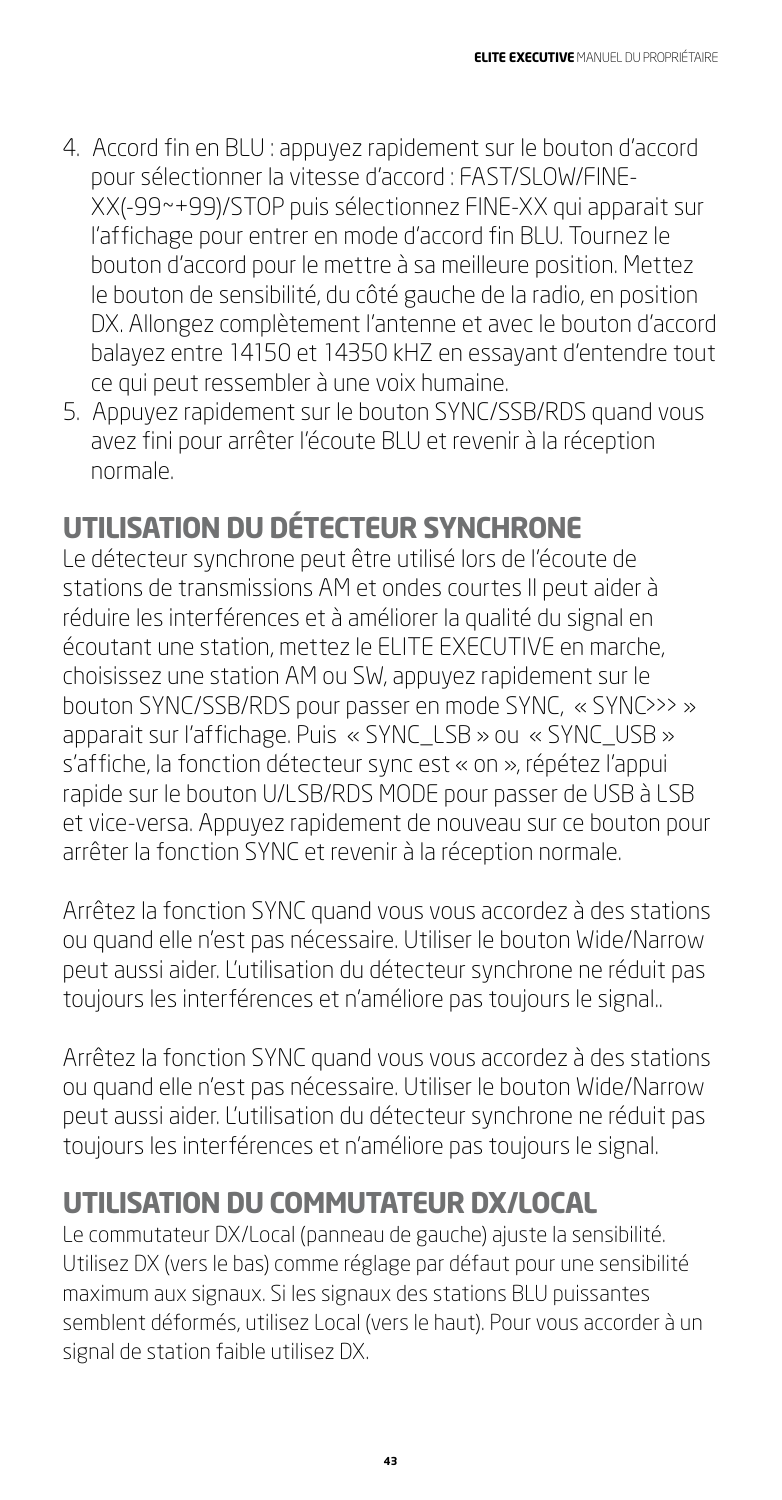### **PRISE D'ENTRÉE DE CC**

Branchez, selon la polarité indiquée, la fiche d'entrée d'un adaptateur externe pour CA à la prise DC IN, pour alimenter le ELITE EXECUTIVE. l'icôn « » apparait sur l'affichage.

**Remarque** : Le courant alternatif peut interférer avec la réception AM (MW), alors il vaut mieux écouter le ELITE EXECUTIVE en utilisant des piles et débrancher l'adaptateur externe pour CA pour avoir la meilleure réception.

### **CHARGER LA PILE NI-MH DU ELITE EXECUTIVE**

Avec l'adaptateur/chargeur pour CA raccordé, le ELITE EXECUTIVEe peut recharger les 4 batteries Ni-MH internes rechargeables (non comprises).

#### Pour charger les piles :

1.) Raccordez l'adaptateur/chargeur pour CA, l'icône « < > apparait sur l'affichage ;

2.) Quand le ELITE EXECUTIVE est éteint, mettez 4 batteries Ni-MH et raccordez l'adaptateur pour CA ;

3.) Maintenez appuyé le bouton F7 jusqu'à ce que « CHARGE XX » apparaisse sur l'affichage ;

4.) Utilisez le bouton d'accord pour choisir le temps de charge en heures (1~36) selon la capacité nominale en mAh des vos batteries, CHARGE 00 indique pas de charge en cours. Normalement 11 heures pour des batteries de 1100 mAh; 23 heures pour des batteries de 2300 mAh.

5.) Appuyez rapidement sur le bouton PAGE/TIME quand vous avez fini, la charge commence, l'icône de charge  $\Box$ , est animée indiquant que la charge est en cours. Si la batterie est complètement chargée ou que le temps réglé de charge a expiré, la charge est terminée.

Attention : N'essayez pas de recharger des batteries non rechargeables pour éviter une explosion.

### **PRISE LINE IN/OUT**

Cette prise fournit une entrée/sortie audio de niveau fixe standard dans l'industrie, pour acheminer en sécurité l'audio du ELITE EXECUTIVE à la prise line-in d'un système stéréo ou d'un appareil d'enregistrement ou pour écouter un appareil audio, un lecteur MP3 par exemple, par l'intermédiaire du ELITE EXECUTIVE.

1. Pour amener une source de line-in dans le ELITE EXECUTIVE, éteignez-le, raccordez un cordon stéréo double de 1/8 de pouce (3,5 mm) à la prise LINE IN/OUT du ELITE EXECUTIVE et à la sortie de l'autre système. Appuyez sur le bouton TZ/LINE IN et « LINE IN » apparait sur l'affichage ce qui indique que LINE IN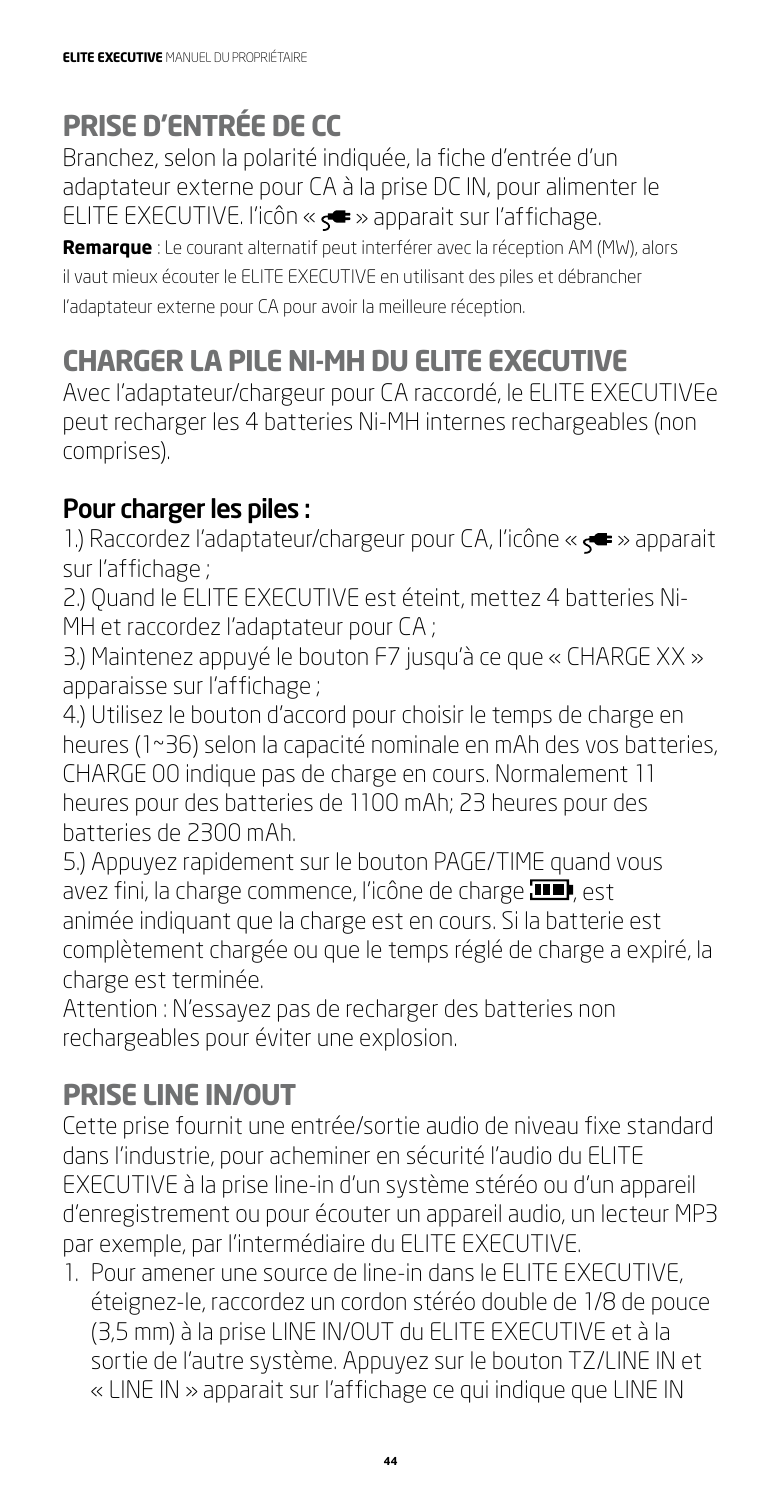est en marche. Appuyez de nouveau sur ce bouton pour arrêter la fonction LINE IN.

2. Pour amener la sortie audio de votre ELITE EXECUTIVE à un autre appareil, mettez-le en marche, raccordez un cordon stéréo double de 1/8 de pouce (3,5 mm) à la prise LINE IN/OUT et à la prise LINE IN de l'autre appareil. Suivez les instructions de votre périphérique.

**Remarque** : Quand un câble est branché à la prise LINE IN/OUT, cela n'a aucun effet sur le fonctionnement du haut-parleur interne. Le haut-parleur lira toujours l'audio. Notez aussi que l'entrée LINE IN est une entrée à sortie d'amplitude fixe qui ne peut être contrôlée avec le bouton de volume.

# **PRISE D'ÉCOUTEUR 3.5MM**

La prise d'écouteur du ELITE EXECUTIVE et le haut-parleur interne s'excluent mutuellement. Quand des écouteurs sont branchés à la prise d'écouteurs, le haut-parleur interne est mis en sourdine. Le volume du signal arrivant à la prise d'écouteurs peut être réglé avec le bouton de volume.

### **CONTRÔLE DE VOLUME**

Tournez le bouton de volume vers le haut ou le bas pour avoir le volume souhaité.

### **PRISE D'ANTENNE EXTÉRIEURE**

La prise d'antenne extérieure est utilisée pour relier le ELITE EXECUTIVE à des antennes de haute performance pour ondes courtes en utilisant un câble coaxial de 50 ou 75 ohm pour l'écoute de la bande FM/SW/AIR.

**Attention** : N'utilisez pas d'antenne extérieure durant les orages pour éviter un coup de foudre.

### **AVEZ-VOUS BESOIN D'AIDE? CONTACTEZ-NOUS :**

Etón Corporation 1015 Corporation Way, Palo Alto, CA 94303, USA 1-800-872-2228  $(\acute{E}.$ -U.) 1-800-637-1648 (Canada) 1-650-903-3866 (Monde) L-V, 08:00-16:30, heure normale du Pacifique **https://etoncorp.com/pages/contact-us**.

### **AVERTISSEMENT**

• N'exposez pas cet appareil à la pluie ou à l'humidité.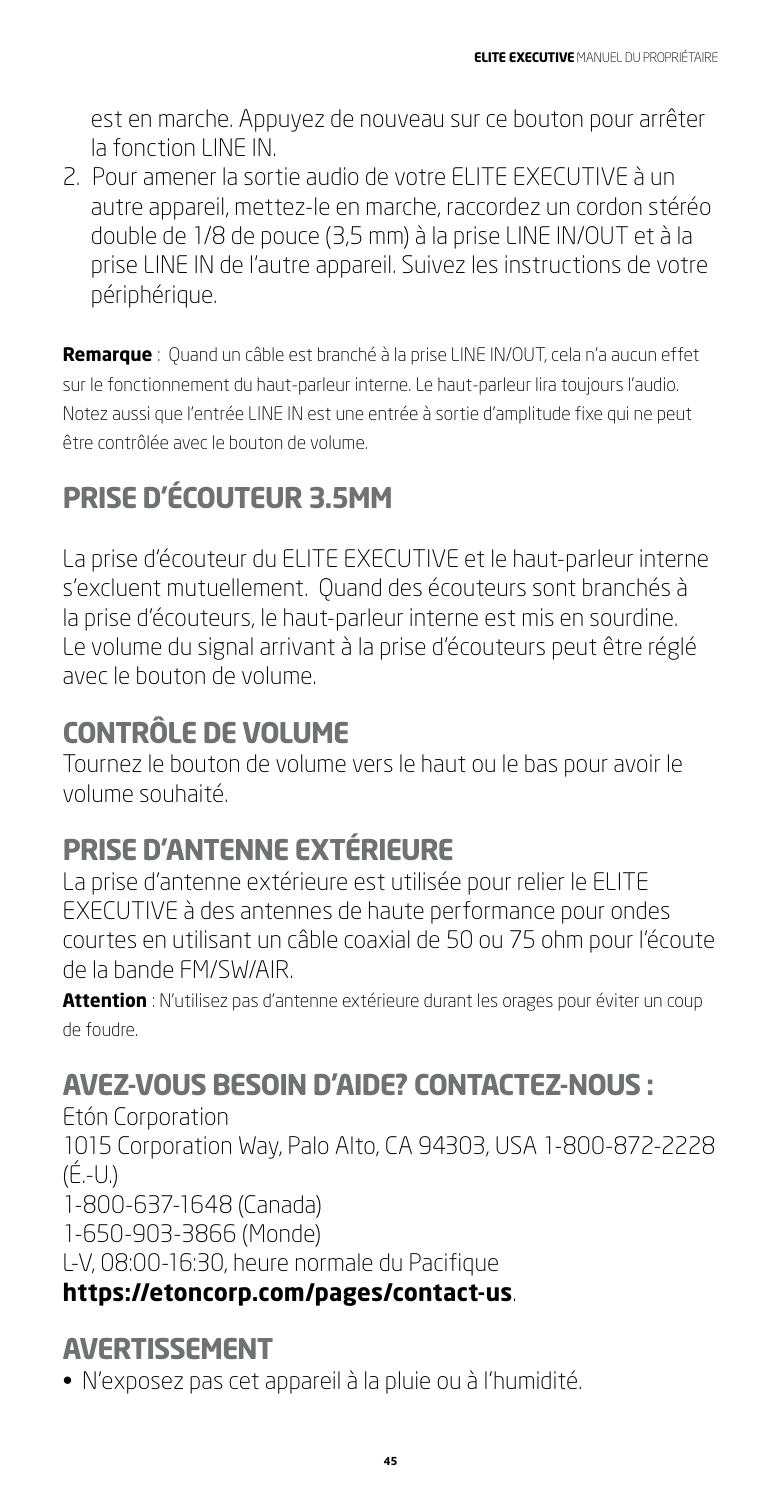- Ne le plongez pas dans l'eau ou ne l'exposez pas longtemps à l'eau.
- Protégez-le de l'humidité forte et de la pluie.
- Ne l'utilisez que dans la plage de température spécifiée (0°C à 40°C)
- Débranchez-le immédiatement ou enlevez immédiatement les batteries si du liquide a été renversé dessus ou si un objet est tombé dans l'appareil.
- Ne nettoyez qu'avec un tissu sec. N'utilisez pas de détergents ou de solvants chimiques car ils peuvent endommager le fini.
- N'enlevez pas le couvercle (au dos)
- Faites effectuer le service par un personnel qualifié.

### **ENVIRONNEMENT**

### **FC CE 区** Élimination

Selon la Directive européenne 2002/96/EC, tous les produits électriques et électroniques doivent être collectés séparément par un système local de collecte.

Veuillez agir selon vos règles locales et n'éliminez pas vos vieux produits avec vos déchets ménagers normaux.

Veuillez éliminer tous les types de batteries selon les règles ou les règlementations de votre gouvernement, état ou locales. Si vous n'êtes pas sûr, veuillez appeler l'autorité locale pertinente pour savoir comment les éliminer en sécurité et aider à protéger l'environnement.

### **ENREGISTREMENT DE LA GARANTIE**

Pour assurer une couverture complète par la garantie ou les mises à jour du produit, l'enregistrement de votre produit doit être effectué dès que possible après l'achat ou la réception.

#### Veuillez visiter

**https://etoncorp.com/pages/contact-us** pour enregistrer votre produit.

### **GARANTIE LIMITÉE**

Conservez une preuve de votre achat ou le reçu. Les informations sur la garantie limitée peuvent être lues surwww.etoncorp.com dans la section Assistance.

### **SERVICE POUR VOTRE PRODUIT**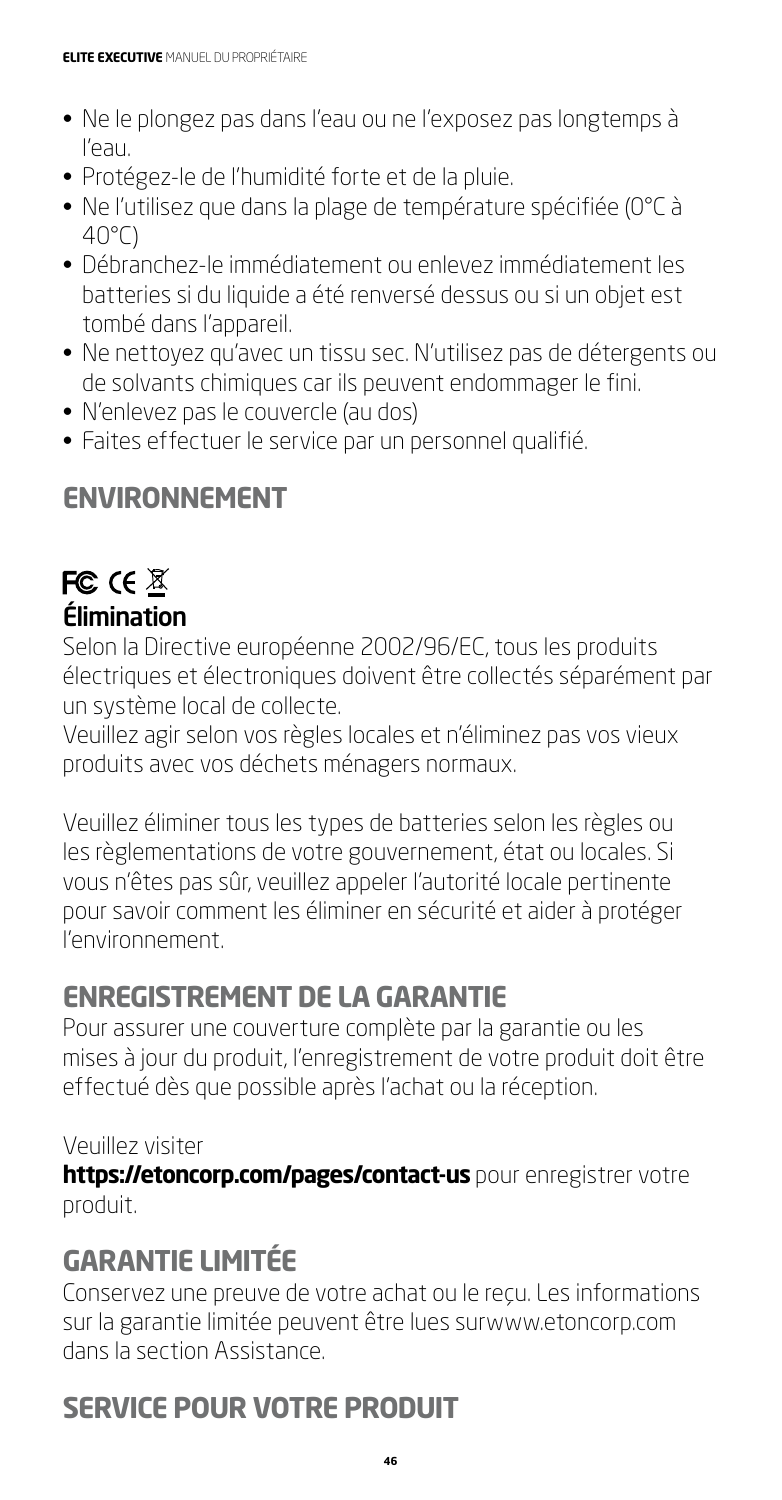Pour obtenir un service de votre produit nous vous recommandons de contacter d'abord un représentant de service d'Etón au 800- 872-2228 É.U., 800-6371648 Canada ou (650) 903-3866 pour la détermination du problème et le dépannage. Si un service plus poussé est nécessaire, le personnel technique vous dira comment procéder selon que la radio est encore sous garantie ou nécessite un service hors garantie.

#### **GARANTIE**

Si votre produit est encore sous garantie et que le représentant de service d'Etón détermine qu'un service sous garantie est nécessaire, une autorisation de retour sera émise et des instructions pour l'expédition à une installation de réparation sous garantie vous seront données. Ne renvoyez pas votre radio sans avoir obtenu le numéro d'autorisation de retour.

### **HORS GARANTIE**

Si votre produit n'est plus sous garantie et nécessite un service notre personnel technique vous orientera vers l'installation de réparation la plus proche pouvant s'occuper au mieux de votre réparation.

Pour le service hors d'Amérique du Nord veuillez voir les informations du distributeur incluses au moment de l'achat/ réception.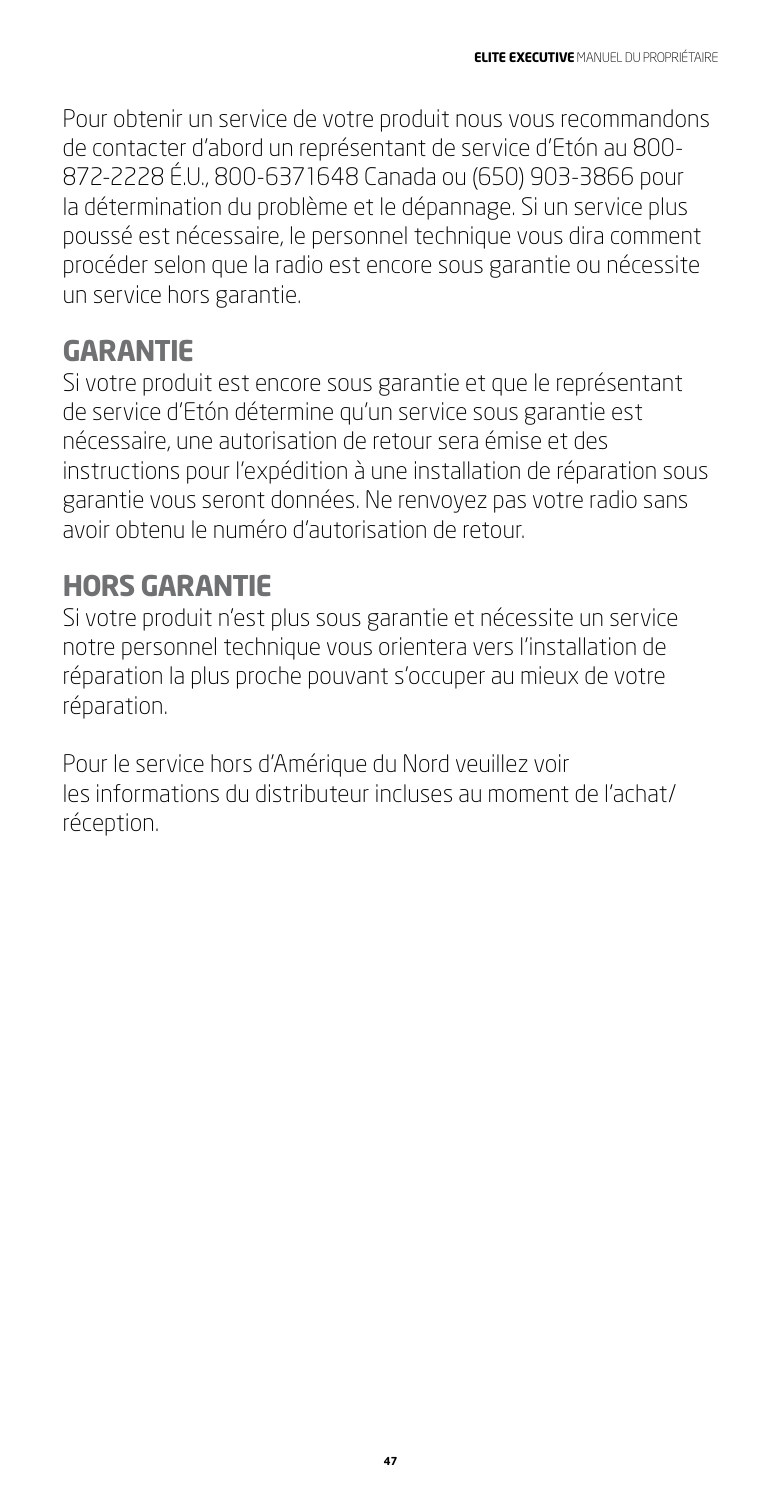### **CONOZCA LA ELITE EXECUTIVE**

Gracias por adquirir Etón **ELITE EXECUTIVE**. Queremos que disfrute del uso de este producto en su totalidad. Para aprovechar todas sus magníficas y exclusivas funciones, le recomendamos que lea cuidadosamente el manual del usuario.

#### Características:

- <sup>1</sup> Altavoz
- <sup>2</sup> Pantalla LCD
- <sup>3</sup> Botones operativos
- 4 Sintonizador de dial
- <sup>5</sup> Perilla de volumen
- <sup>6</sup> Toma de entrada/salida de línea D
- 3.5 mm
- <sup>7</sup> Toma de antena externa
- <sup>8</sup> Selección de sensibilidad corta/ larga distancia
- <sup>9</sup> Toma de audífonos: D 3.5 mm
- 10 Toma de CC
- <sup>11</sup> Antena de látigo
- 12 Base de apoyo
- <sup>13</sup> Compartimento de baterías

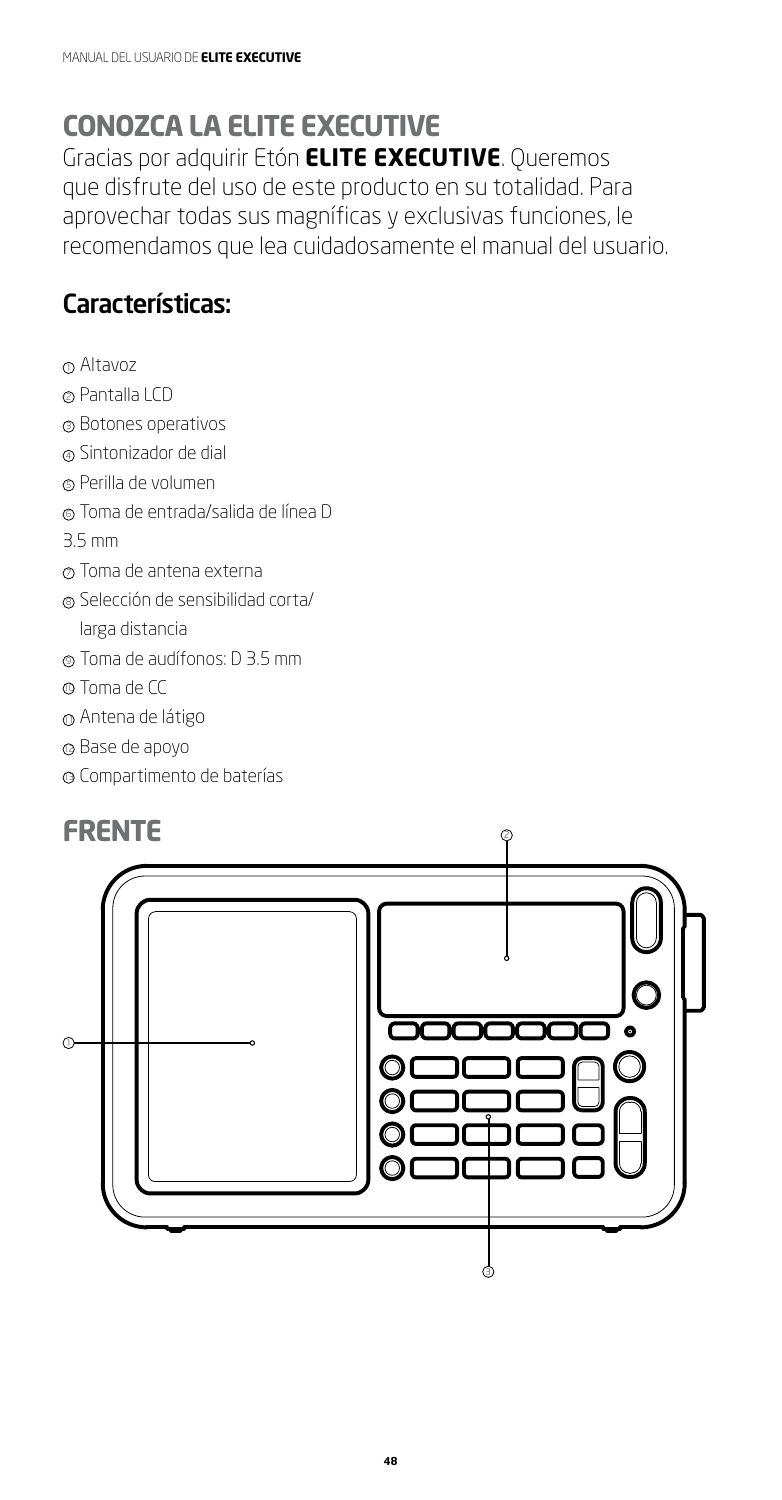### **PARTE TRASERA**







**LATERAL DERECHO LATERAL IZQUIERDO**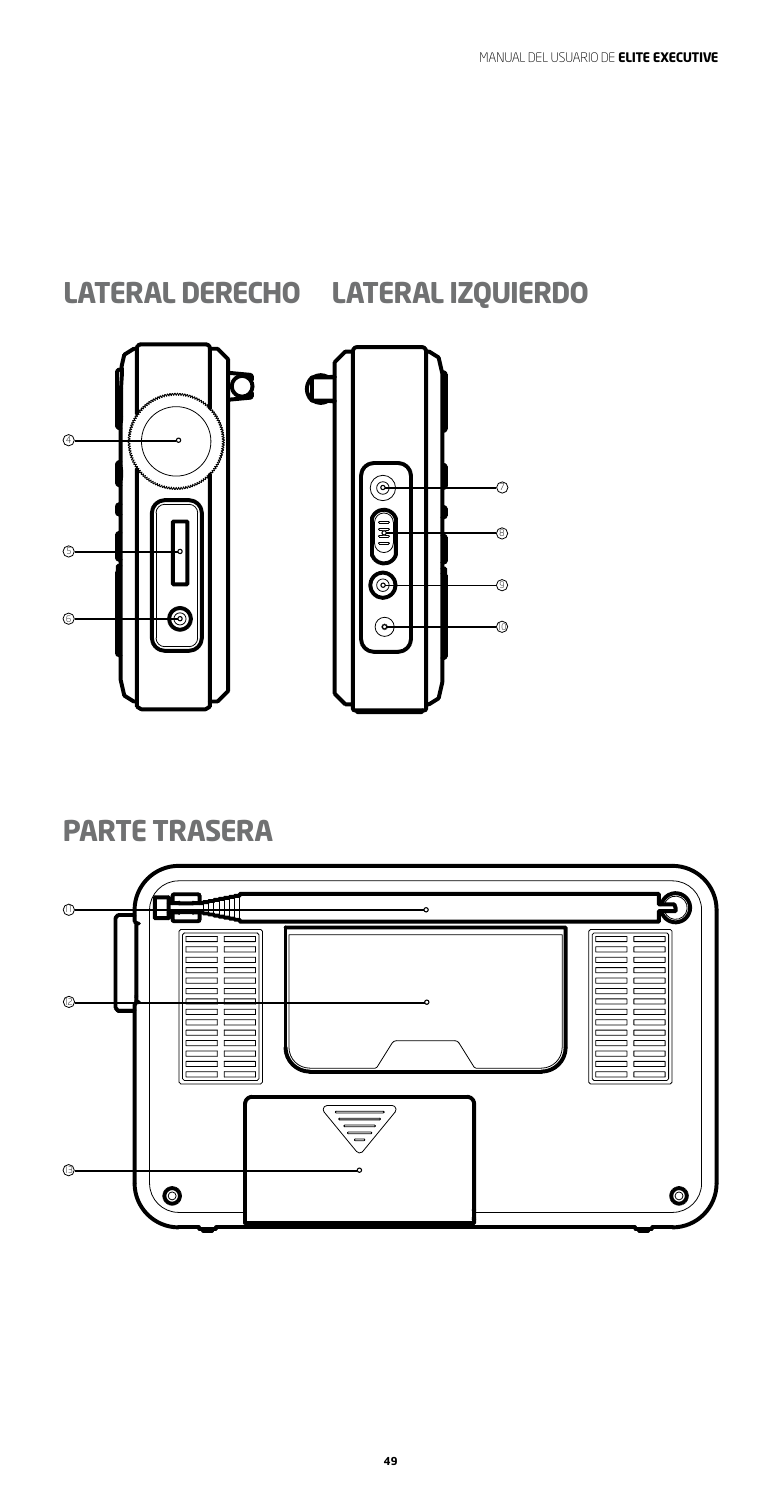# **CARACTERÍSTICAS DE LOS BOTONES**

#### Sintonizador de dial

Gire el sintonizador para seleccionar reloj, frecuencia o nivel de silenciador de la radio.

Con la radio encendida:

- 1. Presione rápidamente para seleccionar la velocidad de sintonización en RÁPIDO-LENTO-PARAR.
- 2. Presione y mantenga presionado el botón para seleccionar el nivel de silenciador de la radio.

**Nota:** todas las bandas tienen la opción del silenciador. El usuario puede seleccionar el nivel de silenciador en todas las bandas.



Presione y mantenga presionado el botón para configurar el reloj Con la radio encendida, cambie entre el modo

Memoria y el modo Semanal



Con la radio apagada, presione F1~F7 para configurar de lunes a viernes.

Con la radio encendida:

- en el modo Memoria, seleccione las presintonías de memoria 1~7
- en el modo Semanal: seleccione la banda de metros 1~7

#### F<sub>1</sub>  $F2$ F4 F<sub>3</sub>

Con la radio apagada, presione rápidamente F1~F4 para activar y desactivar 4 configuraciones de alarma

# F5

Con la radio apagada, presione y mantenga presionado el botón F5 para seleccionar OM en 9K o 10K En Norteamérica, la banda FM comienza en 87.5 MHz. En otras partes del mundo, puede comenzar en 64 MHz, 76 MHz o 87 MHz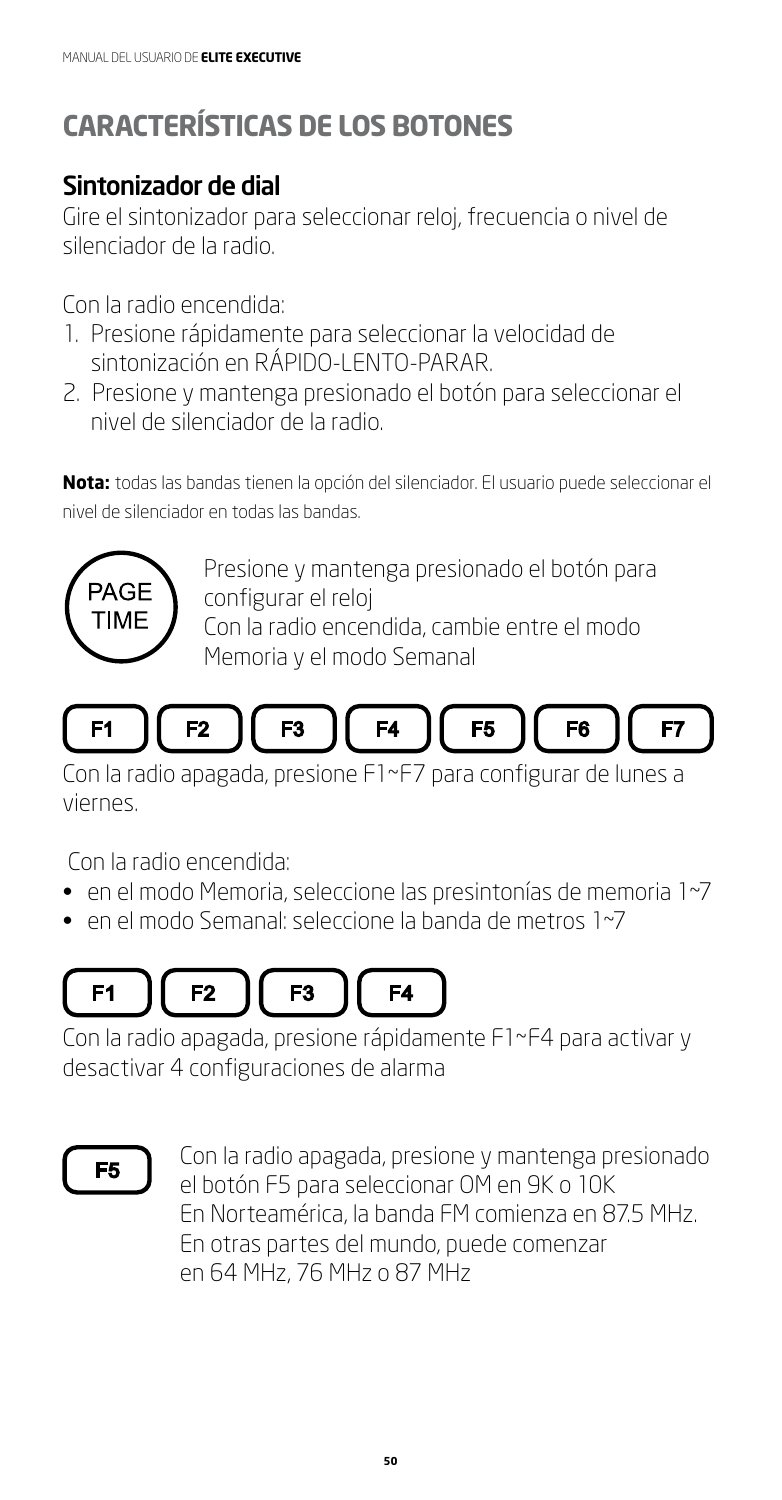

Con la radio apagada, presione y mantenga presionado el botón F6 para seleccionar tres métodos de sintonía distintos, PARAR/ATS/RETRASO-5



Con la radio apagada, presione y mantenga el botón F7 para seleccionar el tiempo de carga en horas (1~36)



Con la radio apagada: presione rápidamente para encender la radio; presione y mantenga para configurar el temporizador (para apagar la radio automáticamente)

Con la radio encendida: presione rápidamente para apagar la radio; presione y mantenga para visualizar la cuenta

regresiva de la desconexión



Con la radio apagada, presione rápidamente para activar la función ENTRADA DE LÍNEA; presione y mantenga para seleccionar la zona horaria y visualizar la hora mundial

#### $\Box$  $\sqrt{2}$  $\overline{\phantom{a}}$  $\overline{4}$  $\sqrt{5}$  $\overline{\phantom{a}}$  $\overline{\phantom{a}}$  $\overline{\bullet}$  $\overline{\cdot}$

**51**

Botones numéricos



**IW/MW BAND** 

Con la radio encendida: Presione rápidamente OL u OM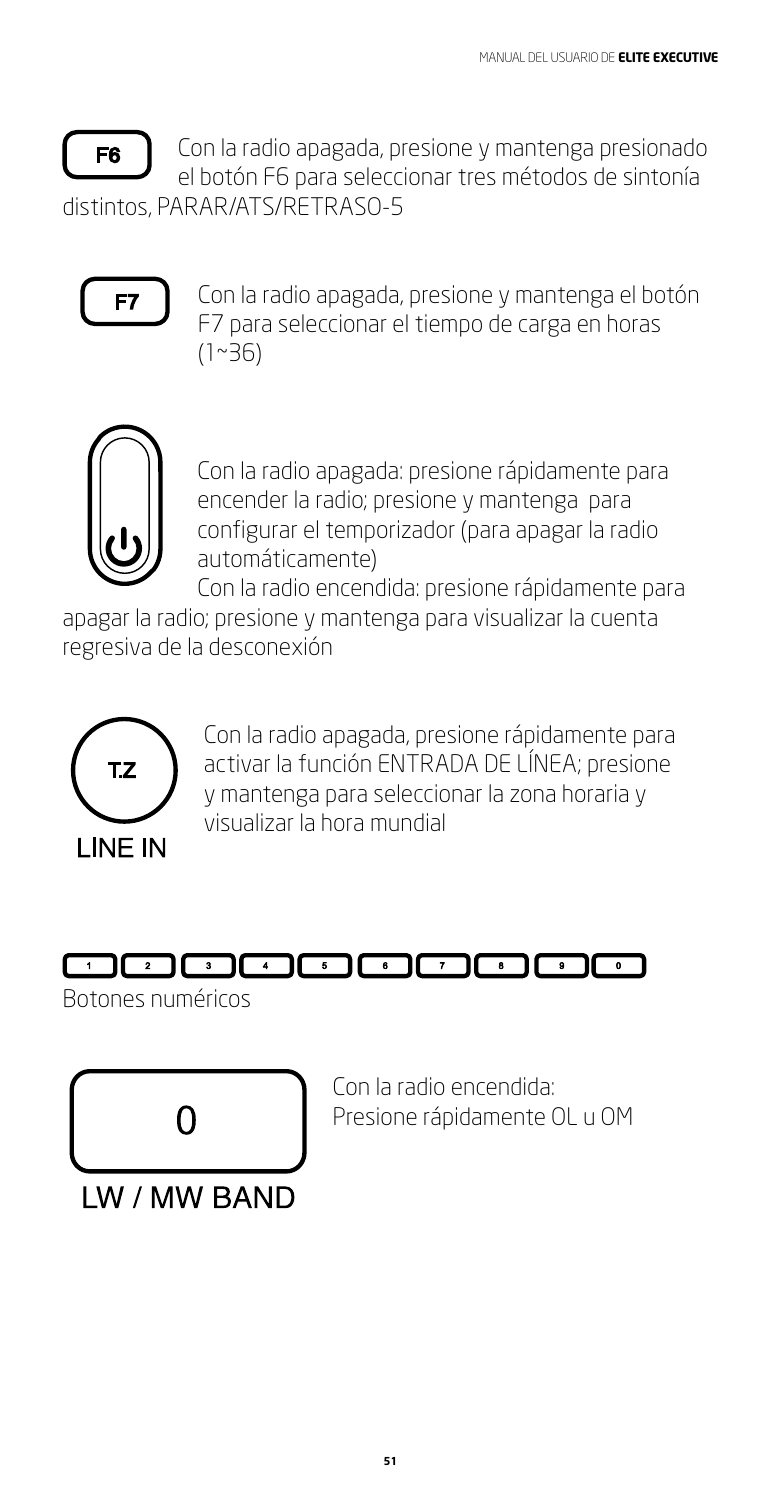

Con la radio encendida, en el modo Memoria, presione y mantenga para copiar y pegar las presintonías de la memoria



Presione rápidamente para deshabilitar todos los botones y perillas; presione y mantenga para desbloquear todos los botones y perillas



Con la radio encendida: en el modo Memoria, presione y mantenga para renombrar la página; presione rápidamente para seleccionar el nivel de brillo de la luz de fondo: alto-medio-bajo-apagado



Con la radio prendida: en el modo Memoria, elimine la frecuencia presintonizada



En la banda AM, presione rápidamente para ingresar al modo SSB

En el modo SSB (modulación de banda lateral única), presione rápidamente para seleccionar USB (banda

lateral superior) o LSB (banda lateral inferior) En el modo SYNC, presione rápidamente para seleccionar USB o LSB

En el modo FM, presione rápidamente para seleccionar RT/PS/PTY/ DATE (radio texto, nombre de red, tipo de programa, fecha)



En la banda FM, presione rápidamente para recibir y desactivar la información RDS (radiodifusión de datos)

**RDS** 

En la banda AM, presione rápidamente para recibir y cambiar SYNC



Presione rápidamente para seleccionar FM y banda AÉREA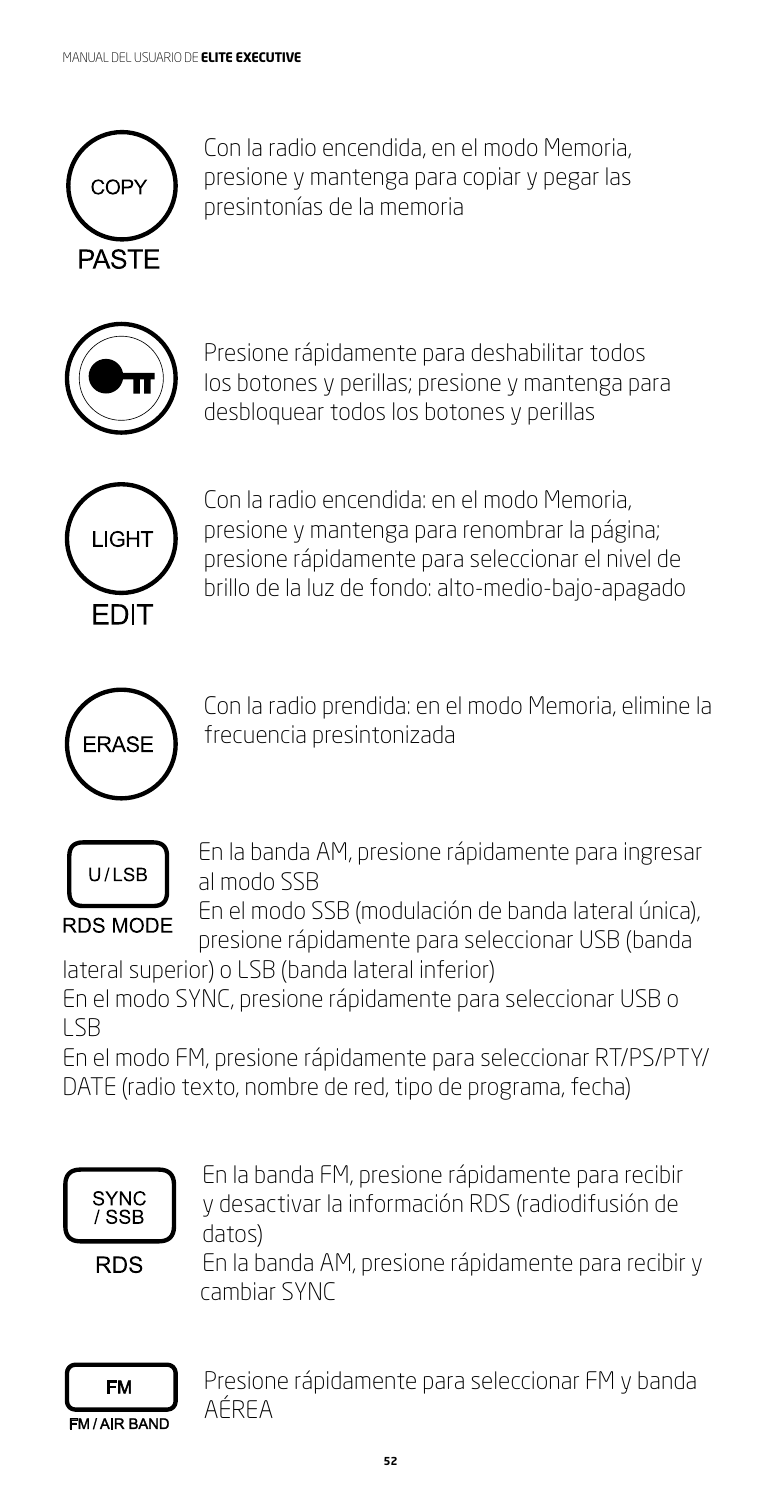

Presione rápidamente para seleccionar OC y banda de metros



En la banda AM/AÉREA, presione rápidamente para aumentar la frecuencia del ancho de banda En la banda FM, presione rápidamente para seleccionar el modo ESTÉREO



En la banda AM/ AÉREA, presione rápidamente para reducir la frecuencia del ancho de banda En la banda FM, presione rápidamente para seleccionar el modo MONO



En el modo Semanal: presione rápidamente para ubicar la estación; presione y mantenga para estación con sintonización automática y estación ATS En el modo Memoria: seleccione la página preconfigurada



Orificio de reset

# **CONFIGURACIÓN DE LA ZONA HORARIA**

Con la radio apagada, presione y mantenga TZ/LINE IN, la zona horaria destellará en la pantalla, gire el sintonizador de dial para cambiar el siguiente código de ciudad mundial (vea la lista de abreviaturas de zonas horarias a continuación), se visualizará la hora local de ciudades mundiales.

Para actualizar la zona horaria, gire el sintonizador de dial para seleccionar el código de su zona horaria, presione rápidamente el botón PAGE TIME (PÁGINA HORA) para confirmar la configuración o se confirmará automáticamente luego de 10 segundos.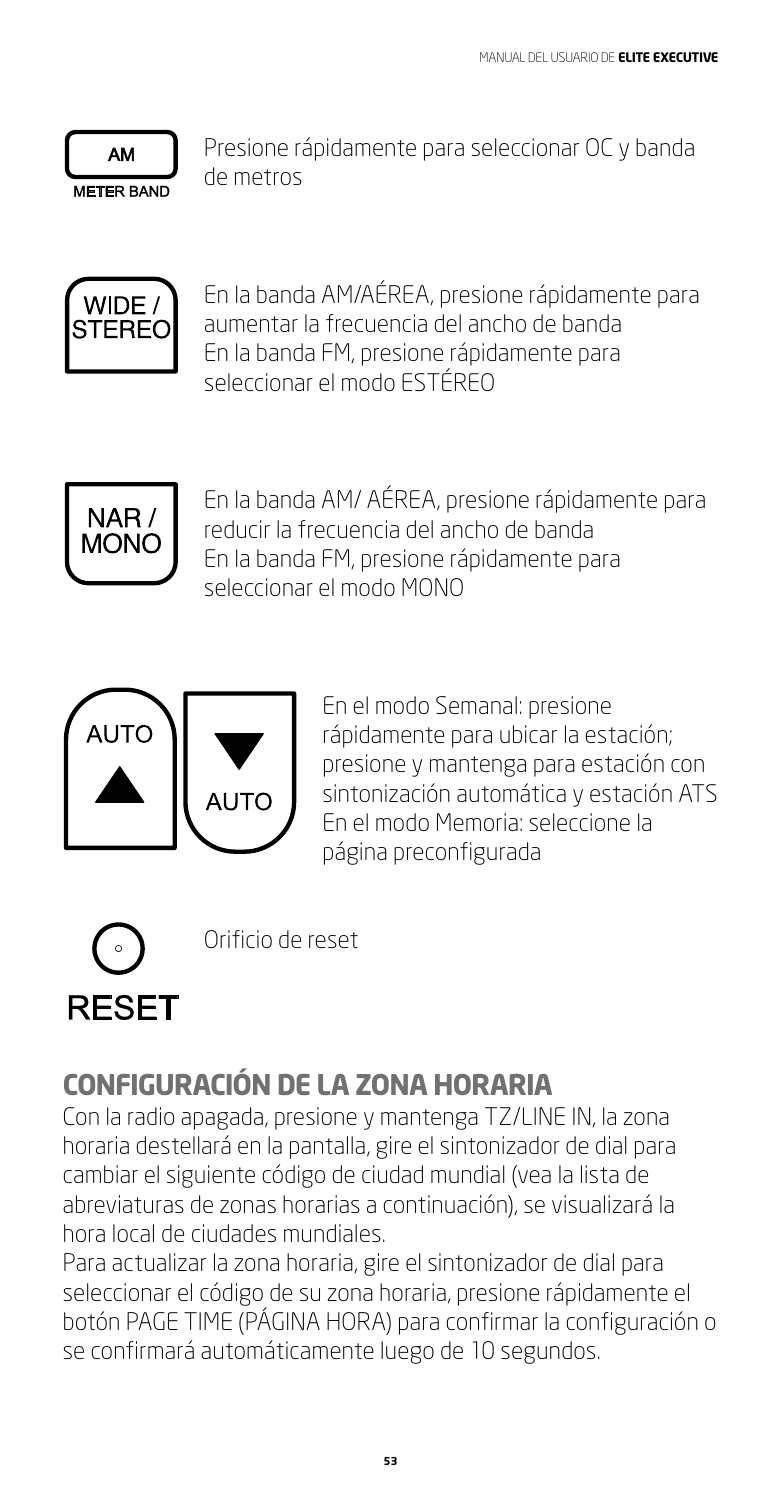#### Lista de abreviaturas de zonas horarias:

| Zona horaria Ciudad mundial y código |                            |  |
|--------------------------------------|----------------------------|--|
|                                      |                            |  |
| $-9$                                 | ANC-Anchorage              |  |
| $+8$                                 | <b>BEG-Beijing</b>         |  |
| $+7$                                 | <b>BKK-Bangkok</b>         |  |
| $+2$                                 | CAI-Cairo                  |  |
| $-4$                                 | <b>CCS-Caracas</b>         |  |
| $-6$                                 | CHI-Chicago                |  |
| $+6$                                 | DAC-Dhaka                  |  |
| $+5$                                 | DEL - Delhi                |  |
| $-7$                                 | <b>DEN - Denver</b>        |  |
| $+4$                                 | DXB - Dubái                |  |
| $\overline{0}$                       | GMT - GMT                  |  |
| $+8$                                 | HKG - Hong Kong            |  |
| $-10$                                | HNL - Honolulu             |  |
| $+3$                                 | IED - Yeda                 |  |
| $+5$                                 | KHI - Kashi                |  |
| -8                                   | LAX - Los Angeles          |  |
| $\overline{O}$                       | LON - Londres              |  |
| $+11$                                | N OU - Noumea              |  |
| $-5$                                 | NYC - Ciudad de Nueva York |  |
| $+1$                                 | PAR - Paris                |  |
| $-3$                                 | RIO – Río de Janeiro       |  |
| $+10$                                | SYD - Sídney               |  |
| $+9$                                 | TYO - Tokio                |  |
| $+12$                                | WLG - Wellington           |  |

#### **CONFIGURACIÓN DEL RELOJ Y LOS DÍAS DE LA SEMANA**

El reloj tiene formato de 12 o 24 horas. Para cambiar el formato, presione el botón PAGE/TIME. Aparecerá en la pantalla LCD "12H" o "24H". Gire la perilla de sintonización para seleccionar el formato "12H" o "24H". En el formato de 12 horas, aparecerá el ícono"AM" o "PM" en la pantalla LCD. Presione el botón PAGE/TIME para confirmar la selección.

Con la radio APAGADA.

1. Seleccione la zona horaria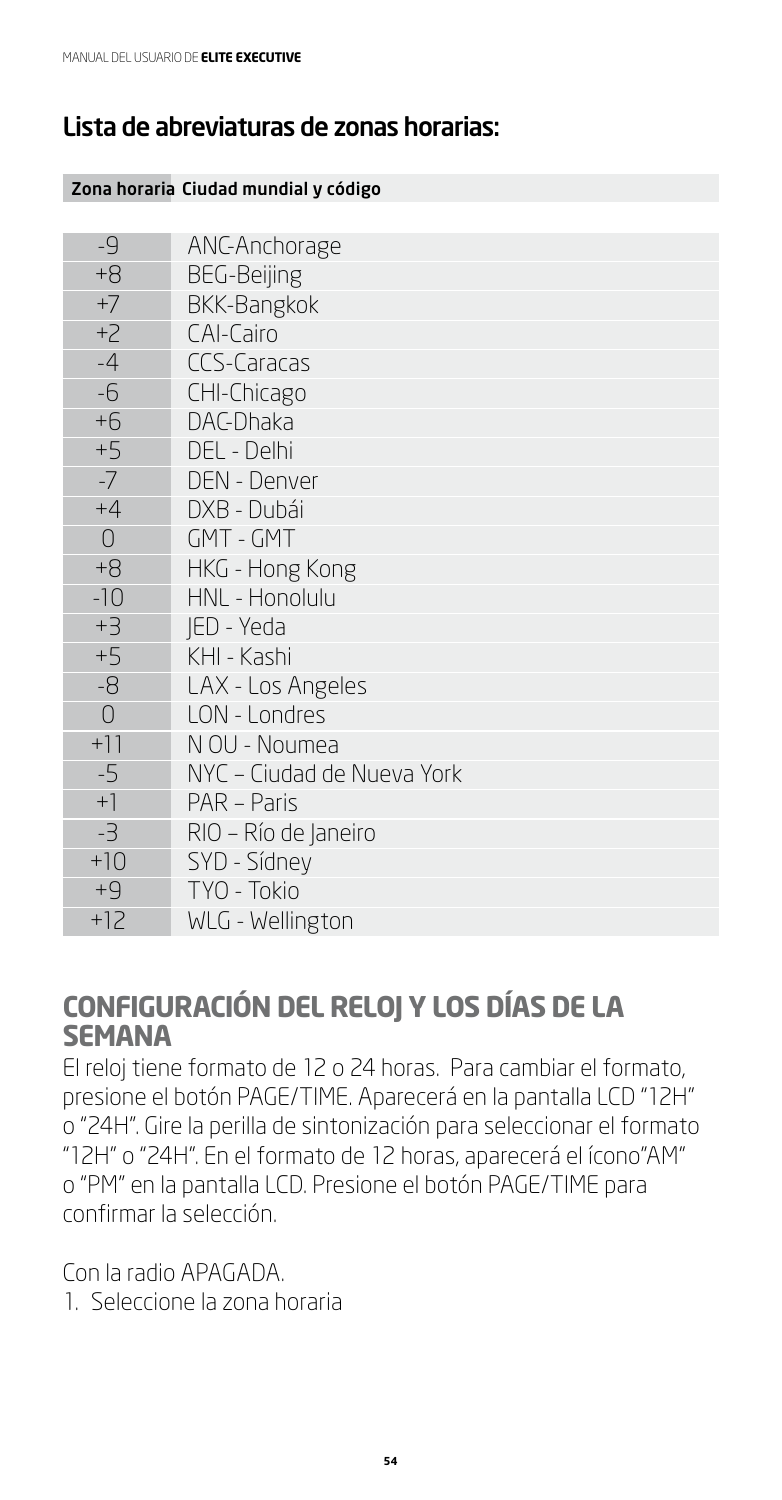2. Presione y mantenga presionado el botón PAGE/TIME hasta que los dígitos de la hora comiencen a destellar. Presione rápidamente F1-7 para destacar el día de la semana actual, F5 es el viernes. Utilice la perilla de sintonización para configurar la hora correcta, luego presione rápidamente el botón PAGE TIME de nuevo para configurar los minutos correctos y presione rápidamente este botón una vez más para confirmar. El LCD destellará "RDS Auto" (RDS automático) o "manual", gire la perilla de sintonización para seleccionar "RDS auto" y actualizar el reloj automáticamente. Con la radio apagada, aparecerá el ícono  $\mathcal{D}$ . Utilice la perilla de sintonización para seleccionar MANUAL para configurar el reloj manualmente, no aparecerá el ícono RDS.

En el modo RDS AUTO: el horario local se puede actualizar mediante la estación local FM RDS automáticamente. El procedimiento para actualizar el reloj:

- Encienda la radio para seleccionar la banda FM
- Seleccione una estación local FM RDS, el ícono @ aparecerá por 1 minuto para configurar el horario actual en el reloj automáticamente.

**Nota:** Si la señal de la estación FM RDS es débil, el reloj puede provocar que la información RDS se decodifique incorrectamente, lo que causaría que el horario esté incorrecto.

En el modo Manual: puede configurar el reloj manualmente, lo que deshabilita la actualización automática de la información RDS.

### **CONFIGURACIÓN DE ALARMAS**

### Configuración de alarmas 1 a 4

La ELITE EXECUTIVE tiene 4 alarmas que se programan de manera independiente (botones F1 a 4 cuando la radio está apagada) para que se active en horarios específicos. Además, cada alarma se puede programar para un día de la semana, tiempo de reproducción y frecuencia específicos.

- 1. Con la radio apagada, presione y mantenga uno de los botones F1 a 4, lo que producirá que la hora destelle, el ícono  $\mathcal{G}$ comenzará a destellar. Mientras continúa destellando, presione uno de los botones F1 a 7 para destacar uno o varios días de la semana en los que se activará la alarma. Por ejemplo, si la alarma 1 está activada, se apagará en el día de la semana seleccionado.
- 2. Utilice la perilla de sintonización para configurar la hora, presione rápidamente el botón PAGE TIME para que los minutos comiencen a destellar.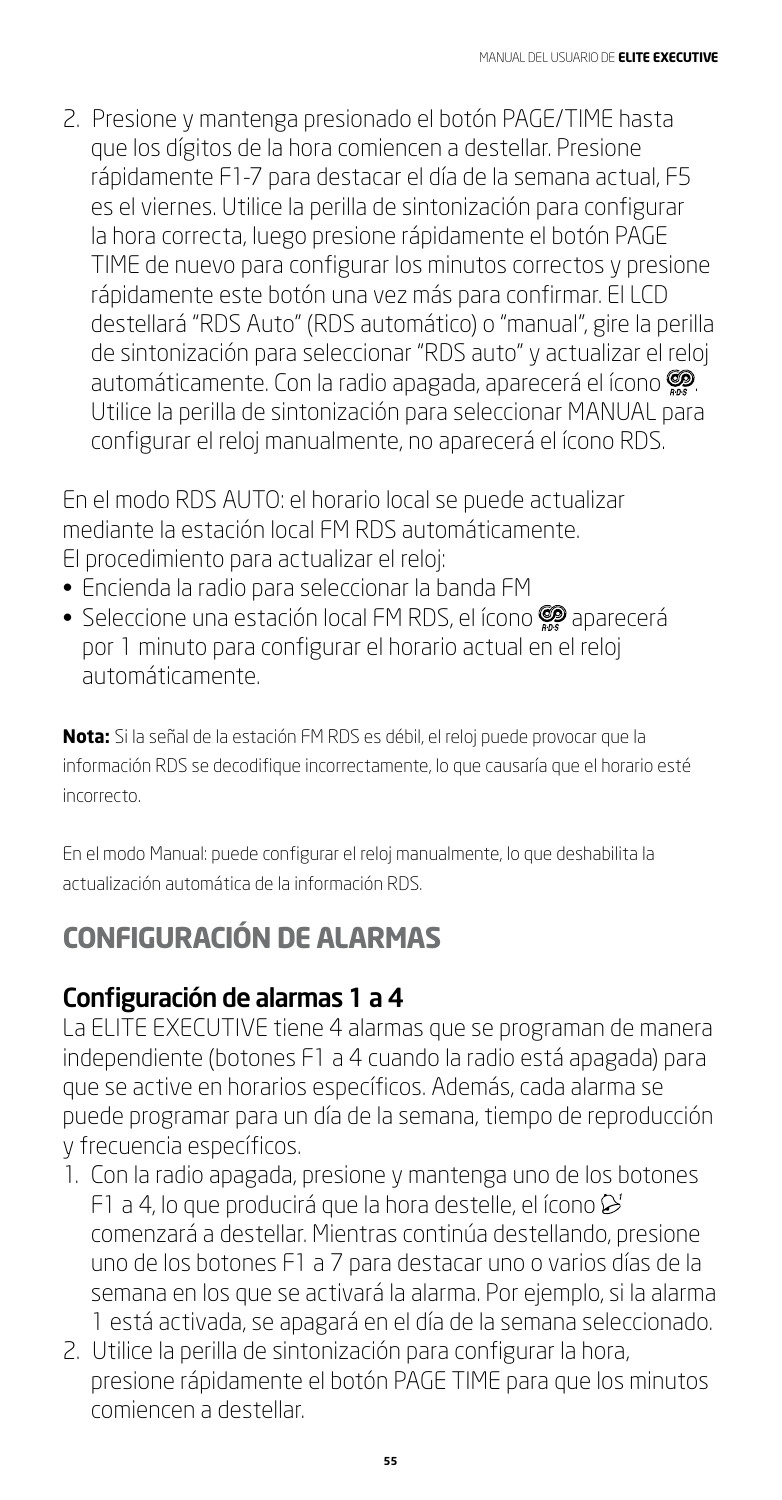3. Cuando estén destellando, utilice la perilla de sintonización para configurar los minutos, luego continúe y presione rápidamente el botón PAGE/TIME para programar o apagar la alarma, aparecerá en la pantalla LCD "DELAY-XX", gire la perilla de sintonización para seleccionar los minutos de reproducción de la alarma desde 1 a 99, luego presione este botón para que el número de página de la memoria aparezca en la pantalla. "PAGEXX" aparecerá en la pantalla LCD. Gire la perilla de sintonización en el LCD. Presione rápidamente F1 a 7 para seleccionar el número de página de la memoria, luego presione nuevamente para confirmar, el ícono  $\mathfrak S'$  dejará de destellar. Si no utiliza la radio por 10 segundos durante la configuración, el modo de configuración de la alarma se saldrá automáticamente sin que la alarma se haya configurado.

#### Activación y desactivación de las alarmas

Con la radio apagada, presione rápidamente el botón F1, aparecerá en el LCD "A1:XX:XX" (ej. A1:12:30). El número del día de la semana seleccionado aparecerá en las opciones de los días de la semana. Cuando aparezca el ícono  $\mathfrak{S}'$ , significará que la alarma 1 está activada, presione el botón F1 nuevamente, el ícono & desaparecerá, lo que significa que la alarma 1 está desactivada, la configuración de la alarma se saldrá automáticamente en 5 minutos si no se utiliza el aparato.

Si la alarma 1 está activada, presione PAGE/TIME para confirmar, presione rápidamente F1 a 7 para seleccionar el día de la semana deseado (Lun a Dom) para activar la alarma, presione nuevamente para confirmar y salir de la configuración de encendido/apagado de la alarma 1.

Si la alarma 1 está desactivada, presione el botón PAGE/TIME para confirmar la salida de la configuración de encendido/apagado de la alarma 1.

El usuario puede repetir el procedimiento anteriormente mencionado para configurar las alarmas 2 a 4.

### **UTILIZACIÓN DE LA FUNCIÓN DE BLOQUEO**

Presione rápidamente el botón (el ícono  $\rightarrow$  aparecerá en el LCD, lo que significa que todos los botones y perillas están bloqueados. Presione y mantenga el botón , el ícono — aparecerá en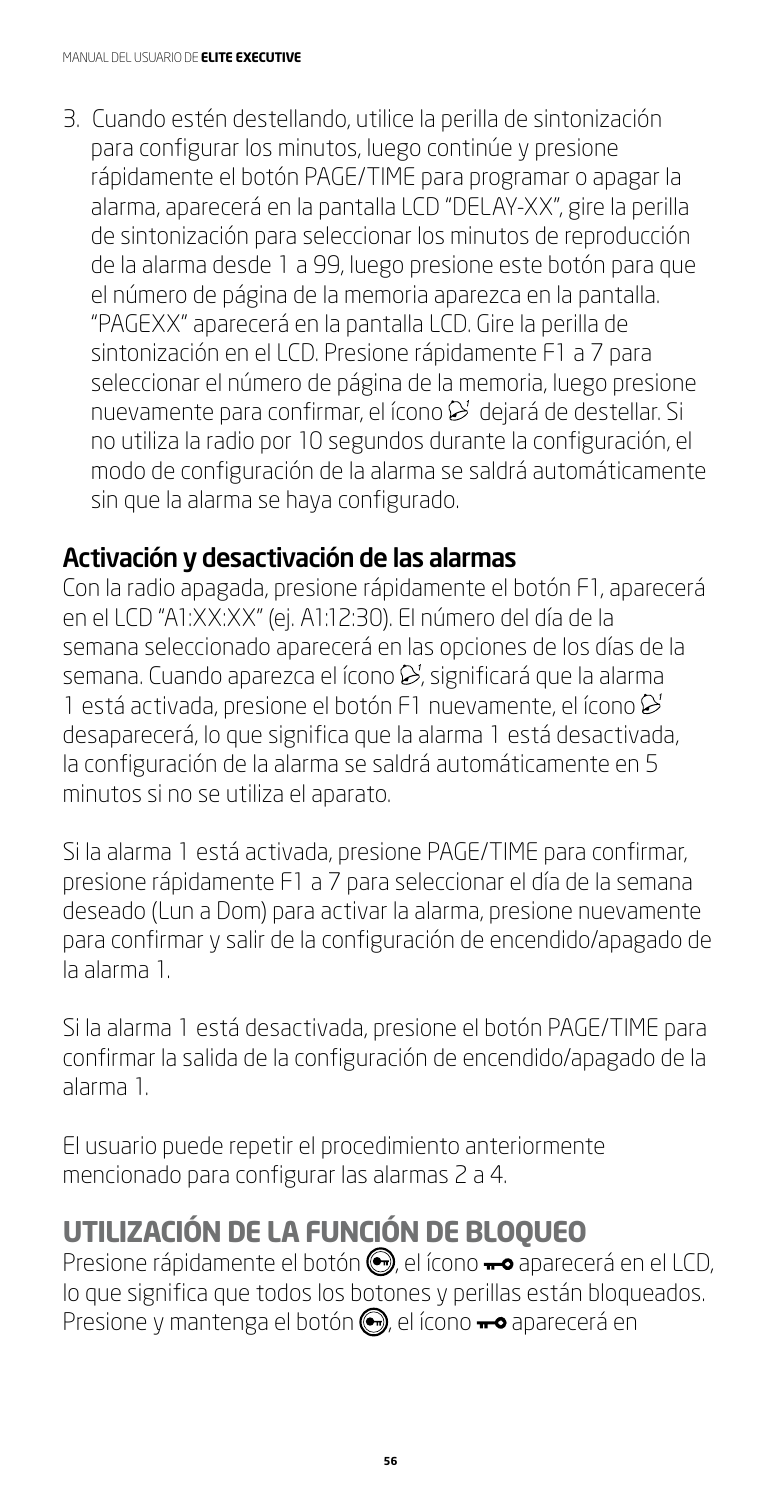el LCD, lo que significa que todos los botones y perillas están desbloqueados.

### **REINICIO DE LA RADIO**

Si la radio no funciona bien, el usuario puede desconectar el suministro de energía y conectarlo nuevamente para reiniciar la radio. O utilice un palillo fino o clip para presionar rápidamente el orificio de reset

Si el usuario quiere establecer que hubo una falla de fábrica, presione y mantenga presionado el botón  $\Box$  y, al mismo tiempo, presione rápidamente el orificio de reset hasta que aparezca "RESET..." en el LCD, luego suelte el botón  $\boxed{1}$  por 3 segundos y reinicie la falla por fábrica, se borrarán todas las páginas de la memoria y se restablecerán las configuraciones de fábrica por defecto.

### **AJUSTE DEL NIVEL DE BRILLO DE LA LUZ DE FONDO**

Con la radio apagada, presione rápidamente el botón LIGHT/EDIT (LUZ/EDITAR) para seleccionar el nivel de brillo de la luz de fondo: alto-medio-bajo-apagado.

Si no presiona ningún botón por 10 segundos, la luz de fondo cambiará al modo descanso, la configuración de brillo de la luz de fondo se apagará por defecto, a menos que el usuario lo configure de otra manera.

La primera vez que se presiona cualquiera de los botones, se activará la luz de fondo, la segunda vez que se presione el mismo botón, se activará la función de ese botón.

### **ACTIVACIÓN DEL TEMPORIZADOR DE DESCONEXIÓN**

Para configurar el temporizador de desconexión, en minutos, realice los siguientes pasos en una sola acción continua.

- 1. Con la radio APAGADA, presione el botón de encendido
- 2. Usando el teclado, ingrese el número de los minutos que quisiera que la radio suene antes de apagarse.
- 3. Presione el botón de encendido nuevamente. La palabra SLEEP – XX aparecerá en la pantalla y el ícono Sleep se iluminará en la esquina superior derecha de la pantalla.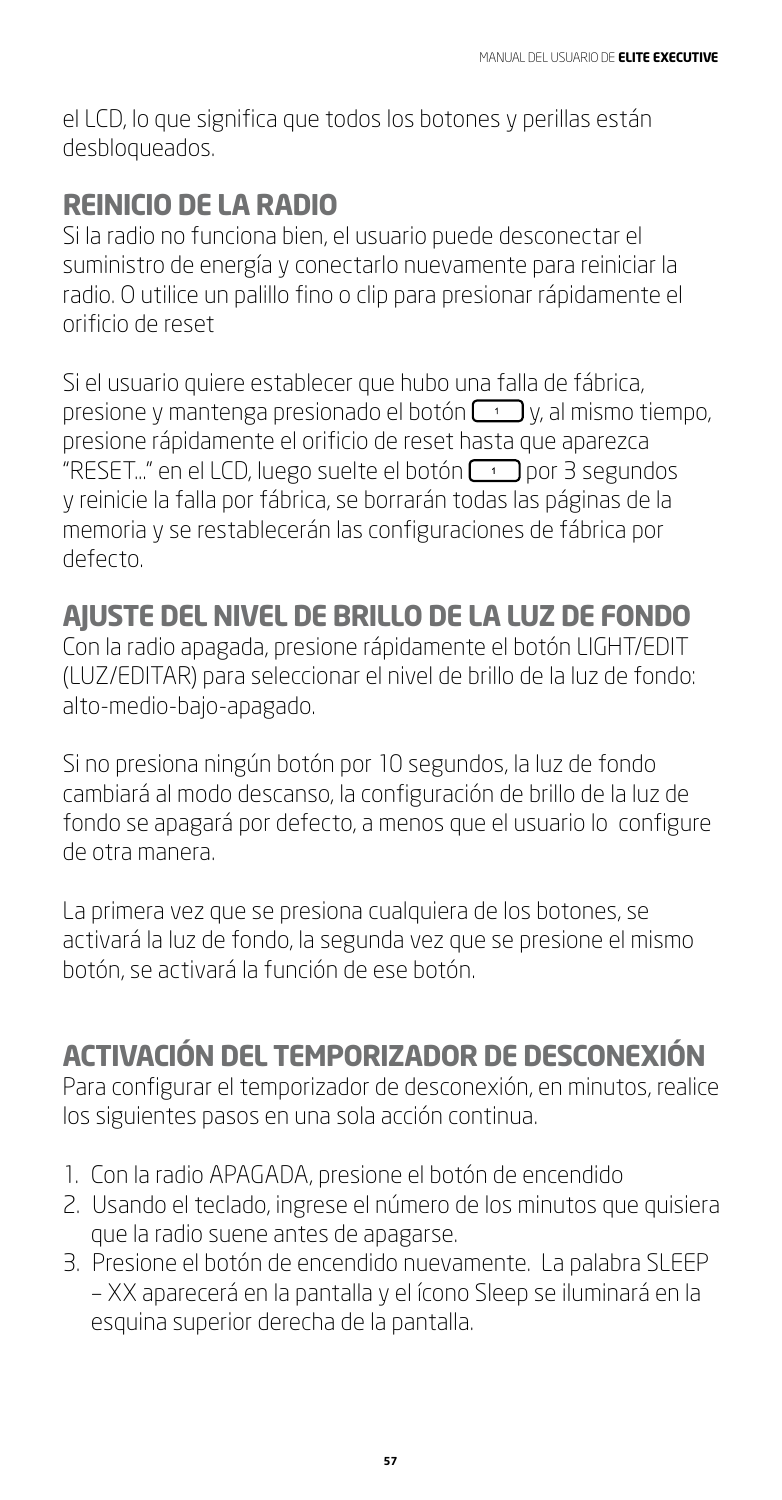### **VISUALIZACIÓN DE LA CONFIGURACIÓN DEL TEMPORIZADOR DE DESCONEXIÓN ACTUAL**

Con la radio encendida, presione y mantenga el botón  $\bm \cup$  para visualizar la cuenta regresiva del temporizador de desconexión. Si aparece "ON", quiere decir que no hay una configuración de temporizador de desconexión.

#### **SINTONIZACIÓN** Selección de banda

- 1. Presione rápidamente el botón FM/BANDA AÉREA para seleccionar FM o banda AÉREA
- 2. Presione rápidamente el botón OL/BANDA DE OM para seleccionar OL o banda DE OM
- 3. Presione rápidamente el botón AM/BANDA DE METROS para seleccionar OC o banda de metros en ciclo
- 4. Presione rápidamente el botón PAGE/TIME para seleccionar el modo Semanal, el LCD mostrará "WEEKDAY", Presione rápidamente el botón F1 a 7 para seleccionar 7 bandas de metros:

| F1: | 49 M            |
|-----|-----------------|
| F2: | 41 M            |
| F3: | 31 M            |
| F4: | 25 M            |
| F5: | 22 M            |
| F6: | 19 <sub>M</sub> |
| F7: | 16 M            |

Si selecciona el modo "MEMORY", el LCD mostrará "MEMORY".

#### Sintonización de estaciones

La ELITE EXECUTIVE tiene 5 tipos de métodos de sintonización para encontrar la estación deseada:

- 1. Presione rápidamente el botón  $\sum_{n=0}^{\infty}$  para una sintonización manual
- 2. Presione y mantenga el botón  $\sum_{n=0}^{\infty}$  para una sintonización automática
- 3. ATS: Presione y mantenga el botón  $\sum_{n=0}^{\infty}$  para finalizar la autosintonización y el almacenamiento
- 4. Gire el sintonizador de dial para seleccionar la frecuencia
- 5. Presione el botón numérico (0~9) directamente para ingresar la frecuencia deseada

**Nota:** Para utilizar los métodos 1, 2, 3 antes mencionados, deberá seleccionar el método de sintonización correspondiente: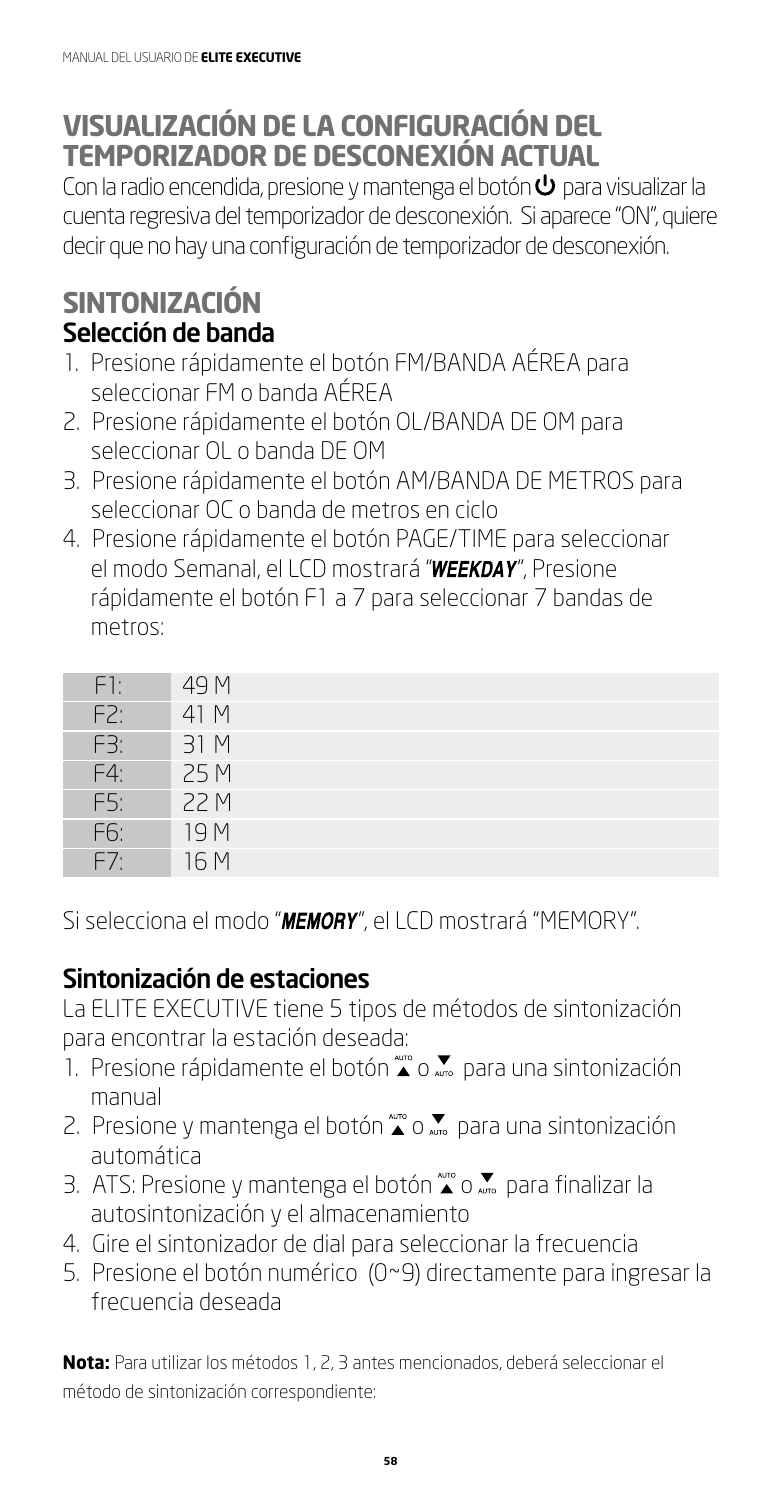#### Rango de frecuencia:

|                   | US/CAN/MEX         | <b>INTL</b>           |
|-------------------|--------------------|-----------------------|
| FM:               | 87.5 - 108 MHz     | 64 - 108 MHz          |
| $AM(OM)$ :        | 520 - 1710 kHz     | 522 - 1620 kHz        |
| LW:               | 150 - 285 kHz      | 150 - 285 kHz         |
| SW <sub>1</sub> : | 1.711 - 29.999 MHz | 1.711 - 29.999 MHz    |
| AIR:              | 118 - 137 MHz      | 118 - 137 MHz         |
| DAB:              |                    | 174.928 - 239.200 MHz |

#### Lista de frecuencias a continuación:

| Método de sintonización   Banda   Paso | Manual   | <b>PARAR   RETRASO-5</b> | <b>ATS</b> |
|----------------------------------------|----------|--------------------------|------------|
| <b>FM</b>                              | 100K     | 100 K                    | 100 K      |
| OL                                     | ЗК       | ЗК                       | N/A        |
| 0M                                     | 9 K/10 K | 9 K/10 K                 | N/A        |
| 0C                                     | 5K       | 5K                       | N/A        |
| AÉREO                                  | 25K      | 25K                      | N/A        |

#### Sintonización manual

Con la radio encendida, seleccione una banda,

Presione rápidamente el botón PAGE/TIME para cambiar al modo Semanal

Presione rápidamente  $\sum_{n=0}^{\infty}$  para sintonizar tu estación favorita.

#### Autosintonización

Con la radio apagada, presione y mantenga el botón F6 para seleccionar "STOP" (PARAR) o "DELAY-5" (RETRASO-5), presione el botón PAGE/TIME para confirmar

#### **Nota:**

**PARAR:** Autosintoniza una estación y luego para la búsqueda **RETRASO-5:** Autosintoniza una estación, luego de 5 segundos, busca automáticamente la estación siguiente. **ATS:** Autosintoniza una estación y almacena

Con la radio encendida, seleccione una banda

Presione rápidamente el botón PAGE/TIME para cambiar al modo Semanal

Presione y mantenga el botón  $\sum_{n=0}^{\infty}$  para ingresar en la búsqueda automática, luego suelte el botón, una vez sintonizada la estación y se frena la búsqueda. En el modo STOP, la radio sintoniza una estación, luego deja de buscar.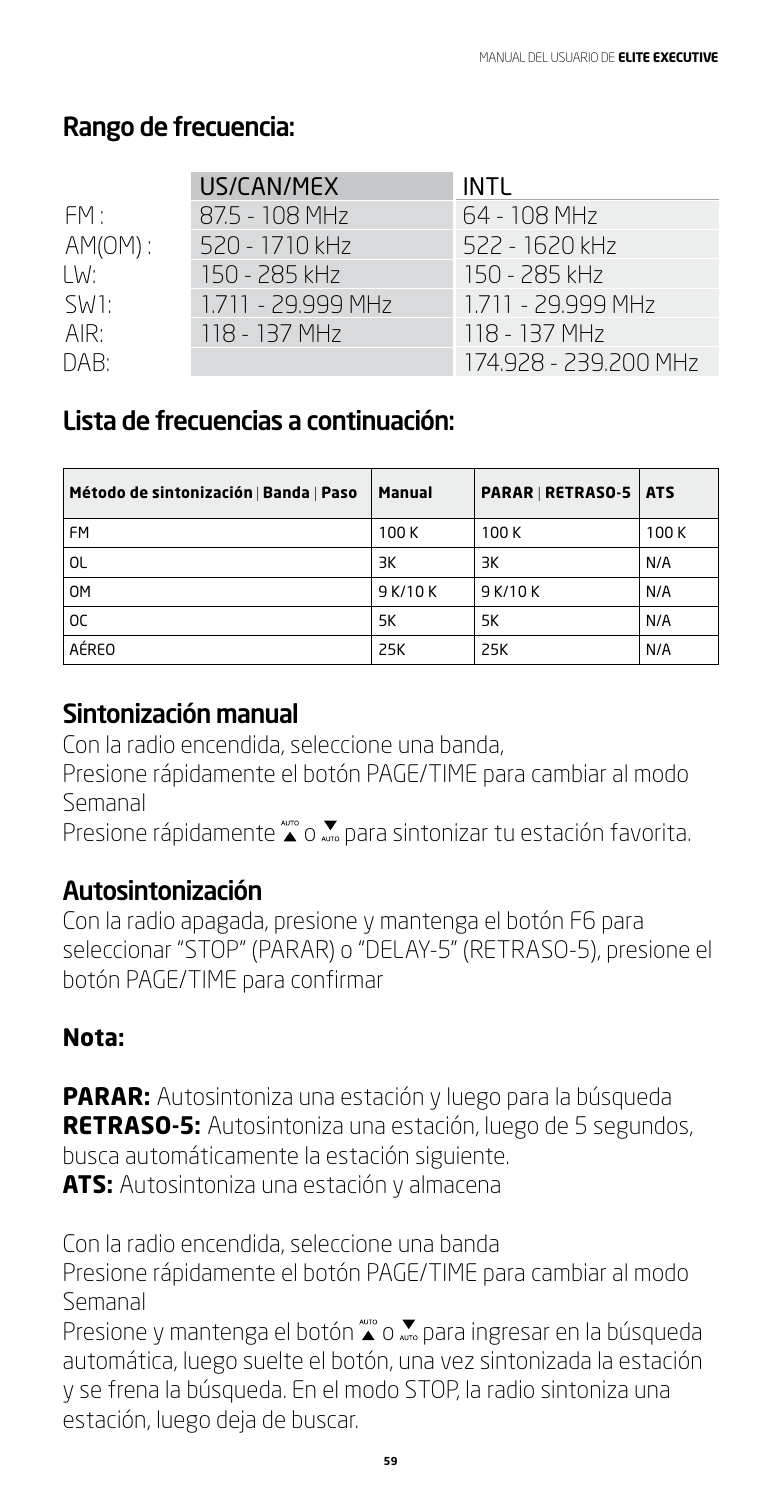En el modoDELAY-5, la radio autosintoniza una estación y continúa buscando en la siguiente estación luego de 5 segundos.

Durante la autosintonización, presione cualquier botón para parar la autosintonización.

#### Almacenamiento de autosintonizaciones (ATS)

Con la radio apagada, presione y mantenga el botón F6, gire la perilla de sintonización o continúe presionando rápidamente el botón F6 para seleccionar ATS, luego presione rápidamente el botón PAGE/TIME para confirmar.

Encienda la radio y seleccione la banda FM (ATS solo funciona en el modo FM)

Presione rápidamente el botón PAGE/TIME para seleccionar el modo Semanal

Presione y mantenga el botón  $\sum_{n=0}^{\infty}$  para ingresar ATS, luego suelte este botón, almacene la estación en las páginas (99~1) automáticamente, 7 ubicaciones de memoria para cada página. Presione cualquier botón para parar la autosintonización en el modo ATS.

#### **Sintonizador**

Con la radio encendida, presione rápidamente la perilla de sintonización para seleccionar RÁPIDO/LENTO/FINA:XX (para SSB)/PARAR para seleccionar la opción del sintonizador, el ícono correspondiente aparecerá en la lista del LCD a continuación:

| Opción   Banda | <b>RÁPIDO</b> | <b>LENTO</b> | FINA (SSB)                               | <b>PARAR</b>                |
|----------------|---------------|--------------|------------------------------------------|-----------------------------|
| <b>FM</b>      | 100K          | 10K          | N/A                                      | Parar la sintoni-<br>zación |
| OL             | ЗК            | 1Κ           | SSB sintonización fina<br>$(-99 - + 99)$ | Parar sintoni-<br>zación    |
| 0M             | 9 K/10 K      | 1Κ           | SSB sintonización fina<br>$(-99 - +99)$  | Parar la sintoni-<br>zación |
| 0C             | 5K            | 1Κ           | SSB sintonización fina<br>$(-99 - + 99)$ | Parar la sintoni-<br>zación |
| AÉREO          | 25K           | 1Κ           | N/A                                      | Parar la sintoni-<br>zación |

#### Indique la tecla para la frecuencia

Presione rápidamente el botón numérico de 0 a 9 para ingresar la frecuencia deseada

Si la frecuencia ingresada es FM o banda AÉREA, presione rápidamente el botón FM/BANDA AÉREA para confirmar. Si la frecuencia es una banda de OL/OM/OC, presione rápidamente el botón AM/BANDA DE METROS para confirmar.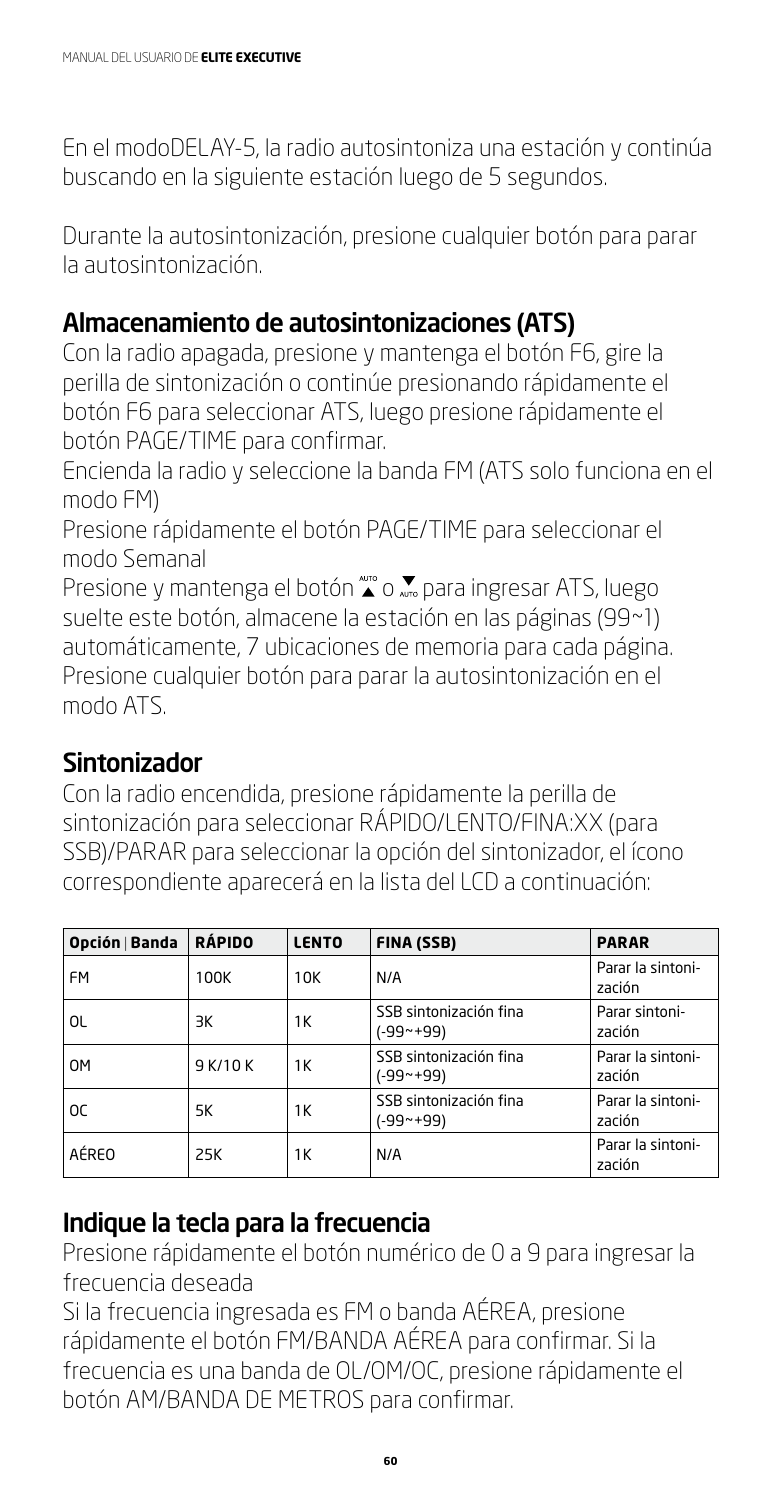Por ejemplo: FM 107.5MHz, presione rápidamente en ese orden.

Si la tecla que presionó es incorrecta, el LCD mostrará "ERROR"; si la frecuencia no está completa, confirme, el sistema confirmará "0" para los numeros faltantes. Por ejemplo, presione rápidamente el botón FM/BANDA AÉREA , la radio cambiará a banda FM en 100 MHz.

### **ALMACENAMIENTO DE ESTACIONES EN LA MEMORIA**

La ELITE EXECUTIVE tiene 700 memorias (también llamas presintonías), organizadas en 100 páginas (0~99) y cada página tiene 7 memorias. Los botones F1 al 7 representan ubicaciones de memoria.

Note que cuando almacena en una estación de memoria ocupada, el contenido será reemplazado por la nueva entrada.

- 1. Encienda la radio y sintonice la estación deseada;
- 2. Presione rápidamente el botón PAGE/TIME para seleccionar el modo Mermoria;
- 3. En el modo memoria, presione rápidamente  $\sum_{n=0}^{\infty}$ o  $\sum_{n=0}^{\infty}$ para seleccionar la página de memoria deseada; o presione los botones numéricos (0~9) para indicar la tecla en el número de página y presione PAGE/TIME nuevamente cuando haya terminado;
- 4. Almacene la frecuencia presionando uno de los botones F1 a 7 por dos segundos. Note que cuando la ubicación seleccionada está destellando, quiere decir que el almacenamiento finalizó. Se sugiere que se almacene la frecuencia manualmente en la memoria desde la página 00. En el modo FM, ATS almacenará en la memoria desde la página 99, si las ubicaciones de la memoria están disponibles en la página 99, ATS reemplazará las memorias previamente almacenadas con las nuevas entradas.

# **ACCESO A LAS MEMORIA ALMACENADAS**

- 1. Encienda la radio y sintonice la estación deseada;
- 2. Presione rápidamente PAGE/TIME para seleccionar el modo Memoria;
- 3. En el modo Memoria, presione rápidamente  $\sum_{n=0}^{\infty}$ o seleccione la página de memoria deseada; o presione el botón numérico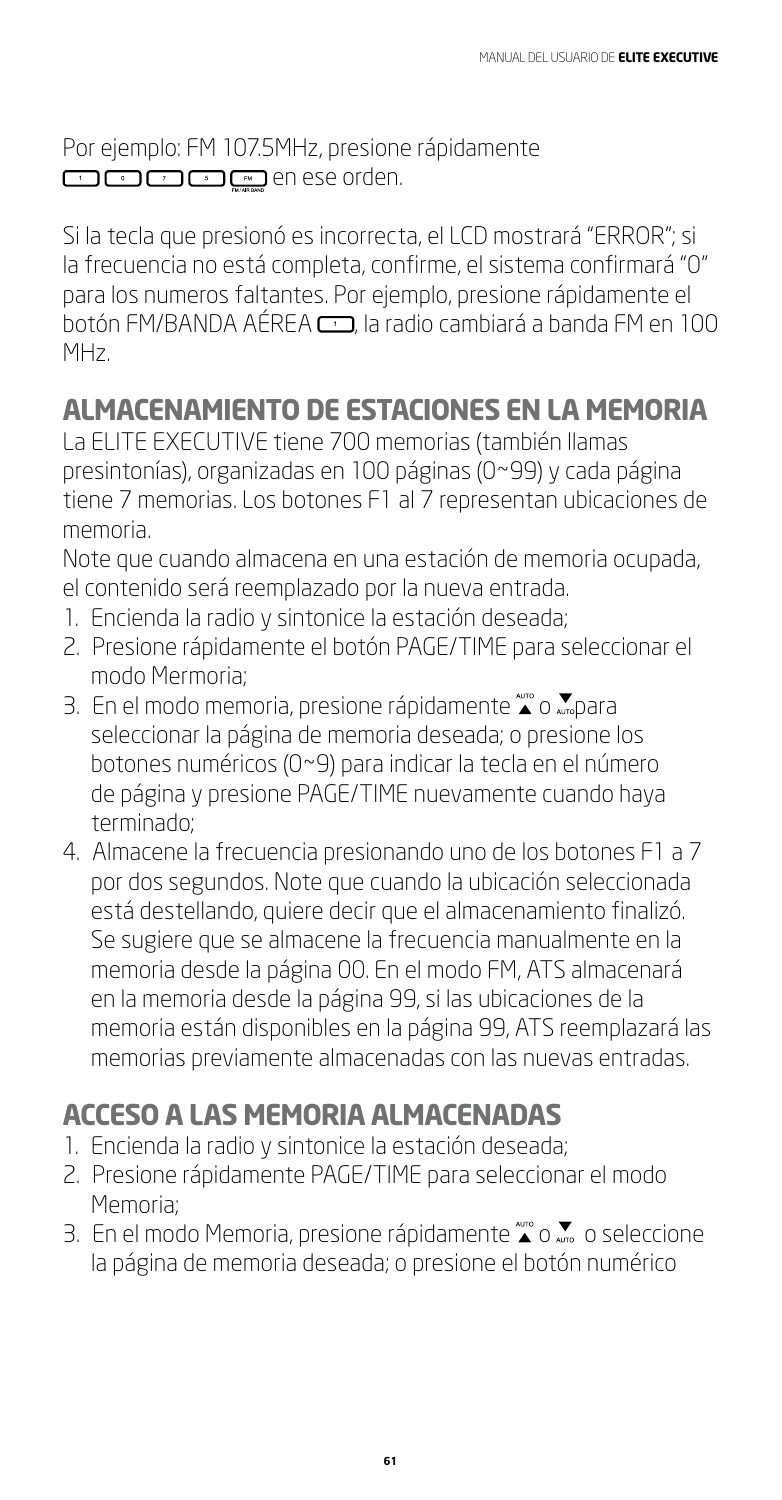(0~9) para indicar la tecla en el número de página y presione PAGE/TIME nuevamente cuando haya terminado;

4. Seleccione la memoria deseada presionando el botón F1 a 7, si la ubicación preconfigurada está destellando, quiere decir que está recordando la estación de la memoria.

### **COPIAR/PEGAR LA PÁGINA DE LA MEMORIA**

Esta característica permite copiar una memoria o todo el contenido de una página de una ubicación a la otra.

#### **COPIAR Y PEGAR UNA UBICACIÓN DE MEMORIA EN OTRA**

- 1. Encienda la radio y presione rápidamente el botón PAGE/TIME para seleccionar el modo "MEMORY" (MEMORIA);
- 2. En el modo Memoria, presione rápidamente  $\sum_{n=0}^{\infty}$  pasa seleccionar la página de la que desea copiar.
- 3. Presione y mantenga el botón COPY/PASTE (COPIAR/PEGAR) hasta que vea "COPY" y "PAGE 00" (PÁGINA 00) alternando y destellando en la pantalla, presione rápidamente este botón nuevamente, verá "PASTE" y "PAGE" alternando y destellando.
- 4. Presione rápidamente  $\sum_{n=0}^{\infty}$  o  $\sum_{n=0}^{\infty}$ para seleccionar la página deseada para pegar el contenido, presione rápidamente el botón COPY/ PASTE nuevamente para finalizar el pegado.
- 5. Repita los pasos 1 al 4 para seguir pegando, luego presione rápidamente el botón PAGE/TIME para salir.

### **COPIAR Y PEGAR UNA PÁGINA DE MEMORIA ENTERA**

- 1. Encienda la radio y presione rápidamente el botón PAGE/TIME para seleccionar el modo "MEMORY" (MEMORIA);
- 2. En el modo Memoria, presione rápidamente  $\sum_{n=0}^{\infty}$  para seleccionar la página que desea copiar.
- 3. Presione y mantenga el botón COPY/PASTE hasta que vea "COPY" y "PAGE XX" alternando y destellando en la pantalla, presione rápidamente <sub>[F1</sub>], verá "F1 copy" y "PAGE XX" alternando y destellando. Luego presione rápidamente el botón COPY/PASTE, verá "Paste" y "PAGE XX" alternando y destellando.
- 4. Presione rápidamente  $\mathbb{T}$  o  $\mathbb{Z}$  para seleccionar la página deseada en la que pegará, presione rápidamente  $\Box$ , el LCD alternará "F7 Paste" y "PAGE XX", esto significa que se realizó el pegado.
- 5. Repita los pasos 1 a 4 para seguir pegando, luego presione rápidamente el botón PAGE/TIME para salir.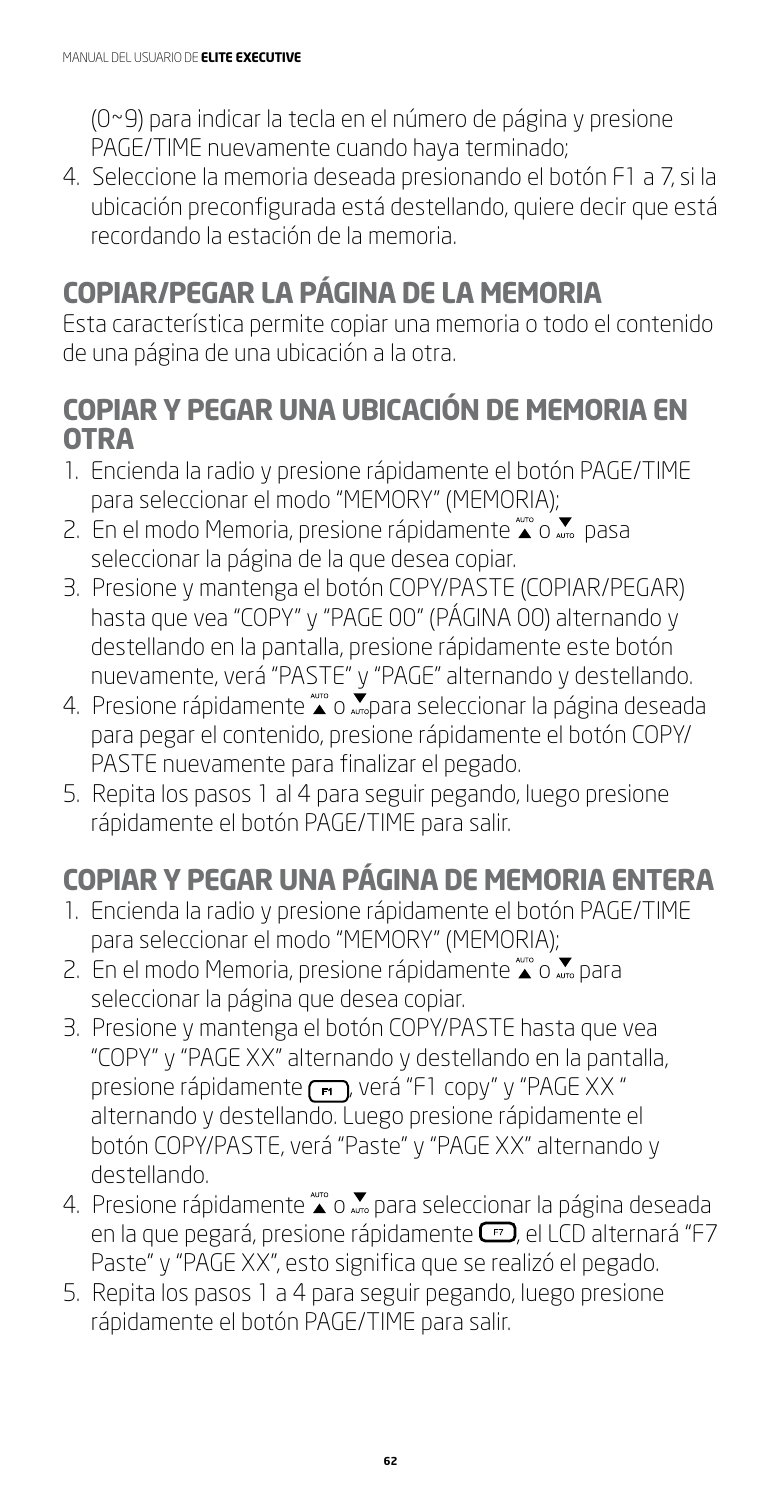### **ETIQUETA DE LA PÁGINA DE MEMORIA**

La página de memoria se puede etiquetar con 8 letras, dígitos o símbolos intermezclados.

- 1. Encienda la radio, presione rápidamente el botón PAGE/TIME para seleccionar el modo Memoria
- 2. En el modo Memoria, presione rápidamente  $\sum_{n=0}^{\infty}$  para seleccionar la página.
- 3. Presione y mantenga el botón LIGHT/EDIT hasta que "\_" aparezca en la pantalla;
- 4. Utilice la perilla de sintonización para seleccionar la letra, dígito o símbolo deseado, luego presione rápidamente el botón PAGE/ TIME para seleccionar la siguiente "\_", repita hasta que haya seleccionado 8 letras/dígitos/números.

#### **Nota:**

- 1. Si el espacio de una letra, un dígito o un número no es necesario, solo presione rápidamente PAGE/TIME para saltearlo.
- 2. Cuando se etiquete, el usuario debe finalizar la operación en 10 segundos para cada selección mientras "\_" siga destellando;
- 3. Si el usuario desea eliminar la página etiquetada y volver al nombre "PAGE XX" por defecto, solo continúe presionando el botón PAGE/TIME 8 veces en el paso 4, regresará al nombre "PAGE XX" por defecto, o elimine las presintonías de toda la página y elimine la etiqueta al mismo tiempo.

### **ELIMINACIÓN DE LA MEMORIA SELECCIONADA**

- 1. Encienda la ELITE EXECUTIVE e ingrese al modo MEMORIA, presionando rápidamente el botón PAGE/TIME;
- 2. En el modo Memoria, presione rápidamente  $\sum_{n=0}^{\infty}$  para seleccionar la página que desea eliminar;
- 3. Presione y mantenga el botón ERASE (ELIMINAR) por 2 segundos o hasta que comience a alternar y destellar "DEL " y "PAGE XX" en la pantalla. Presione rápidamente el botón F1 a 7 para seleccionar la ubicación de memoria que desea borrar. El LCD muestra "FX(1-7) DEL" y "PAGE XX", que significa que la memoria se ha eliminado. Por ejemplo, elimine la primera memoria en la PÁGINA 00, presione rápidamente el botón  $\Gamma$ el LCD mostrará de manera alternada.
- 4. Presione rápidamente el botón PAGE/TIME nuevamente para salir de este modo.
- 5. Si desea eliminar los contenidos de toda una página, cuando alternen y destellen "DEL" y "PAGE XX" en el LCD, suelte el botón ERASE y luego mantenga presionado el botón ERASE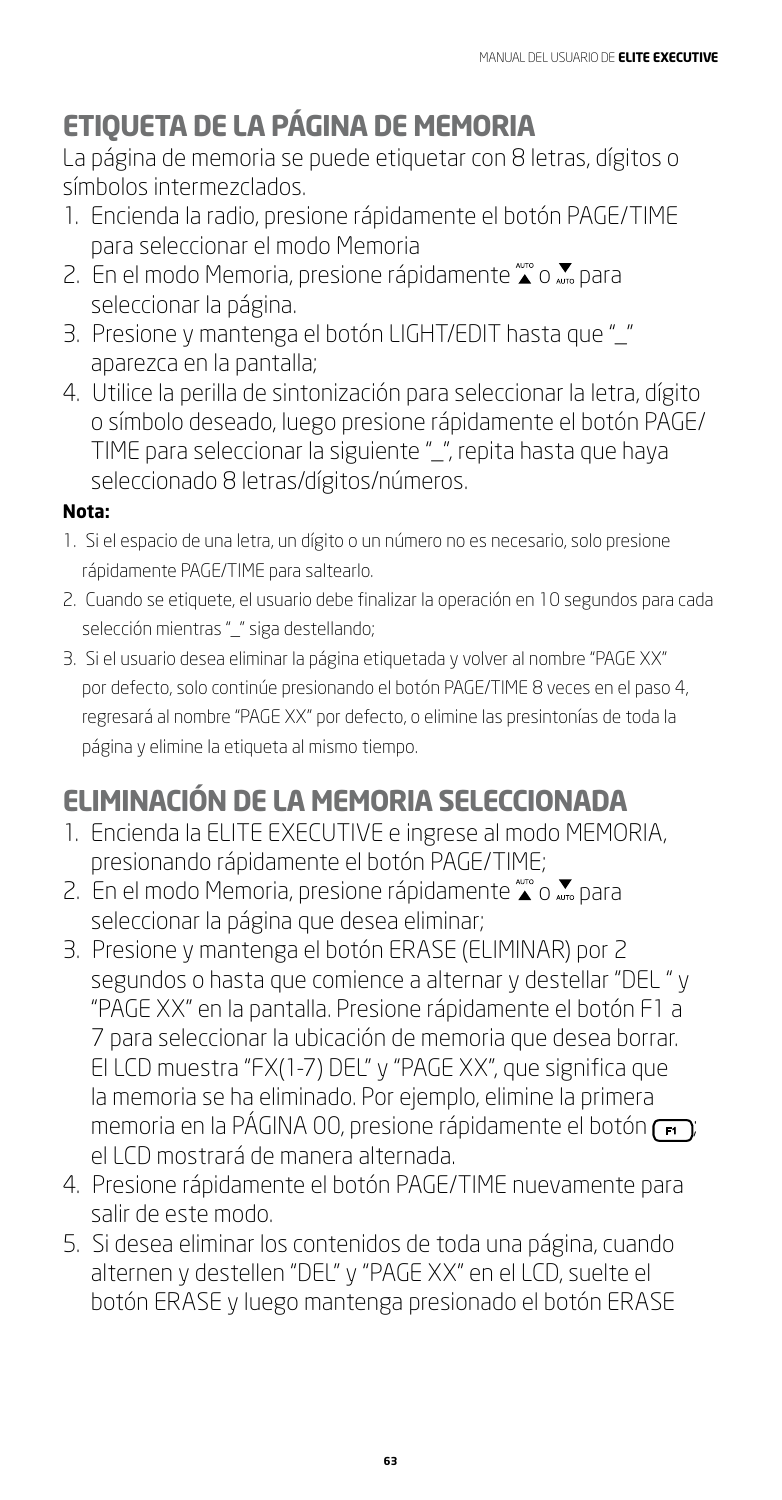por 2 segundos, todos los dígitos en la línea de MEMORIA desaparecerán, lo que significa que todas las memorias fueron eliminadas, incluídas las etiquetas.

- 6. Para continuar eliminando otras páginas de memoria, solo repita el proceso.
- 7. Presione PAGE/TIME para salir del modo de eliminación.
- 8. Si desea eliminar los contenidos de todas las páginas de memoria, debe REINICIAR la radio. Al reiniciar la radio se eliminan todas las memorias y la radio regresa a la configuración de fábrica por defecto.

#### **SELECCIÓN DE PASO 9 K/10 K AM (OM)/RANGO DE FRECUENCIA FM.**

#### El LCD muestra:

| 0M-9 K  | indica paso OM en 9 kHz  |
|---------|--------------------------|
| 0M-10 k | indica paso OM en 10 kHz |

FM-64.0 M indica rango de frecuencia FM es 64.0-108 MHz FM-76.0 M indica rango de frecuencia FM es 76.0-108 MHz FM-87.0 M indica rango de frecuencia FM es 87.0-108 MHz FM-87.5 M indica rango de frecuencia FM es 87.5-108 MHz

Con la radio apagada, presione y mantenga el botón  $\left(\overline{\phantom{a}}\right)$ , la pantalla LCD mostrará "OM-9 K" o "OM-10 K",luego presione rápidamente el botón  $\left(\overline{\phantom{a}}\right)$ o utilice la perilla de sintonización para camiar entre 9 K y 10 K, luego presione rápidamente el botón PAGE/TIME para confirmar el modo 9 K/ 10 K. El LCD mostrará "FM-87,5 M" o "FM-76.0 M" o "87.0 -108 M" o "64-108 MHz", presione rápidamente el botón  $\left(\overline{\phantom{a}}\right)$ o utilice la perilla de sintonización para cambiar a la siguiente frecuencia FM. Presione rápidamente el botón PAGE/ TIME para salir.

### **FM ESTÉREO/SELECCIÓN MONO**

- 1. Encienda la radio y seleccione la banda FM
- 2. Presione rápidamente el botón WIDE/STEREO (ANCHO/ ESTÉREO), el LCD mostrará "AUTO", que quiere decir estación FM en modo ESTÉREO, si la ELITE EXECUTIVE detecta una estación estéreo, aparecerá "STEREO" en la pantalla LCD, o "MONO" en caso contrario.
- 3. Presione rápidamente el botón NAR/MONO, el LCD mostrará "MONO", la estación se escuchará en modo MONO únicamente.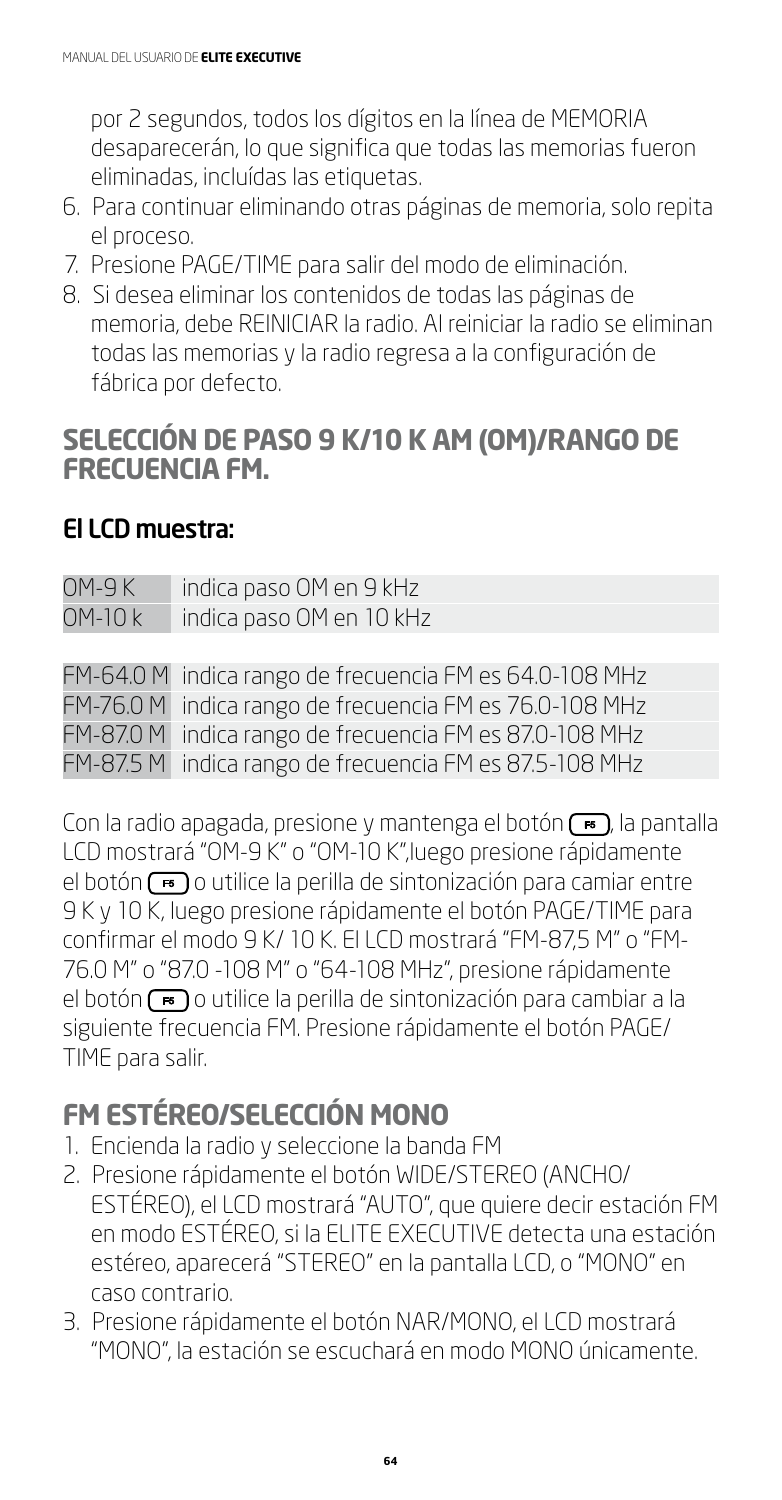#### **SELECCIÓN DE ANCHO DE BANDA PARA AVIONES AM/VHF**

- 1. Encienda la radio y seleccione la banda para aviones de OM o VHF
- 2. Presione rápidamente el botón NAR/MONO para cambiar distintos anchos de banda, el LCD muestra "BW XK", ej. "BW 3 K" indica que el ancho de banda es de 3 kHz.

#### Selección de silenciador

- 1. Encienda la radio
- 2. Presione y mantenga presionado el sintonizador de dial, la pantalla mostrará SQL-X" (X significa 1~5 o APAGADO", utilice la perilla de sintonización para seleccionar el nivel de silenciador deseado (SQL-1, SQL-2,..SQL-5" o "SQL-OFF" que quiere decir que la función del silenciador se apagará;
- 3. Presione rápidamente PAGE/TIME para salir de la selcción de nivel de silenciador.
- 4. Cuando la potencia de la señal está por debajo de el nivel de silenciador seleccionado, la ELITE EXECUTIVE desactivará el silenciador, "Squelch" aparecerá en la pantalla; si la señal está por sobre el silenciador, la ELITE EXECUTIVE no desactivará el silenciador.

### **FM/RDS**

- 1. Encienda la radio y seleccione la banda FM;
- 2. si la estación está transmitiendo alguna información RDS, el ícono **o** aparecerá en el LCD,
- 3. Presione rápidamente el botón SYNC/SSB/RDS para verificar la información RDS; continúe presionando rápidamente el botón U/ LSB/RDS MODE para seleccionar información RDS distinta (PS/ PTY/RT/DATA).

**PS**: nombre de la estación, sin información de la estación, aparece "NO PS";

**PTY**: categoría de programa, sin información de programa, aparece "NO PTY";

**RT**: texto de programa, sin texto de programa, aparece "NO RT" **DATA**: hora, fecha, día, información de indicativo de llamada, si esta información no está disponible, aparecerá "NO DATA", si esta información está disponible, el formato será:

"información de indicativo de llamada, día, MM-DD-AA, hora:minuto"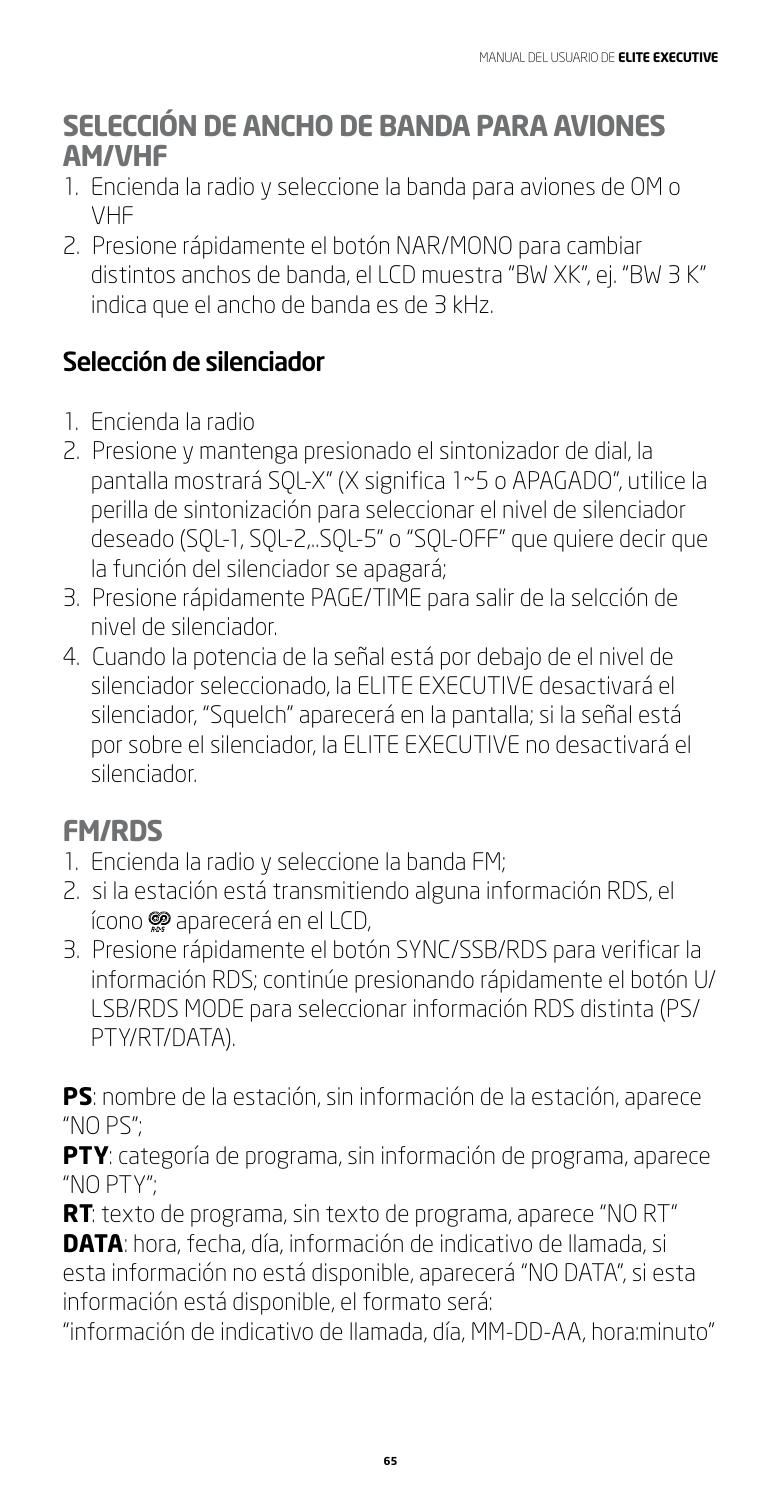#### Formato del día:

| "MON" | Lunes          |
|-------|----------------|
| "TUE" | Martes         |
| "WED" | Miércoles      |
| "THU" | <b>lueves</b>  |
| "FR"  | <b>Viernes</b> |
| "SAT" | Sábado         |
| "SUN" | Domingo        |

Si el indicativo de llamada de la estación es WGSS, TUE, 03-25-14 02:15

La información que se desplegará en el LCD dirá: " WGSS TUE 03-25-2014 02 :15" (formato RBDS, para Norteamérica) " TUE 03-25-2014 02 :15" (formato RBDS, para Norteamérica)

**NOTA:** si no hay indicativo de llamada, se mostrará el CÓDIGO PI de la estación actual

### **SINTONIZACIÓN DE SSB (BANDA ÚNICA LATERAL)**

La SSB permite escuchar comunicaciones en dos sentidos en onda corta mediante el modo de banda lateral única como es el caso de la radio de afición, el alfabeto Morse, las transmisiones de faxes meteorológicos y otras señales a menudo conocidas como señales de 'utilidad'. Internet y su propia biblioteca local son grandes recursos para aprender más.

Para experimentar con SSB, encienda la ELITE EXECUTIVE y sitúese cerca de una ventana, si usted se encuentra en un edificio con más pisos por encima suyo.

- 1. Sintonice la frecuencia aficionada de 20 metros, presionando 14150 KHz en el teclado numérico seguido del botón AM para acceder.
- 2. Presione rápidamente el botón SYNC/SSB/RDS dos veces para enciender el circuito SSB, lo que quiere decir que no debe seleccionar SYNC. Observará que SSB aparece en pantalla y luego aparece "SSB-USB" o "SSB-LSB";
- 3. Una vez más, presione rápidamene el botón U/LSB/RDS MODE para cambiar entre USB y LSB.

SSB-USB: banda lateral superior

SSB-LSB: banda lateral inferior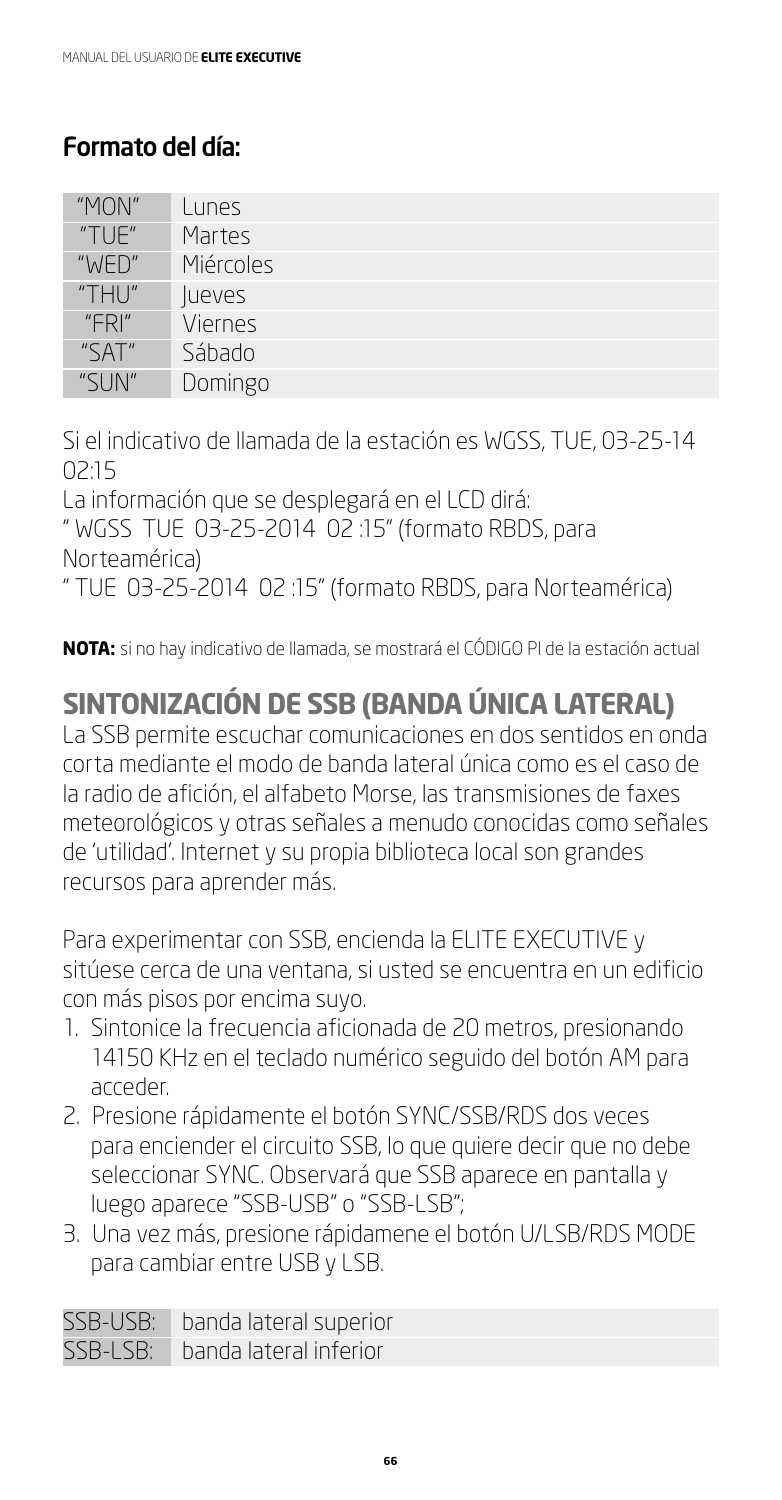- 4. Sintonización fina de SSB: presione rápidamente la perilla de sintonización para seleccionar la velocidad de sintonización en RÁPIDO/LENTO/FINO-XX (-99~+99)/PARAR, luego seleccione FINE-XX, que aparece en la pantalla para ingresar al modo de sintonización fina SSB. Gire la perilla de isntonización para establecerla en la mejor posición. Coloque el interruptor de sensibilidad, del lado izquierdo de la radio, a la posición DX. Extienda totalmente la antena y mueva lentamente la perilla sintonizadora de 14150 a 14350 KHz, en busca de algo que suene como una voz humana.
- 5. Presione rápidamente el botón SYNC/SSB/RDS, cuando haya terminado, para apagar la SSB y regresar al estado normal de recepción.

### **USO DEL DETECTOR SINCRÓNICO**

El detector sincrónico puede utilizarse al escuchar AM y emisoras de difusión de onda corta. Puede ayudar a minimizar la interferencia y mejorar la calidad de la señal al escuchar una estación, encienda la ELITE EXECUTIVE, seleccione una estación AM o de OC, presione rápidamente el botón SYNC/SSB/RDS para ingresar al modo SYNC, aparecerá "SYNC" en la pantalla. Luego se mostrará "SYNC\_LSB" o "SYNC\_USB", la función del detector sincrónico está activa, una vez más presione rápidamente el botón U/LSB/RDS MODE para cambiar entre USB y LSB. Presione rápidamente este botón de nuevo para apagar la función SYNC y regresar a la recepción normal.

Apague el detector sincrónico mientras sintoniza estaciones o cuando no sea necesario. El uso del botón Wide/Narrow puede ser útil. La utilización del detector sincrónico no siempre minimiza la interferencia o mejora la señal.

Apague el detector sincrónico mientras sintoniza estaciones o cuando no sea necesario. El uso del botón Wide/Narrow puede ser útil. La utilización del detector sincrónico no siempre minimiza la interferencia o mejora la señal.

### **USO DEL INTERRUPTOR DE DX/LOCAL**

El interruptor de DX/LOCAL (panel del lateral inferior) ajusta la sensibilidad. Use DX (abajo) como configuración por defecto para una sensibilidad máxima en las señales. Si las emisoras con mucha señal o las señales de SSB parecen distorsionadas, use Local (arriba). Si sintoniza en una estación con poca señal, use DX.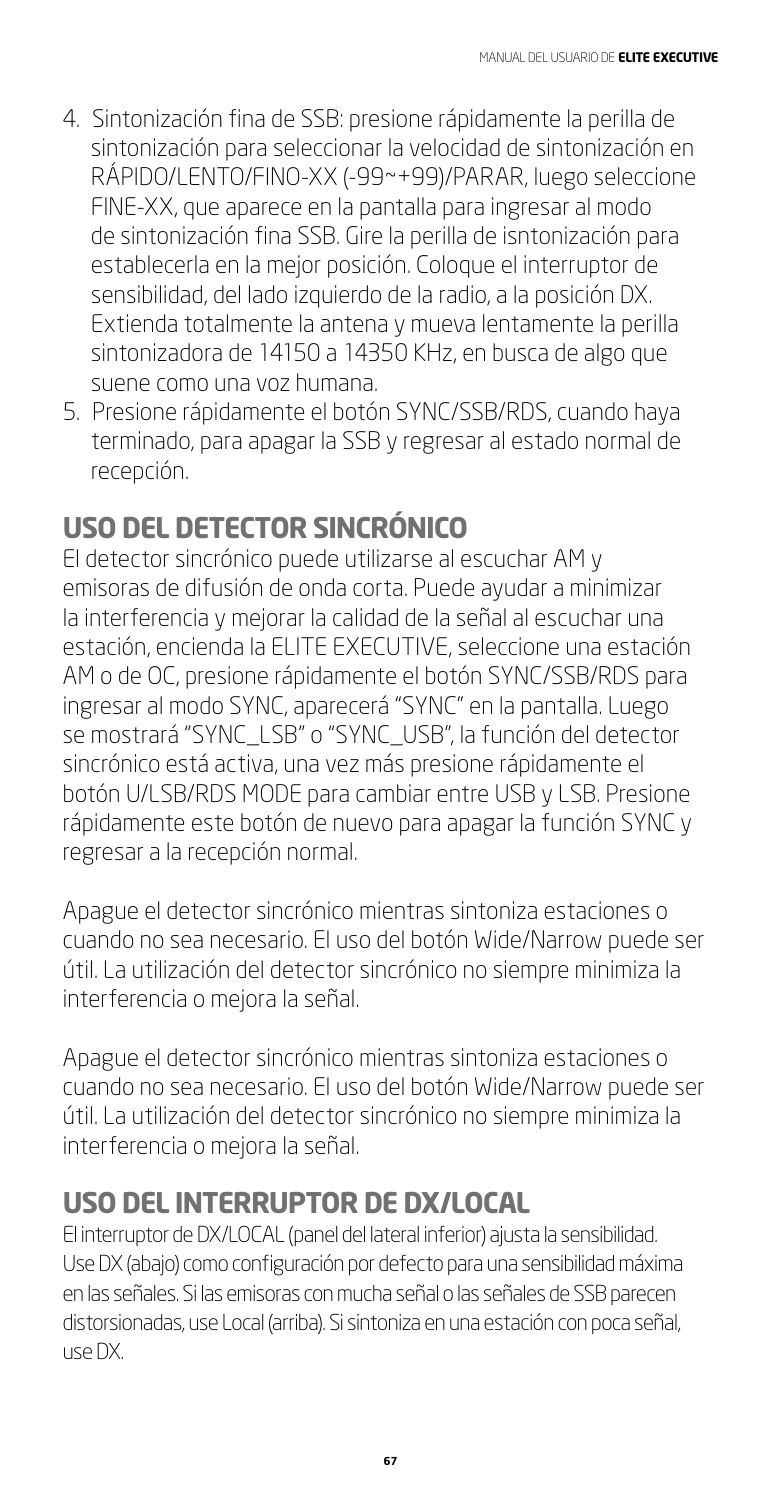### **TOMA DE ENTRADA DE CC**

Enchúfe el toma de entrada en el toma de entrada de CC para conectar el adaptador CA externo al suministro de energía de la ELITE EXECUTIVE según la polaridad, el ícono "<" aparecerá en la pantalla.

**Nota:** La energía de CA puede experimentar interferencias con la recepción de AM (OM), por lo tanto, puede ser mejor escuchar la ELITE EXECUTIVE utilizando baterías y deconectar el adaptador CA externo para obtener la mejor recepción.

### **CARGA DE BATERÍAS NI-MH EN LA ELITE EXECUTIVE**

Con su adaptador/cargador de corriente alterna que viene incluido, la ELITE EXECUTIVE recarga internamente 4 baterías recargables Ni-MH (no incluidas).

#### Para cargar las baterías:

1.) Conecte el adaptador/cargador de corriente alterna, aparecerá el ícono  $\Leftarrow$  en el LCD;

2.) Con la ELITE EXECUTIVE apagada, instale 4 baterías Ni-MH y conecte el adaptador de CA.

3.) Presione y mantenga el botón F7 hasta que aparezca en pantalla CHARGE XX.

4. Use la perilla de sintonización para seleccionar el tiempo de carga en horas (1-36) basado en la capacidad mAH de sus baterías, CHARGE OO indica que no está cargando. En general, 11horas para una capacidad de 1100 mAH; 23 horas para una de 2300 mAH, etc. 5. Presione rápidamente el botón PAGE/TIME cuando termine, cuando comienza la carga, se despliega el ícono **. III**, que quiere decir que ha comenzado la carga. Si la carga de la batería termina o el tiempo de carga ha terminado, la carga se ha completado. Advertencia: No intente cargar baterías no recargables para evitar explosiones.

### **CONECTOR DE LÍNEA DE ENTRADA/SALIDA**

Este enchufe brinda una fuente de entrada/salida de nivel de audio fijo, estándar para conectar de manera segura el audio de la ELITE EXECUTIVE al conector de línea de entrada de un sistema de estéreo o una grabadora, o para reproducir un dispositivo de audio, como un MP3, mediante la ELITE EXECUTIVE.

1. Para conectar una fuente de línea de entrada a la ELITE EXECUTIVE, apáguela, añada un cable de estéreo doble de 1/8 pulgadas (3.5 mm) al conector de LÍNEA de entrada/salida de la ELITE EXECUTIVE y a la salida del otro sistema. Presione el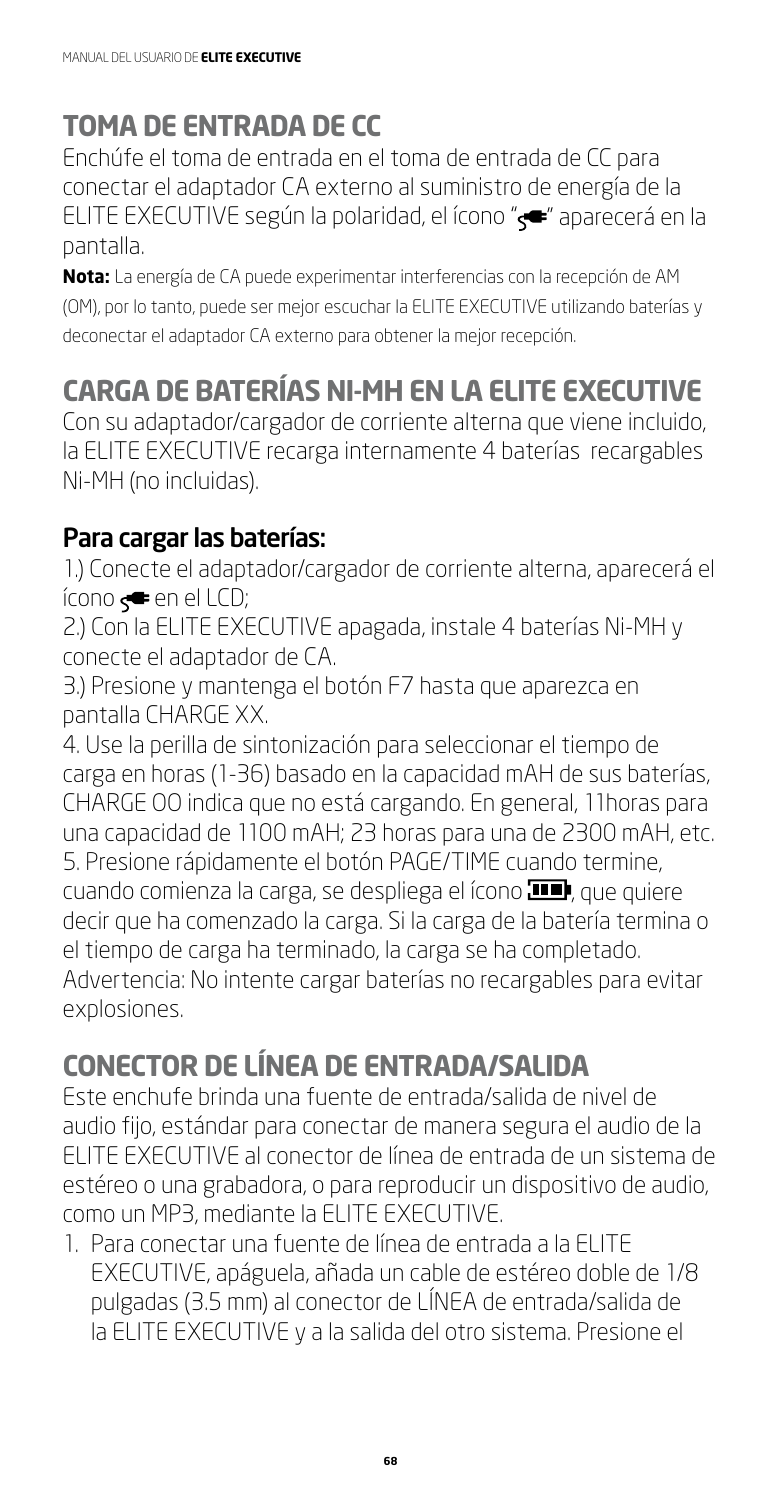botón TZ/LINE IN y aparecerá "LINE IN" en el LCD, lo que indica que LINE IN está activado. Presione este botón nuevamente para apagar la función LINE IN

2. Para conectar la salida de audio de la ELITE EXECUTIVE a otro dispositivo, enciéndala, enchufe un cable de estéreo de 1/8 pulgadas (3.5 mm) al conector de línea de entrada/salida de la ELITE EXECUTIVE y al conector de línea de ENTRADA de otro dispositivo. Siga las instrucciones de línea de entrada/salida de su dispositivo externo.

**Nota:** Cuando el cable está enchufado al conector de línea de entrada/salida no tendrá efecto en el funcionamiento del altavoz interno. El altavoz interno aun reproducirá audio de fondo. También tenga en cuenta que la línea de entrada es una salida de amplitud fija que no se puede controlar desde la perilla de volumen.

### **TOMA DE AURICULARES 3.5MM**

El uso del toma de auriculares de la ELITE EXECUTIVE es exclusivo y compartido con el altavoz interno. Cuando los auriculares están enchufados al toma de auriculares, el altavoz interno se silenciará. El volumen de la señal del toma de auriculares se puede ajustar utilizando la perilla de volumen.

### **CONTROL DEL VOLUMEN**

Gire la perilla de volumen hacia adelante o hacia atrás para obtener el volumen deseado.

### **CONECTOR DE ANTENA EXTERNA**

El conector de la antena externa se utiliza para conectar la ELITE EXECUTIVE a las antenas de onda corta de rendimiento avanzado, utilizando un cable coaxial de 50 o 75 ohm, cuando el usuario escucha una banda FM/OC/AÉREA.

**Advertencia:** No utilice la antena externa durante tormentas eléctricas para evitar la caída de rayos.

### **¿NECESITA AYUDA? CONTÁCTENOS.**

Etón Corporation 1015 Corporation Way, Palo Alto, CA 94303, Estados Unidos 1-800-872-2228 (Estados Unidos) 1-800-637-1648 (Canadá) 650-903-3866 (En todo el mundo) M-F, 8:00 A.M. - 4:30 P.M., hora estándar del pacífico **https://etoncorp.com/pages/contact-us**.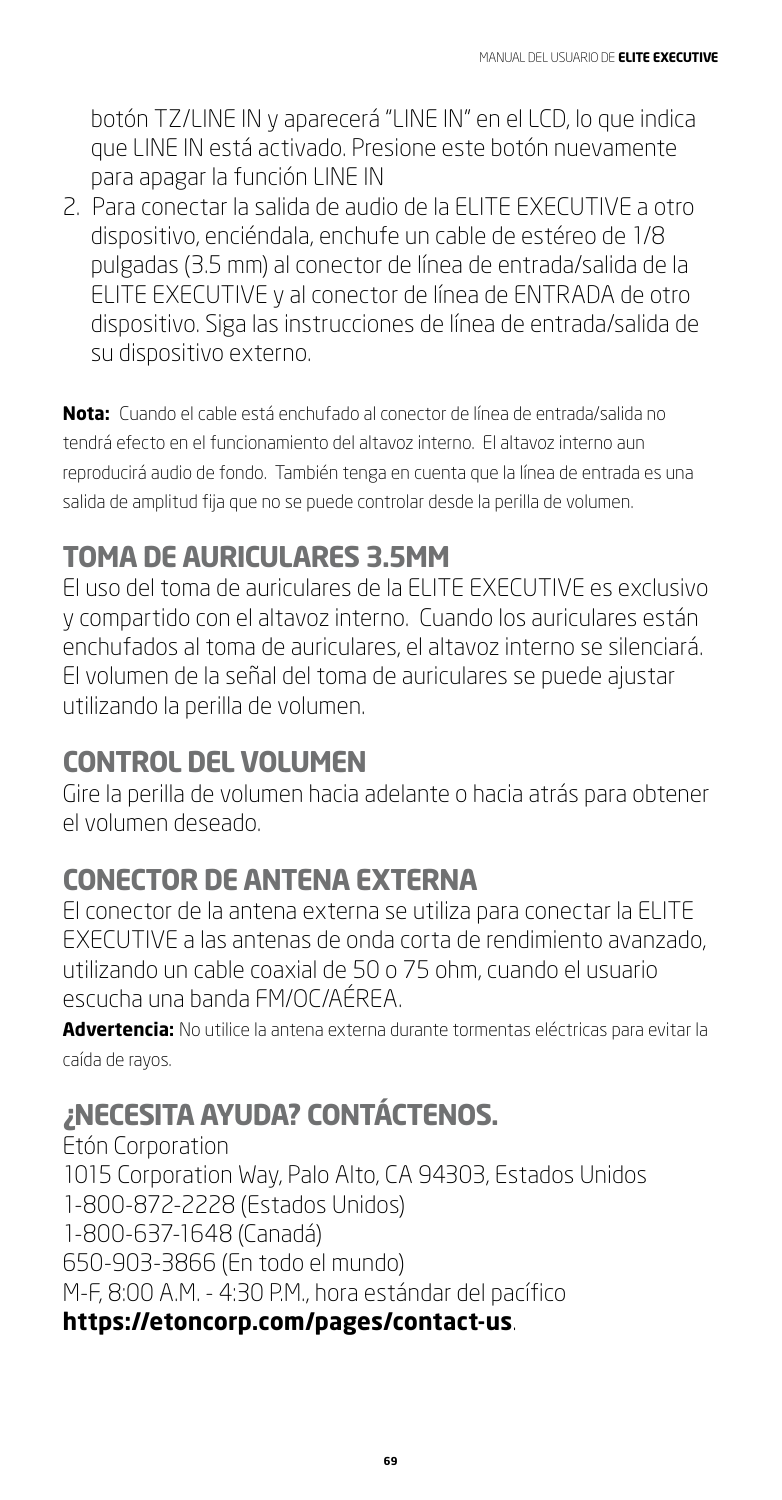### **ADVERTENCIA**

- No exponga el dispositivo a lluvia o humedad.
- No lo sumerja o exponga al agua por periodos prolongados.
- Protéjalo de los altos niveles de humedad y lluvia.
- Debe funcionar solo dentro del rango de temperaturas especificado (0 °C a 40 °C).
- Desenchúfelo inmediatamente si se ha derramado líquido o algún objeto ha caído sobre el aparato.
- Límpielo solo con un paño seco. No use detergente o solventes químicos, ya que esto podría dañar el acabado.
- No le quite la tapa o cobertor trasero.
- Debe ser reparado solo por personal de servicio calificado.

### **MEDIO AMBIENTE**

### FC  $CE \times$ Eliminación

Según la Directiva Europea 2002/96/CE, todos los productos eléctricos y electrónicos se deben recolectar por separado mediante un sistema local de recolección.

Actúe de acuerdo con sus reglas locales y no elimine los productos viejos junto con el desecho habitual del hogar.

Elimine todos los tipos de baterías según las reglas y/o normas de su gobierno, estado o localidad. Si no está seguro, llame a la autoridad local adecuada para averiguar cómo eliminar los desechos de manera responsable y así ayudar a proteger el medio ambiente.

### **REGISTRO DE GARANTÍA**

Para asegurar la cobertura completa de la garantía o actualizaciones de productos, debe completar la registración de su producto lo antes posible luego de la compra o de obtener la factura.

#### Diríjase a

**https://etoncorp.com/pages/contact-us** para registrar el producto.

### **GARANTÍA LIMITADA**

Conserve el comprobante de pago o recibo. Puede ver la información de la Garantía Limitada en en la sección Support (Asistencia).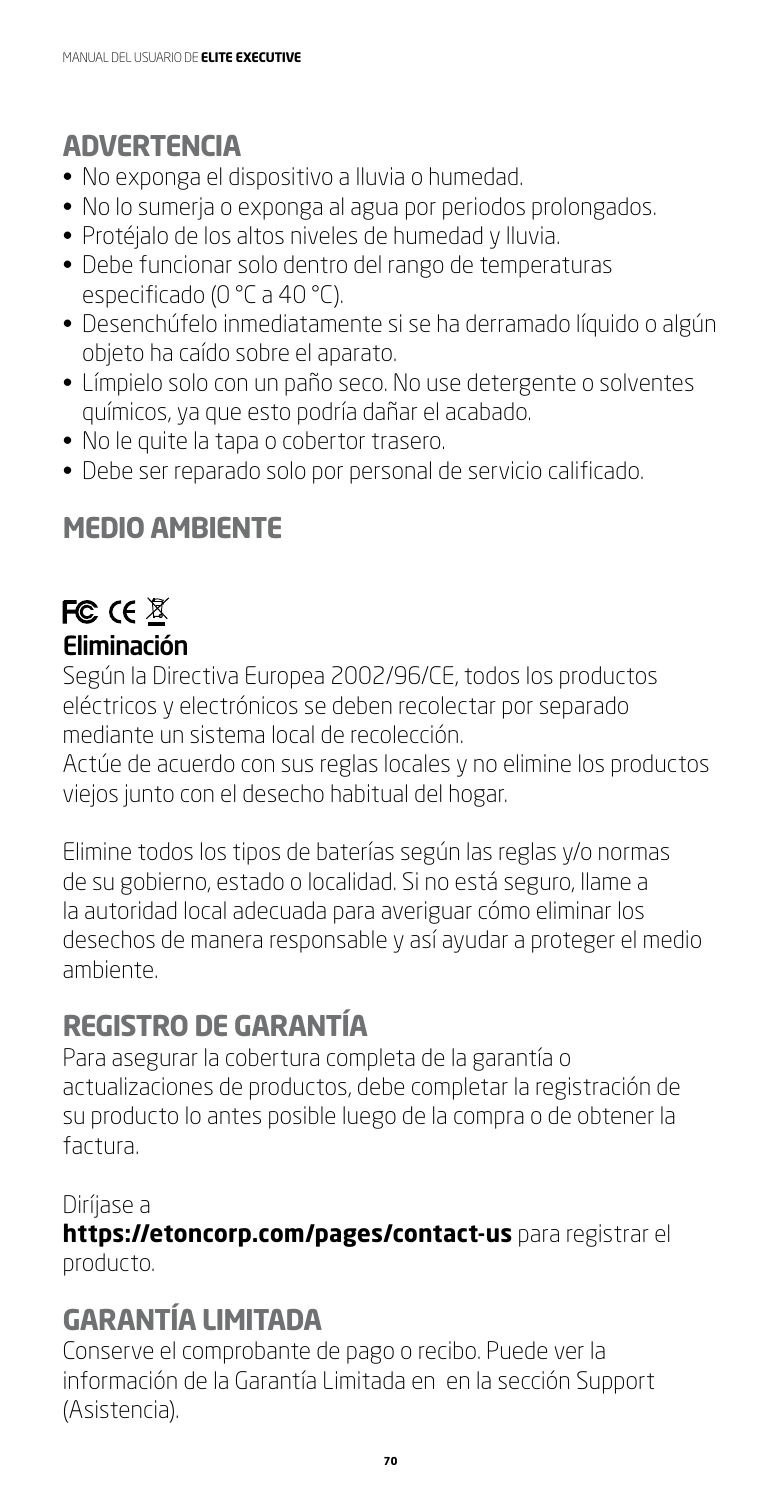# **SERVICIO DE REPARACIÓN DEL PRODUCTO**

Para recibir el servicio de reparación de su producto, recomendamos que primeramente se contacte con un representante de atención al 800-872-2228 Estados Unidos, 800-637-1648 Canadá o (650) 903-3866 para determinar el problema y obtener un diagnóstico. Si se precisa de otro servicio, el personal técnico brindará instrucciones sobre cómo proseguir, basadas en si la radio está bajo garantía o precisa de un servicio no cubierto por la garantía.

### **GARANTÍA**

Si el producto continúa bajo la cobertura de la garantía y el representante de atención de Etón determina que se precisa el servicio de garantía, se emitirá una autorización de devolución e instrucciones para el envío a un taller de reparación autorizado por la garantía. No envíe la radio sin obtener un número de devolución autorizado.

### **SIN GARANTÍA**

Si el producto no está cubierto por la garantía y debe ser reparado, nuestro personal técnico lo derivará al taller de reparación más cercano apto para realizar la reparación.

Para acceder al servicio de reparación fuera de Norteamérica, tome como referencia la información del distribuidor incluida al momento de la compra o cuando haya obtenido la factura.